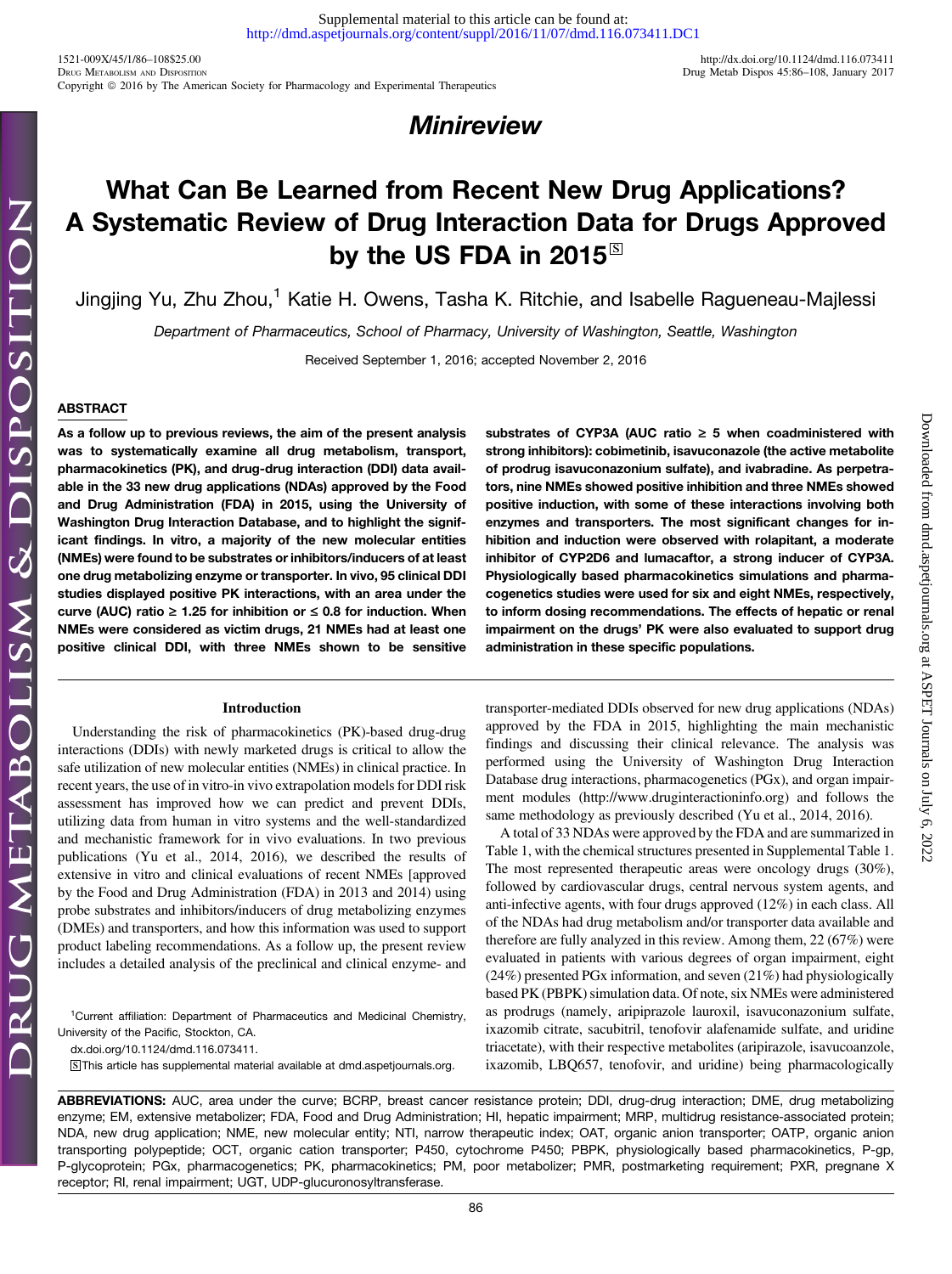#### TABLE 1

NDAs approved by the FDA in 2015 (ordered by approval date)

#### Compounds in parentheses are not new molecular entities.

| Compound Name                                        | DDI            | <b>HI/RI</b>   | <b>PBPK</b> | <b>PGx</b> | Therapeutic Class                            | Approval Date | Reference    |
|------------------------------------------------------|----------------|----------------|-------------|------------|----------------------------------------------|---------------|--------------|
| Edoxaban                                             | Y              | Y              | N           | Y          | Cardiovascular drugs                         | January 8     | FDA (2015w)  |
| Palbociclib                                          | Y              | $Y^a$          | N           | N          | Cancer treatments                            | February 3    | FDA (2015n)  |
| Lenvatinib                                           | Y              | Y              | Y           | Y          | Cancer treatments                            | February 13   | FDA (2015q)  |
| Panobinostat                                         | Y              | Y              | Y           | Y          | Cancer treatments                            | February 23   | FDA (2015l)  |
| Ceftazidime (and avibactam)                          | Y              | $\mathbf{Y}^b$ | N           | N          | Anti-infective agents                        | February 25   | FDA (2015d)  |
| Isavuconazonium sulfate <sup>c</sup>                 | Y              | Y              | N           | N          | Anti-infective agents                        | March 6       | FDA (2015i)  |
| Cholic acid                                          | $Y^d$          | N              | N           | N          | Metabolism disorder/endocrinology treatments | March 17      | FDA (2015f)  |
| Ivabradine                                           | Y              | Y              | N           | N          | Cardiovascular drugs                         | April 15      | FDA (2015g)  |
| Deoxycholic acid                                     | $Y^d$          | $\mathbf N$    | N           | N          | Metabolism disorder/endocrinology treatments | April 29      | FDA (2015p)  |
| Eluxadoline                                          | Y              | $Y^e$          | N           | Y          | Gastrointestinal agents                      | May 27        | FDA (2015zc) |
| Cangrelor                                            | Y              | $Y^b$          | N           | N          | Cardiovascular drugs                         | June 22       | FDA (2015o)  |
| Lumacaftor (and ivacaftor)                           | Y              | $Y^e$          | N           | N          | Respiratory system agents                    | July 2        | FDA (2015u)  |
| Sacubitril <sup><math>c</math></sup> (and valsartan) | Y              | Y              | N           | N          | Cardiovascular drugs                         | July 7        | FDA (2015k)  |
| Brexpiprazole                                        | Y              | Y              | N           | Y          | Central nervous system agents                | July 10       | FDA (2015v)  |
| Sonidegib                                            | Y              | $Y^a$          | Y           | N          | Cancer treatments                            | July 24       | FDA (2015t)  |
| Daclatasvir                                          | Y              | Y              | N           | N          | Anti-infective agents                        | July 24       | FDA (2015)   |
| Flibanserin                                          | Y              | Y              | N           | Y          | Central nervous system agents                | August 18     | FDA (2015a)  |
| Rolapitant                                           | Y              | $Y^f$          | N           | N          | Antiemetics                                  | September 1   | FDA (2015za) |
| Uridine triacetate $c$                               | Y              | N              | N           | N          | Metabolism disorder/endocrinology treatments | September 4   | FDA (2015ze) |
| Cariprazine                                          | Y              | $Y^f$          | N           | $Y^a$      | Central nervous system agents                | September 17  | FDA (2015zd) |
| Trifluridine (and tipiracil)                         | Y              | $Y^a$          | N           | N          | Cancer treatments                            | September 22  | FDA (2015r)  |
| Insulin degludec                                     | N              | Y              | N           | N          | Hormones                                     | September 25  | FDA (2015y)  |
| Aripiprazole lauroxil $c$                            | N              | N              | $Y^g$       | N          | Central nervous system agents                | October 5     | FDA (2015c)  |
| Patiromer                                            | $\mathbf{Y}^d$ | N              | N           | N          | Antidotes                                    | October 21    | FDA (2015zb) |
| Trabectedin                                          | Y              | $Y^b$          | N           | N          | Cancer treatments                            | October 23    | FDA (2015zf) |
| Elvitegravir, cobicistat, emtricitabine              | Y              | Y              | N           | N          | Anti-infective agents                        | November 5    | FDA (2015m)  |
| (and tenofovir alafenamide fumarate sulfate) $c$     |                |                |             |            |                                              |               |              |
| Cobimetinib                                          | Y              | $\mathrm{Y}^b$ | Y           | N          | Cancer treatments                            | November 10   | FDA (2015h)  |
| Osimertinib                                          | $Y^d$          | $Y^a$          | Y           | N          | Cancer treatments                            | November 13   | FDA (2015x)  |
| Ixazomib citrate <sup>c</sup>                        | Y              | $Y^h$          | N           | N          | Cancer treatments                            | November 20   | FDA (2015s)  |
| Alectinib                                            | Y              | $Y^a$          | Y           | N          | Cancer treatments                            | December 11   | FDA (2015b)  |
| Sugammadex                                           | Y              | $Y^b$          | N           | N          | Antidotes                                    | November 15   | FDA (2015e)  |
| Selexipag                                            | Y              | Y              | N           | N          | Cardiovascular drugs                         | November 21   | FDA (2015z)  |
| Lesinurad                                            | Y              | Y              | N           | Y          | Antigout and uricosuric agents               | November 22   | FDA (2015zg) |

N, studies not included in the NDA reviews; Y, studies included in the NDA reviews.

"Only population PK data are available for both HI and RI, and therefore are not included in this analysis.

<sup>b</sup>Only population PK data are available for RI, and therefore are not included in this analysis.

c Prodrug.

dOnly preclinical data are presented.

e Only population PK data are available for HI, and therefore are not included in this analysis.

f Only population PK data are available for RI, and are not included in this analysis; clinical data are available only for HI.

<sup>g</sup>PBPK modeling and simulations were used to support historical PK data under different clinical situations for DDIs, but were not used to recommend dosage.

 ${}^h$ Population PK data are presented for mild HI and mild/moderate RI; others are from clinical data.

active. However, only three of the active metabolites are newly approved chemical entities (isavuconazole, ixazomib, and sacubitril metabolite LBQ657) and are presented in this review. Finally, five NDAs described combination drugs: ACYCAZ (ceftazidime and avibactam), ENTRESTO (sacubitril and valsartan), GENVOYA (elvitegravir, cobicistat, emtricitabine, and tenofovir alafenamide fumarate), LONSURF (trifluridine and tipiracil), and ORKAMBI (lumacaftor and ivacaftor), in which only avibactam, lumacaftor, savubitril, tenofovir alafenamide fumatrate, and tipiracil are NMEs and are discussed in this review.

#### Metabolism and Enzyme-Mediated DDIs

Thirty NMEs approved in 2015 were evaluated in vitro as substrates, inhibitors, and/or inducers of clinically important DMEs. When considered as substrates, 27 NMEs were shown to be metabolized by at least one enzyme, with the majority primarily metabolized by one or more cytochrome P450 (P450) (Fig. 1A; Table 2). As expected, and similar to approvals from the previous two years (Yu et al., 2014, 2016), CYP3A4/5 was shown to metabolize the largest number of NMEs in vitro, although not necessarily as the major enzyme. In vivo studies further confirmed that 12 of these NMEs were indeed clinical CYP3A substrates, with systemic exposure increases  $\geq 25\%$  when coadministered with the strong CYP3A inhibitors itraconazole (200 mg orally once daily), ketoconazole (200 orally once or twice daily or 400 mg orally once daily), or posaconazole (400 mg orally twice daily), resulting in the following maximum area under the curve (AUC) and  $C_{\text{max}}$  ratios (in decreasing order of magnitude): ivabradine, 7.70 and 3.60; cobimetinib, 6.70 and 3.20; isavuconazole (the active metabolite of prodrug isavuconazonium sulfate), 5.22 and 1.09; flibanserin, 4.61 and 1.84; cariprazine, 3.78 and 3.26; daclatasvir, 3.00 and 1.57; sonidegib, 2.26 and 1.50; brexpiprazole, 2.17 and 1.18; palbociclib, 1.85 and 1.35; alectinib, 1.75 and 1.18; panobinostat, 1.70 and 1.60; and trabectedin, 1.66 and 1.22, respectively. Of note, six of these NMEs are also substrates of P-glycoprotein (P-gp) and/or breast cancer resistance protein (BCRP) (Table 2), and inhibition of those transporters may also contribute to the observed increased exposure (details of which are reviewed in the subsequent transporter section). Based on the FDA classification, ivabradine, cobimetinib, and isavuconazole can be considered sensitive substrates of CYP3A, with AUC ratios  $\geq$  5 in the presence of strong CYP3A inhibitors; the significant changes in exposure suggesting a primary role of CYP3A in the disposition of these drugs ( $f_{\text{m, CYP3A}} \ge 0.8$ ). Based on these results, concomitant use of strong CYP3A inhibitors with ivabradine (FDA, 2015g) and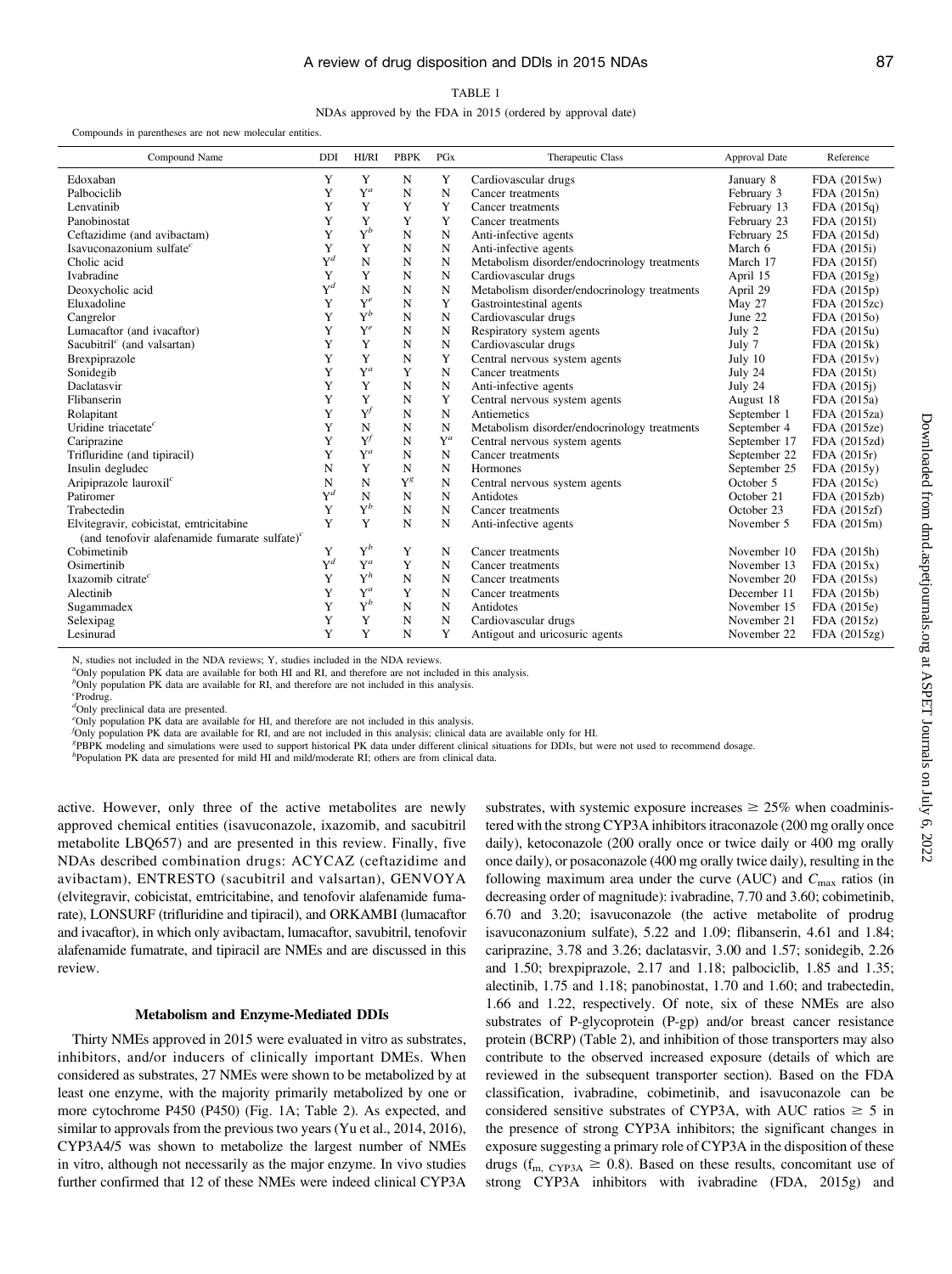

Fig. 1. Quantitation of compounds acting as substrates (NMEs) or inhibitors (NMEs and metabolites) of DMEs in vitro. (A) Phase I and II enzymes contributing to NME metabolism. (B) DMEs inhibited by NMEs (open bars) and metabolites (filled bars). (C) DMEs induced by NMEs (open bars) and metabolites (filled bars). Other phase II enzymes include SULT2A1, other sulfotransferases, glutathione S-transferases, and unspecified conjugation enzymes; others include epoxide hydrolase, nucleotidase, thymidine phosphorylase, and unspecified biotransformation enzymes.

isavuconazonium sulfate (FDA, 2015i) is contraindicated, and should be avoided with cobimetinib (FDA, 2015h). Coadministration of the moderate CYP3A inhibitors diltiazem (120 mg orally twice daily), verapamil (120 mg orally twice daily), and grapefruit juice (dosing regimen unavailable) resulted in a 2- to 3-fold increase in ivabradine AUC and  $C_{\text{max}}$ , and a 20%–60% increase in its active metabolite, S18982, exposure. On the basis of these results, concomitant use of moderate CYP3A inhibitors with ivabradine should be avoided (FDA, 2015g). For cobimetinib, the interactions with less potent CYP3A inhibitors were studied using PBPK simulations. It was predicted that the

moderate CYP3A inhibitors diltiazem (1200 mg orally twice daily) and erythromycin (500 mg orally three times daily) could increase the cobimetinib AUC by 3.3- to 4.3-fold and  $C_{\text{max}}$  by 1.9- to 3.8-fold, respectively, whereas coadministration of fluvoxamine (100 mg orally once daily), a known weak inhibitor of CYP3A, would not affect the exposure of cobimetinib to any significant extent. According to the product label, concomitant use of moderate CYP3A inhibitors with cobimetinib should be avoided. If avoiding concurrent use is not possible, a dose reduction of cobimetinib could be considered (FDA, 2015h). For isavuconazonium sulfate, coadministration of lopinavir/ ritonavir (400 mg/100 mg orally twice daily), which are both CYP3A strong inhibitors, increased the exposure to isavuconazole by approximately 2-fold, and caution is recommended when isavuconazonium sulfate is coadministered with lopinavir/ritonavir with monitoring for the signs of isavuconazole toxicity (FDA, 2015i). For the remaining nine drugs with  $1.25 \leq AUC$  ratios  $< 5$  in the presence of a strong CYP3A inhibitor, concomitant use with strong CYP3A inhibitors is either contraindicated (flibanserin), to be avoided (palbociclib, sonidegib, and trabectedin), or dose reduction should be considered [brexpiprazole (FDA, 2015v), cariprazine (FDA, 2015d), daclatasvir (FDA, 2015j), and panobinostat (FDA, 2015l)], according to the drugs' respective product labels; however, no dose adjustment is recommended for patients taking strong CYP3A inhibitors with alectinib since the effect of posaconazole on alectinib exposure (AUC ratio  $= 1.75$ ) was not considered clinically meaningful by the sponsor (FDA, 2015b). As expected, most of these drugs (except cariprazine, which was not evaluated with strong inducers) were also sensitive to induction by rifampin (600 mg orally once daily) or St. John's Wort extract (300 mg orally three times daily), yielding labeling recommendations for all of them (with the exception of alectinib) when coadministered with strong inducers of CYP3A.

Based on preclinical studies, other P450 isoforms (namely, CYP2D6, CYP2C8, CYP2C19, CYP2C9, and CYP2B6) were also involved in the metabolism of six, four, four, three, and two NMEs, respectively (Fig. 1A). However, contributions from these enzymes to the drugs' overall disposition were considered limited, and no drugs were identified as sensitive substrates of any of these enzymes based on the follow-up clinical studies. The highest AUC change was observed with brexpiprazole, with a 2-fold increase in CYP2D6 extensive metabolizers (EMs) when coadministered with quinidine (324 mg orally once daily), a strong CYP2D6 inhibitor. Similarly, the brexpiprazole AUC increased to the same level after coadministration of ketoconazole (200 mg orally twice daily), a strong CYP3A inhibitor, indicating possible equal contribution of both CYP3A and CYP2D6 to the drug's metabolism. Additionally, several NMEs were found to be primarily metabolized by non-P450 enzymes: edoxaban and selexipag, which are mainly metabolized by hepatic carboxyesterase 1 with minor contributions from P450 enzymes; aripiprazole lauroxil, isavuconazonium sulfate, sacubitril, and uridine triacetate, as prodrugs, which are rapidly hydrolyzed in blood by esterases to their active metabolites, with P450 enzymes involved in the subsequent metabolism of some of the active metabolites; tenofovir alafenamide fumarate, which is metabolized to its major active metabolite tenofovir by cathepsin A in peripheral blood monocellular cells and by carboxyesterase 1 in hepatocytes; cangrelor, which is metabolized by nucleotidases in plasma; and finally, lenvatinib, which is mainly metabolized by aldehyde oxidase, in addition to minor contributions from CYP3A4 and other P450 enzymes.

When NMEs were considered as perpetrators, 29 were investigated in vitro for the potential to inhibit DMEs. Twenty-one NMEs inhibited at least one P450 enzyme or UDP-glucuronosyltransferase (UGT) (Table 3), with the most affected enzymes being CYP3A4, CYP2C8, CYP2C9, CYP2C19, CYP2D6, CYP2B6, and UGT1A1 (Fig. 1B). In addition, 12 major metabolites of 10 NMEs (including four metabolites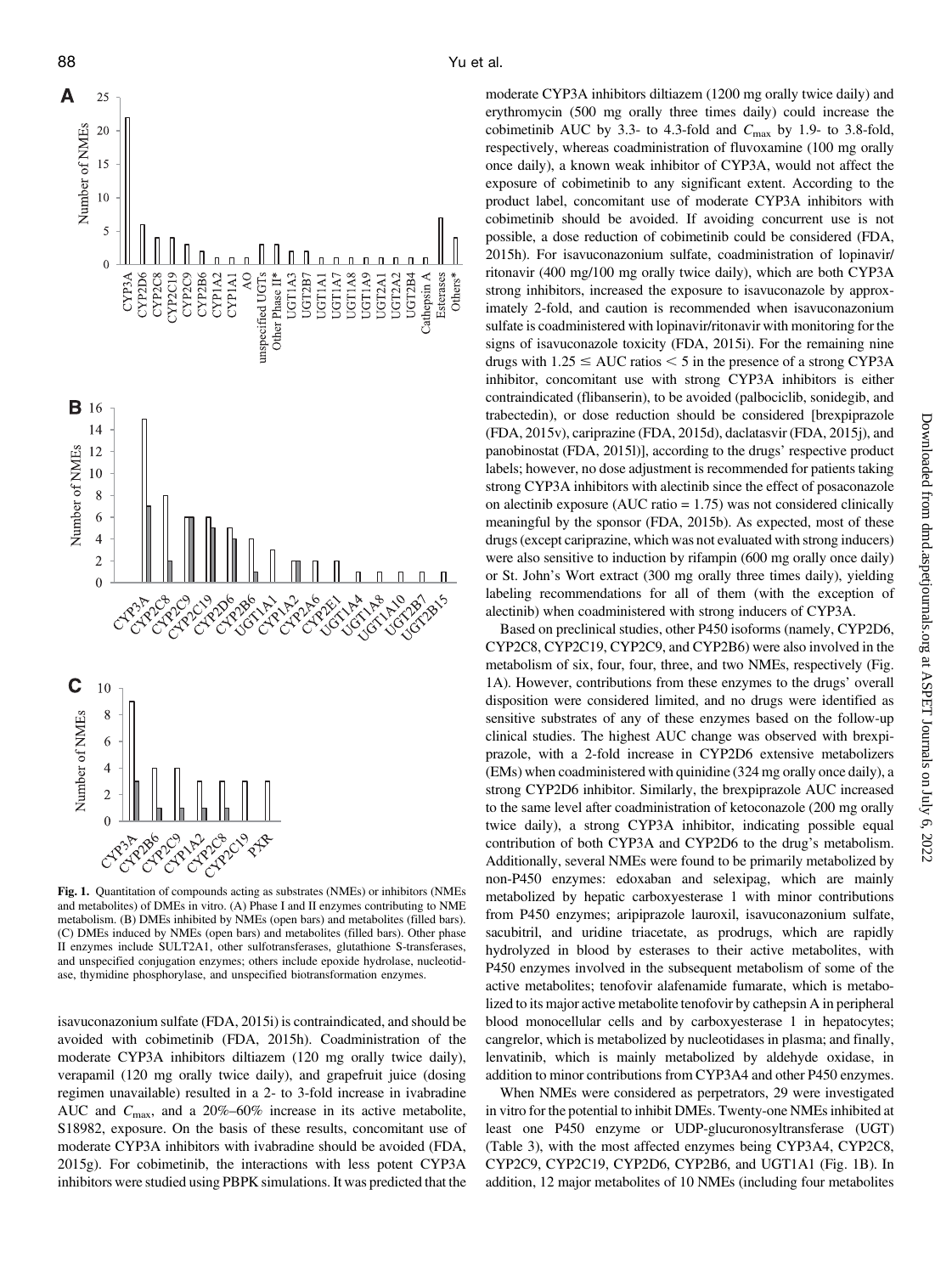#### TABLE 2

Enzymes and transporters involved in the NDA elimination pathways

| Compound Name                  | Main Elimination Route                                                                                                                                                                               | Enzyme Involved                                                                                                                              | Transporter Involved                     | Reference                                                                                      |
|--------------------------------|------------------------------------------------------------------------------------------------------------------------------------------------------------------------------------------------------|----------------------------------------------------------------------------------------------------------------------------------------------|------------------------------------------|------------------------------------------------------------------------------------------------|
| Edoxaban                       | Minimal metabolism, 62% in the urine<br>and 35% in the feces renal (primarily                                                                                                                        | Carboxyesterase 1, phase II<br>conjugation, CYP3A                                                                                            | P-gp, OATP1B1                            | FDA (2015w)                                                                                    |
| Palbociclib                    | as parent in both)<br>Metabolism, 74.1% in the feces and<br>$17.5\%$ in the urine (percentage of<br>parent versus metabolites not<br>available)                                                      | CYP3A, <sup>a</sup> SULT2A1                                                                                                                  | P-gp, BCRP                               | FDA (2015n)                                                                                    |
| Lenvatinib                     | Metabolism, $64\%$ in the feces and $25\%$<br>in the urine (parent $\leq$ 2.5% overall in<br>both)                                                                                                   | Aldehyde oxidase, CYP3A4,<br>other P450s (not specified),<br>phase II enzymes like GSH<br>conjugation and other<br>biotransformation         | P-gp, BCRP                               | FDA(2015q)                                                                                     |
| Panobinostat                   | Metabolism, $29\% - 51\%$ in the urine<br>(parent $\leq 2.5\%$ ) and 44%–77% in the<br>feces (parent $\leq 3.5\%$ ),                                                                                 | CYP3A, <sup>a</sup> CYP2D6, 2C19,<br>UGT1A1, UGT1A3,<br>UGT1A7, UGT1A8,<br>UGT1A9, UGT2B4                                                    | $P$ -gp                                  | FDA (20151)                                                                                    |
| Ceftazidime (and<br>avibactam) | Not metabolized in the liver, renal<br>excretion, 97% in the urine $(80\% -$<br>$90\%$ as parent)                                                                                                    | None                                                                                                                                         | OAT1, OAT3                               | FDA (2015d)                                                                                    |
| Isavuconazonium sulfate        | Metabolism, 46% in the feces and 46%<br>in the urine (active<br>isavaconazole $\leq 1\%$                                                                                                             | Esterases, <sup>a</sup> CYP3A4, <sup>a</sup><br>CYP3A5 <sup>a</sup> UGTs                                                                     | None                                     | FDA (2015i)                                                                                    |
| Cholic acid                    | Joins the endogenous bile acid pool in<br>the enterohepatic circulation mainly<br>in conjugated forms; any cholic acid<br>not absorbed will be excreted in the<br>feces alone or as deoxycholic acid | CYP3A4, UGT2A1 and<br>$UGT2A2^b$                                                                                                             | BSEP, BCRP <sup>b</sup>                  | Deo and Bandiera (2008);<br>Blazquez et al. (2012);<br>Perreault et al. (2013);<br>FDA (2015f) |
| Ivabradine                     | Metabolism, metabolites 37% in the<br>urine and $47\%$ in the feces $(4\%$ as<br>parent in each)                                                                                                     | $CYP3A4^a$                                                                                                                                   | $P$ -gp                                  | FDA (2015g)                                                                                    |
| Deoxycholic acid               | Not metabolized, excreted in the feces                                                                                                                                                               | None                                                                                                                                         | <b>BSEP</b>                              | FDA (2015p)                                                                                    |
| Eluxadoline                    | as parent<br>Not metabolized, 82% in the feces and<br>$0.12\%$ in the urine (percentage of<br>parent versus metabolites not<br>assessed)                                                             | None $^c$                                                                                                                                    | OAT3, OATP1B1, BSEP,<br>MRP <sub>2</sub> | FDA (2015zc)                                                                                   |
| Cangrelor                      | Metabolism in plasma, 58% in the urine<br>and 35% in the feces                                                                                                                                       | Nucleotidases <sup>a</sup>                                                                                                                   | N/T                                      | FDA (2015o)                                                                                    |
| Lumacaftor (and ivacaftor)     | Not extensively metabolized, biliary<br>excretion, $51\%$ in the feces as parent                                                                                                                     | Mainly via oxidation and<br>glucuronidation enzymes                                                                                          | N/T                                      | FDA (2015u)                                                                                    |
| Sacubitril (and valsartan)     | Metabolism, $51.7\%$ –67.8% in the urine<br>and $36.9\% - 48.3\%$ in the feces<br>(mainly as active metabolite)<br>LBQ657                                                                            | Esterases <sup>a</sup>                                                                                                                       | $P$ -gp; LBQ657:<br>OATP1B1/3, OAT3      | FDA (2015k)                                                                                    |
| Brexpiprazole                  | Metabolism, $46\%$ in the feces ( $14\%$ as<br>parent) and 25% in the urine<br>(parent $\leq 1\%$ )                                                                                                  | CYP3A4, <sup>a</sup> CYP2D6 <sup>a</sup>                                                                                                     | P-gp, BCRP                               | FDA(2015v)                                                                                     |
| Sonidegib                      | Metabolism, 70% in the feces and 30%<br>in the urine                                                                                                                                                 | $CYP3A^a$                                                                                                                                    | None                                     | FDA (2015t)                                                                                    |
| Daclatasvir                    | Metabolism, biliary excretion, 88% in<br>the feces $(53\%$ as parent), $6.6\%$ in<br>the urine (primarily as parent)                                                                                 | CYP3A, <sup>a</sup> CYP2C8                                                                                                                   | $P$ -gp                                  | FDA (2015)                                                                                     |
| Flibanserin                    | Metabolism, 51% in the feces and 44%<br>in the urine                                                                                                                                                 | CYP3A4, <sup>a</sup> CYP2C19 <sup>a</sup>                                                                                                    | None <sup><math>d</math></sup>           | FDA (2015a)                                                                                    |
| Rolapitant                     | Metabolism, biliary excretion, 73% in<br>the feces (mainly as parent) and $14\%$<br>in the urine (primarily as metabolites)                                                                          | $CYP3A4^a$                                                                                                                                   | None                                     | FDA (2015za)                                                                                   |
| Uridine triacetate             | Metabolism and catabolism, renal<br>excretion                                                                                                                                                        | Esterases <sup>a</sup>                                                                                                                       | P-gp, nucleoside<br>transporters         | FDA (2015ze)                                                                                   |
| Cariprazine                    | Metabolism, 40.1% in the feces and<br>20.8% in the urine (parent and active<br>metabolities accounts for $6\% - 8\%$<br>overall in both)                                                             | CYP3A4,ª CYP2D6,<br>glucuronidation and sulfation<br>enzymes                                                                                 | None                                     | FDA (2015zf)                                                                                   |
| Trifluridine (and tipiracil)   | Not metabolized, mainly renal excretion<br>as parent, no mass balance study                                                                                                                          | None                                                                                                                                         | N/T                                      | FDA (2015r)                                                                                    |
| Insulin delgudec               | Proteolytic degradation                                                                                                                                                                              | N/T, mostly by proteolytic<br>enzymes                                                                                                        | N/T                                      | FDA (2015y)                                                                                    |
| Aripiprazole lauroxil          | Hepatic metabolism                                                                                                                                                                                   | Parent: esterase- <sup>a</sup> and water-<br>mediated hydrolysis, <sup><i>a</i></sup><br>aripiprazole: CYP3A4 <sup>a</sup> and<br>$CYP2D6^a$ | N/T                                      | FDA (2015c)                                                                                    |

(continued )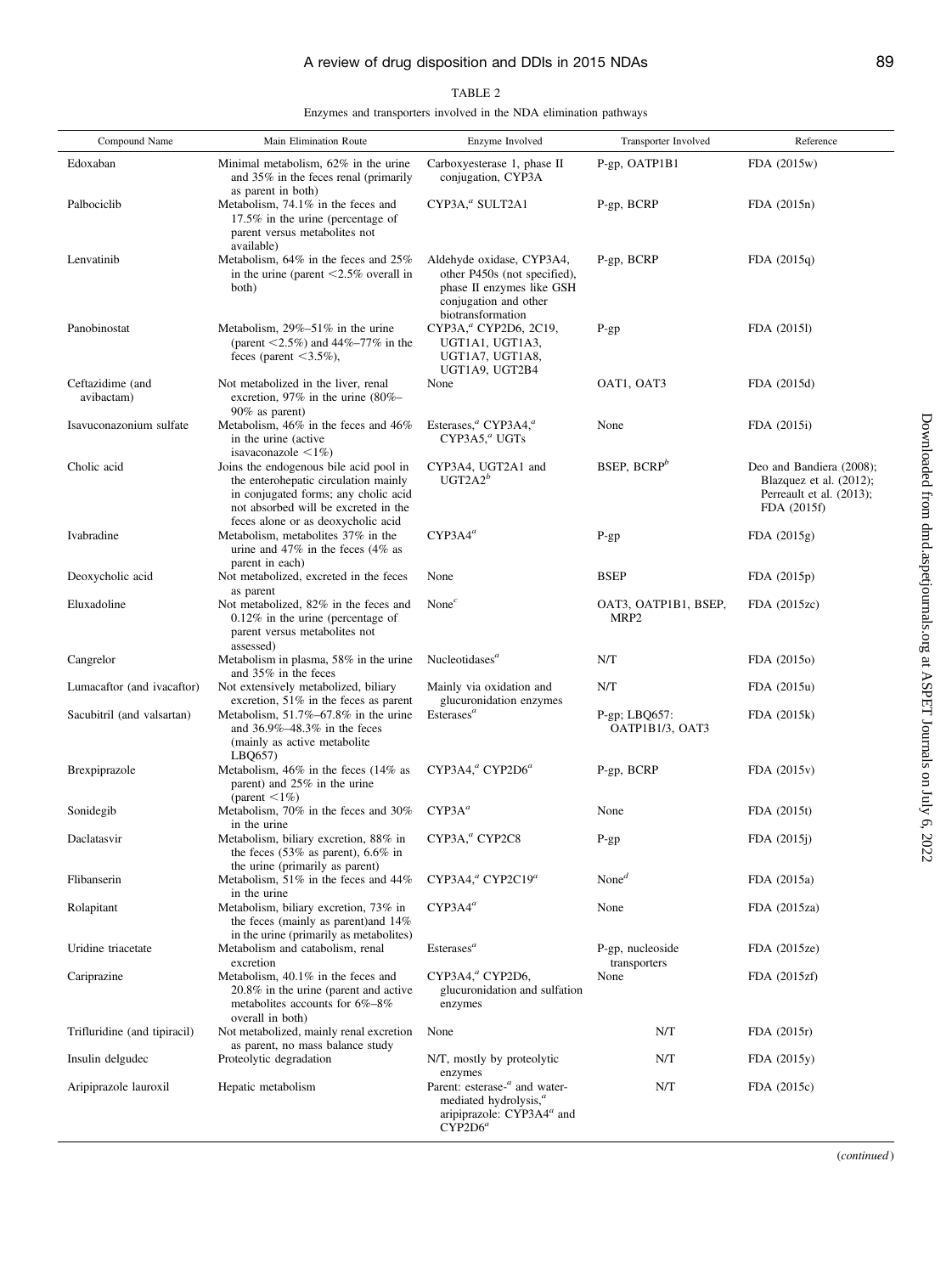#### 90 Yu et al.

TABLE 2—Continued

| Compound Name                                                                         | Main Elimination Route                                                                                                             | Enzyme Involved                                                             | Transporter Involved             | Reference    |
|---------------------------------------------------------------------------------------|------------------------------------------------------------------------------------------------------------------------------------|-----------------------------------------------------------------------------|----------------------------------|--------------|
| Patiromer                                                                             | Not absorbed or metabolized, entirely<br>excreted in the feces                                                                     | N/T (not likely to be<br>metabolized)                                       | N/T                              | FDA (2015zb) |
| Trabectedin                                                                           | Metabolism, 58% in the feces and 6% in<br>the urine (negligible as parent in<br>each)                                              | $CYP3A4$ , <sup><i>a</i></sup> other P450s (not<br>specified)               | $P-gp$                           | FDA (2015zf) |
| Elvitegravir, cobicistat,<br>emtricitabine (and<br>tenofovir<br>alafenamide fumarate) | Metabolism, renal excretion (mainly as<br>active metabolite tenofovir)                                                             | Cathepsin $A1a$ carboxyesterase<br>1, CYP3A4 (minimal)                      | P-gp, BCRP, OATP1B1/3            | FDA (2015m)  |
| Cobimetinib                                                                           | Metabolism, $76\%$ in the feces $(6.6\%$ as<br>parent) and $18\%$ in the urine (1.6% as<br>parent)                                 | CYP3A, UGT2B7                                                               | $P-gp$                           | FDA (2015h)  |
| Osimertinib                                                                           | Metabolism, 68% in the feces and 14%<br>in urine $(2\%$ as parent overall in<br>both)                                              | CYP3A <sup>a</sup>                                                          | P-gp, BCRP                       | FDA(2015x)   |
| Ixazomib citrate                                                                      | Metabolism, $62\%$ in the urine (<3.5%)<br>as parent) and 22% in the feces<br>(mainly as active metabolite<br>ixazomib)            | CYP3A, <sup>a</sup> CYP1A2, CYP2B6,<br>CYP2C8, CYP2D6,<br>CYP2C19. CYP2C9   | $P-gp$                           | FDA (2015s)  |
| Alectinib                                                                             | Metabolism, biliary excretion, 98% in<br>the feces (84% as parent) and $\leq 0.5\%$<br>in the urine                                | CYP3A4, <sup>a</sup> CYP2B6, CYP2C8,<br>CYP2C9, CYP2D6                      | $P$ -gp                          | FDA (2015b)  |
| Sugammadex                                                                            | Mainly renal excretion, metabolism<br>$(< 5\%)$                                                                                    | N/T (not likely to be<br>metabolized by P450s or the<br>liver)              | N/T                              | FDA (2015e)  |
| Selexipag                                                                             | Metabolism, 93% in the feces and 12%<br>in the urine                                                                               | Carboxyesterase $1,^a$ CYP2C8, $^a$<br>CYP3A4, UGT1A3,<br>UGT2B7            | $P-gp$ , OATP1B1/3               | FDA (2015z)  |
| Lesinurad                                                                             | Metabolism, 63% in the urine and 32%<br>in the feces $(64\%$ as metabolites in<br>both and 31% was excreted in urine<br>as parent) | CYP2C9. <sup><i>a</i></sup> CYP1A1,<br>CYP2C19, CYP3A, epoxide<br>hydrolase | OAT1/3, OATP1B1/3,<br>OCT1, BCRP | FDA(2015zg)  |

BSEP, bile salt export pump; N/T, not tested.

a Primary enzymes responsible for metabolism of the respective NME.

<sup>b</sup>Results are based on published literature presented in the NDA review package.

c Eluxadoline was not metabolized based on in vitro studies but metabolism could not be ruled out according to the sponsor; more in vitro evaluations for eluxadoline as a substrate were requested as a PMR.

 ${}^d$ Only P-gp and BCRP were tested.

of prodrugs) were also found to inhibit specific P450 enzymes (Table 3). With regard to the mechanism of inhibition, 10 NMEs and three metabolites were evaluated for time-dependent inhibition of P450 enzymes, and a majority, comprising eight NMEs and two metabolites, showed time-dependent inhibition of one or more P450 enzyme, in particular, CYP3A4/5. Alectinib and palbocilicib, both the parent drugs and the metabolites (alectinib metabolite M4 and palbociclib metabolite M17) were time-dependent inhibitors of CYP3A4/5.

Based on the  $R_1$  and  $R_2$  values (FDA, 2012), the majority of the in vitro inhibitory interactions were not considered clinically relevant  $(R_1 \text{ or } R_2 \le 1.1)$ . Among drugs with  $R_1 \text{ or } R_2 > 1.1$   $(n = 11)$ , in vivo studies and PBPK simulations with P450 probe substrates found only four NMEs with positive enzyme inhibition: isavuconazole (dosing regimen unavailable) and rolapitant (200 mg single dose) were found to moderately inhibit probe substrates of CYP3A (midazolam AUC ratio = 2.03,  $C_{\text{max}}$  ratio = 1.72) and CYP2D6 (dextromethorphan AUC ratio = 3.33,  $C_{\text{max}}$  ratio = 2.77), respectively; panobinostat (200 mg orally once daily) was a weak-to-moderate inhibitor of CYP2D6 (dextromethorphan AUC ratio = 1.20–2.30,  $C_{\text{max}}$  ratio = 1.20–2.30); flibanserin (50 mg orally twice daily) was a weak inhibitor of CYP3A (simvastatin AUC ratio = 1.31,  $C_{\text{max}}$  ratio = 1.15; simvastatin acid AUC ratio = 1.47,  $C_{\text{max}}$ ratio = 1.36), and rolapitant (200 mg single dose) was a weak inhibitor of CYP2B6 (efavirenz AUC ratio = 1.32,  $C_{\text{max}}$  ratio = 1.09) and CYP2C19 (omeprazole AUC ratio = 1.34,  $C_{\text{max}}$  ratio = 1.48). The moderate (isavuconazole and rolapitant) and weak-to-moderate (panobinostat) inhibition interactions were all reflected in the respective labels (FDA, 2015i,l,za). As expected, the majority of drugs with  $R$  values below the cut-off value of 1.1 were not evaluated clinically. However, those that were assessed in a clinical study actually showed weak inhibition of P450 enzymes: lesinurad (400 mg single dose; repaglinide AUC ratio = 1.31,  $C_{\text{max}}$  ratio = 1.27) and rolapitant (200 mg single dose; repaglinide AUC ratio = 1.27,  $C_{\text{max}}$  ratio = 1.26) showed weak inhibition of CYP2C8; and palbociclib (125 mg once daily) showed weak inhibition of CYP3A (midazolam AUC ratio = 1.58,  $C_{\text{max}}$  ratio = 1.38). The effects of lesinurad and rolapitant were not considered clinically significant and no dose adjustment is needed, whereas the label for palbociclib specifies that "the dose of sensitive CYP3A substrates with a narrow therapeutic index (NTI) may need to be reduced as concurrent administration of palbociclib may increase their exposure" (FDA, 2015n). Of note, two drugs with  $R_1$  values  $> 1.1$  (namely, sonidegib and osimertinib) had not been evaluated clinically at the time of their approval. Sonidegib was a potent inhibitor of CYP2B6 ( $K_i = 0.045 \mu M$ ,  $R_1 = 34$ ) and CYP2C9  $(K_i = 1.7 \mu M, R_1 = 1.8)$  in vitro, and clinical studies to evaluate the effect of sonidegib on these two enzymes are currently being performed by the sponsor. For osimertinib, which showed in vitro inhibition of CYP3A  $(IC_{50} = 5.1 \mu M, R_1 > 1.1)$ , a clinical study to evaluate the effect of repeated dosing of osimertinib on the PK of a CYP3A probe substrate was requested as a postmarketing requirement (PMR). On the basis of the in vitro study results, concomitant administration of osimertinib with sensitive substrates of CYP3A should be avoided (FDA, 2015x).

When evaluating the in vitro findings by enzyme, the largest number of NMEs (15 drugs and seven metabolites, including two active metabolites from prodrugs) showed inhibition of CYP3A4/5 (Fig. 1B); however, only three NMEs showed positive inhibition of CYP3A clinically as discussed previously. A significant number of NMEs (eight drugs and two active metabolites including one from a prodrug) showed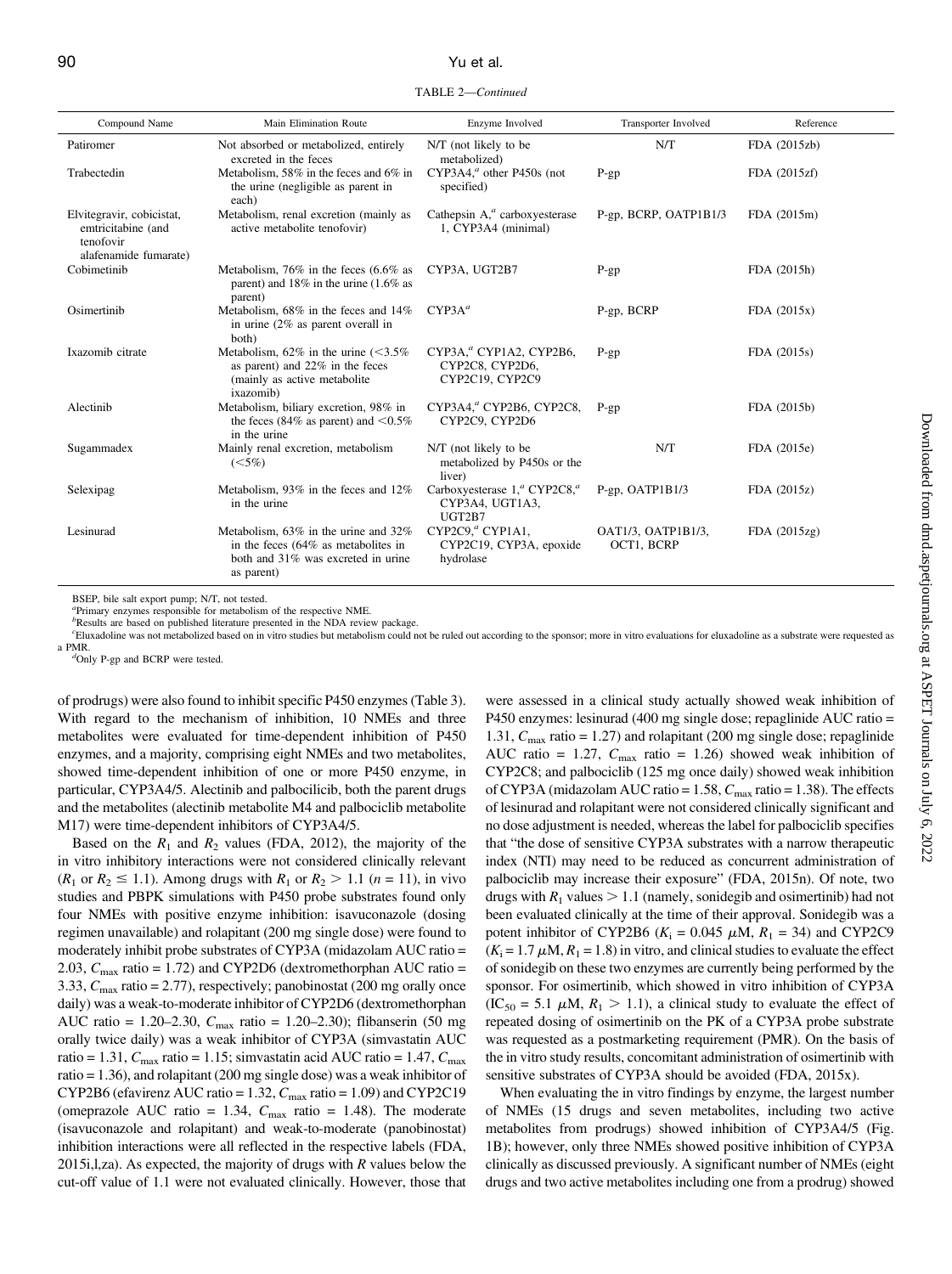#### TABLE 3

Enzyme inhibition interactions, in vitro to in vivo translation

PMR indicates the study was requested as a PMR. The inhibition studies were performed using human liver microsomes except cholic acid and ivabradine, for which the inhibition studies were performed using recombinant enzymes. If the in vitro substrate was not provided, then it is not listed; either CYP3A or CYP3A4 was used depending on how the enzyme was presented in the NDA reviews.

| Perpetrator                                | $IC_{50}$                                                                                                                                                                       | $R_1$ or $R_2$                                           | <b>AUC Ratio</b>   | $C_{\text{max}}$ Ratio | In Vivo Victim               | Reference                          |
|--------------------------------------------|---------------------------------------------------------------------------------------------------------------------------------------------------------------------------------|----------------------------------------------------------|--------------------|------------------------|------------------------------|------------------------------------|
|                                            | $\mu$ <i>M</i>                                                                                                                                                                  |                                                          |                    |                        |                              |                                    |
| Alectinib                                  | 2.0 $(K_i,$ competitive) (CYP2C8)<br>$K_{\rm I} \ge 60$ , $K_{\rm inact} = 0.0624$ /minute<br>(CYP3A4)                                                                          | 1.6 <sup>a</sup><br>N/A                                  | $1.08^{b}$<br>0.97 | $1.06^{b}$<br>0.92     | Repaglinide<br>Midazolam     | FDA (2015b)                        |
| Alectinib                                  | $K_{\rm I} = 369$ , $K_{\rm inact} = 0.0620$ /minute                                                                                                                            | N/A                                                      |                    |                        |                              |                                    |
| metabolite M4<br>Brexpiprazole             | (CYP3A4)<br>8.19 (CYP2B6, bupropion), 5.01 $(K_i)$ ,<br>inhibition type N/P), no TDI                                                                                            | 1.092                                                    | 1.02               | 0.96                   | <b>Bupropion</b>             | FDA (2015v)                        |
|                                            | observed<br>22.23 (CYP2C9, diclofenac), no TDI                                                                                                                                  | 1.041                                                    | N/T                |                        |                              |                                    |
|                                            | observed<br>39.82 [CYP2C19, (S)-mephenytoin],<br>no TDI observed                                                                                                                | 1.023                                                    | N/T                |                        |                              |                                    |
|                                            | 13.44 (CYP2D6, bufuralol), no TDI<br>observed                                                                                                                                   | $1.068^{c}$                                              | 0.96               |                        | Dextromethorphan             |                                    |
|                                            | 29.88, $K_I = 32.1$ , $K_{\text{inact}} = 0.02/\text{minute}$ , $R_2 = 4.0^{a,d}$ with $k_{\text{deg}} =$<br>$K_{\text{obs}} = 0.00024/\text{minute (CYP3A},$<br>midazolam)     | 0.00008/minute                                           | 1.10               | 0.96                   | Lovastatin                   |                                    |
|                                            | 40.78, $K_I = 4.7$ , $K_{\text{inact}} = 0.022/\text{minute}$ , $R_2 = 22.1^{a,e}$ with $k_{\text{deg}} =$<br>$K_{\text{obs}} = 0.00169/\text{minute (CYP3A},$<br>testosterone) | 0.00008/minute                                           |                    |                        |                              |                                    |
| Cangrelor<br>metabolite<br>AR-C69712       | 58–59 (CYP2C19)                                                                                                                                                                 | < 1.1                                                    | N/T                |                        |                              | FDA (2015o)                        |
| Cangrelor<br>metabolite<br>AR-C90439       | 58-59 (CYP2C19)                                                                                                                                                                 | < 1.1                                                    | N/T                |                        |                              |                                    |
| Cariprazine $^f$                           | Weak (value N/P, CYP1A2)                                                                                                                                                        | N/A                                                      |                    |                        |                              | FDA (2015zd)                       |
|                                            | weak (value N/P, CYP2A6)                                                                                                                                                        | N/A                                                      |                    |                        |                              |                                    |
|                                            | weak (value N/P, CYP2C9)                                                                                                                                                        | N/A                                                      |                    |                        |                              |                                    |
|                                            | weak (value N/P, CYP2C19)                                                                                                                                                       | N/A                                                      |                    |                        |                              |                                    |
|                                            | weak (value N/P, CYP2D6)<br>weak (value N/P, CYP2E1)                                                                                                                            | N/A<br>N/A                                               |                    |                        |                              |                                    |
|                                            | weak (value N/P, CYP3A4)                                                                                                                                                        | N/A                                                      |                    |                        |                              |                                    |
| Cariprazine<br>metabolites<br><b>DCAR</b>  | Weak (value N/P, CYP1A2)                                                                                                                                                        | N/A                                                      |                    |                        |                              |                                    |
|                                            | weak (value N/P, CYP2C9)                                                                                                                                                        | N/A                                                      |                    |                        |                              |                                    |
|                                            | weak (value N/P, CYP2D6)                                                                                                                                                        | N/A                                                      |                    |                        |                              |                                    |
|                                            | weak (value N/P, CYP3A4)                                                                                                                                                        | N/A                                                      |                    |                        |                              |                                    |
| Cariprazine<br>metabolites<br><b>DDCAR</b> | Weak (value N/P, CYP1A2)                                                                                                                                                        | N/A                                                      |                    |                        |                              |                                    |
|                                            | Weak (value N/P, CYP2C9)                                                                                                                                                        | N/A                                                      |                    |                        |                              |                                    |
|                                            | weak (value N/P, CYP2D6)                                                                                                                                                        | N/A                                                      |                    |                        |                              |                                    |
|                                            | weak (value N/P, CYP3A4)                                                                                                                                                        | N/A                                                      |                    |                        |                              |                                    |
| Cholic acid                                | 38.1\% ( $P < 0.01$ ) at 100 $\mu$ M<br>(UGT1A1, 4-methylumbelliferone)                                                                                                         | N/A                                                      |                    |                        |                              | Fang et al. (2013);<br>FDA (2015f) |
|                                            | 13.9% ( $P < 0.05$ ) at 100 $\mu$ M<br>(UGT1A8, 4-methylumbelliferone)                                                                                                          | N/A                                                      |                    |                        |                              |                                    |
|                                            | 25.65% ( $P < 0.01$ ) at 100 $\mu$ M<br>(UGT1A10,<br>4-methylumbelliferone)                                                                                                     | N/A                                                      |                    |                        |                              |                                    |
|                                            | 27.9% ( $P < 0.01$ ) at 100 $\mu$ M<br>(UGT2B15,<br>4-methylumbelliferone)                                                                                                      | N/A                                                      |                    |                        |                              |                                    |
| Cobimetinib                                | 1.8, 1.1 (unbound $K_i$ ) (CYP2D6,<br>bufuralol)                                                                                                                                | $1.5^a$                                                  | 0.65               | 0.92                   | Dextromethorphan FDA (2015h) |                                    |
|                                            | 5.9 (CYP3A, testosterone); 17, 7.6<br>(unbound $K_i$ ) (CYP3A,<br>midazolam), TDI (value N/P)                                                                                   | $1.2a$ (testosterone), $1.1a$<br>(midazolam)             | 1.02               | 1.05                   | Midazolam                    |                                    |
| Daclatasvir                                | 11.0 (CYP3A4, testosterone), 31.8<br>(CYP3A4, midazolam), no TDI<br>observed                                                                                                    | $1.42^{a,g}$ (testosterone),<br>$1.15^{a,g}$ (midazolam) | 0.85               | 0.94                   | Midazolam                    | FDA (2015)                         |
| Eluxadoline                                | 20 (CYP2E1, chlorzoxazone)                                                                                                                                                      | 1.00 <sup>g</sup>                                        | N/T                |                        |                              | FDA (2015zc)                       |
|                                            | $-5\%$ (coincubation) and $42\%$<br>(preincubation) at 50 $\mu$ M<br>(CYP3A4/5, midazolam)                                                                                      | N/A                                                      | 1.05               | 0.98                   | Ethinyl estradiol            |                                    |
|                                            | 1% (coincubation) and $30\% - 40\%$<br>(preincubation) at 50 $\mu$ M<br>(CYP3A4/5, testosterone)                                                                                | N/A                                                      | 1.06               | 1.05                   | Norethindrone                |                                    |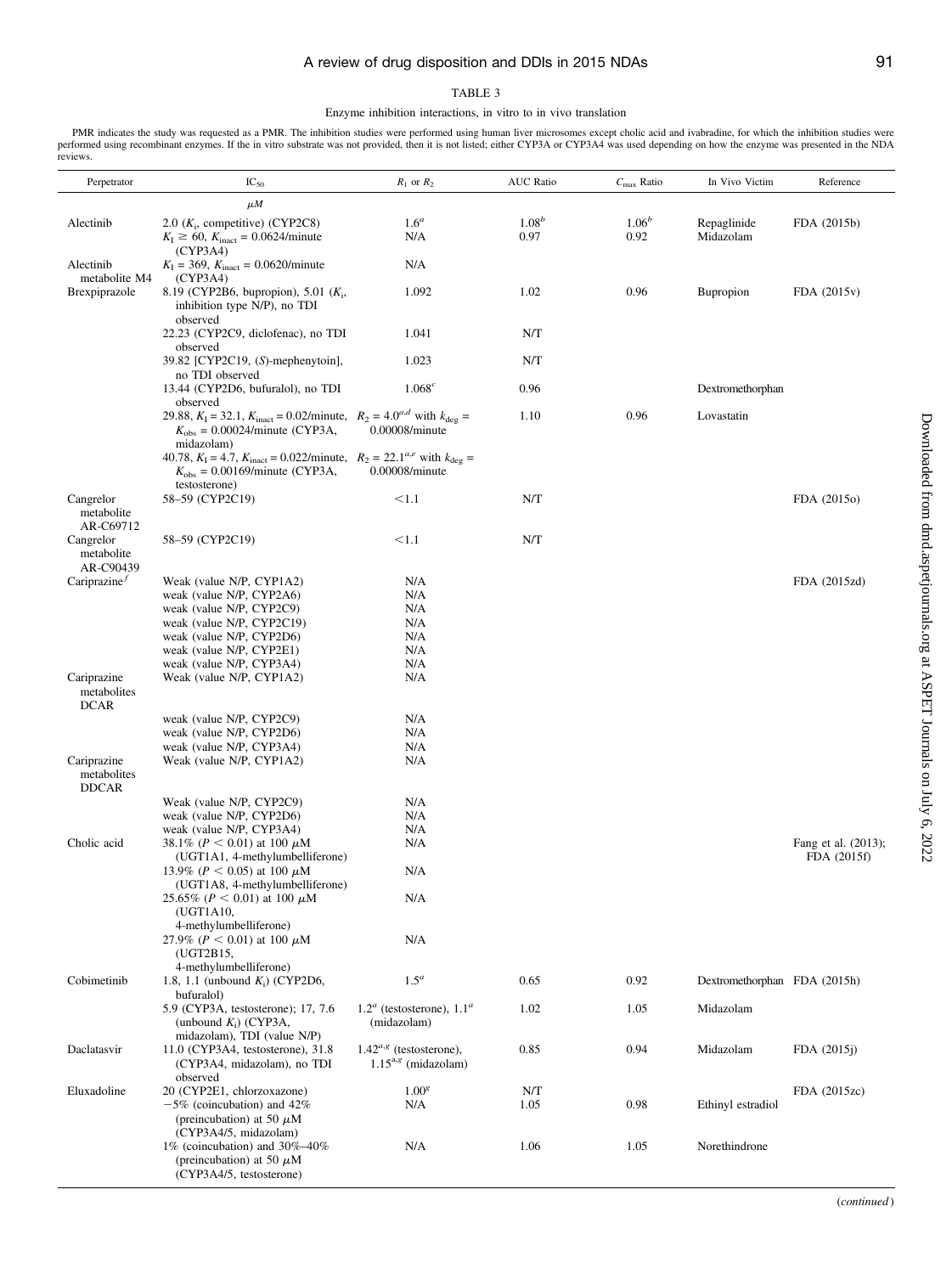### 92 Yu et al.

TABLE 3—Continued

| Perpetrator               | $IC_{50}$                                                                                                                      | $R_1$ or $R_2$                                                                                 | <b>AUC Ratio</b>                          | $C_{\text{max}}$ Ratio                    | In Vivo Victim                 | Reference    |
|---------------------------|--------------------------------------------------------------------------------------------------------------------------------|------------------------------------------------------------------------------------------------|-------------------------------------------|-------------------------------------------|--------------------------------|--------------|
| Flibanserin               | 6.4 $(K_i)$ (CYP2B6)<br>7.5 $(K_i)$ (CYP3A4)                                                                                   | $1.17^{a,g}$<br>$1.14^{a,g}$                                                                   | 1.03<br>1.31, simvastatin                 | 1.03<br>1.15, simvastatin                 | Bupropion<br>Simvastatin       | FDA (2015a)  |
| sulfate<br>metabolite     | Isavuconazonium 2.86 $(K_i)$ (CYP2C8)                                                                                          | $6.98^{a,g}$                                                                                   | acid 1.47<br>No effect $h$<br>(value N/P) | acid 1.36<br>No effect $h$<br>(value N/P) | Repaglinide                    | FDA (2015i)  |
| isavuconazole             | 4.78 $(K_i)$ (CYP2C9)                                                                                                          | $4.58^{a,g}$                                                                                   | No effect $h$                             | No effect $h$                             | $(S)$ -warfarin                |              |
|                           | 5.40 $(K_i)$ (CYP2C19)                                                                                                         | $4.17^{a,g}$                                                                                   | (value N/P)<br>No effect $h$              | (value N/P)<br>No effect $h$              | Omeprazole                     |              |
|                           | 4.82 $(K_i)$ (CYP2D6)                                                                                                          | $4.55^{a,g}$                                                                                   | (value N/P)<br>No effect $n$              | (value N/P)<br>No effect $n$              | Dextromethorphan               |              |
|                           | $0.622 - 1.93$ (K <sub>i</sub> ) (CYP3A4)                                                                                      | $9.86 - 28.49^{a,g}$                                                                           | (value N/P)<br>2.03                       | (value N/P)<br>1.72                       | Midazolam                      |              |
| Ivabradine                | 46 (CYP3A4, midazolam)<br>17 (CYP3A5, midazolam)                                                                               | 1.00 <sup>g</sup><br>1.01 <sup>g</sup>                                                         | N/T<br>N/T                                |                                           |                                | FDA(2015g)   |
| Ivabradine<br>metabolite  | 140 $(K_i)$ (CYP3A4, midazolam)<br>Weak inhibition (value N/P,<br>CYP3A4/5, testosterone)                                      | 1.00 <sup>g</sup><br>N/A                                                                       | N/T<br>N/T                                |                                           |                                |              |
| S18982<br>Lenvatinib      | 10.1 (CYP2C8, paclitaxel)                                                                                                      | $1.20 - 1.31^{a,g}$                                                                            | 1.01 <sup>b</sup>                         | 1.00 <sup>b</sup>                         | Repaglinide                    | FDA(2015q)   |
|                           | $K_{\rm I} = 72.266$ , $K_{\rm inact} = 5.01$ /hour<br>(CYP3A, midazolam)                                                      | N/P                                                                                            | $1.24^{b}$                                | $1.21^{b}$                                | Midazolam                      |              |
|                           | 10.6 (UGT1A1, estradiol)                                                                                                       | $1.19 - 1.29g$                                                                                 | N/T                                       |                                           |                                |              |
|                           | 14.0 (UGT1A4, trifluoperazine)                                                                                                 | $1.14 - 1.228$                                                                                 | N/T                                       |                                           |                                |              |
| Lesinurad                 | 16.2 (CYP2C8)<br>40.7 (CYP2C9)                                                                                                 | 1.00 <sup>g</sup><br>1.00 <sup>g</sup>                                                         | 1.31<br>1.04                              | 1.27<br>1.03                              | Repaglinide<br>$(S)$ -warfarin | FDA (2015zg) |
|                           |                                                                                                                                | 1.00 <sup>g</sup>                                                                              | 1.11                                      | 1.06                                      | Tolbutamide                    |              |
|                           | 148 (UGT1A1)                                                                                                                   | 1.00 <sup>g</sup>                                                                              | N/T                                       |                                           |                                |              |
|                           | 384 (UGT2B7)                                                                                                                   | 1.00 <sup>g</sup>                                                                              | N/T                                       |                                           |                                |              |
| Lumacaftor                | Value N/P (CYP2C8)                                                                                                             | N/A                                                                                            |                                           |                                           |                                | FDA (2015u)  |
|                           | Value N/P (CYP2C9)                                                                                                             | N/A                                                                                            |                                           |                                           |                                |              |
| Osimertinib               | 22.8 (CYP2C8)                                                                                                                  | < 1.1                                                                                          |                                           |                                           |                                | FDA (2015x)  |
|                           | 5.1 (CYP3A)                                                                                                                    | $>1.1^a$                                                                                       | <b>PMR</b>                                |                                           |                                |              |
| Palbociclib               | $K_{\rm I} = 10$ , $K_{\rm inact} = 0.036$ /minute<br>(CYP3A, midazolam)<br>$K_{\rm I} = 19$ , $K_{\rm inact} = 0.087$ /minute | $R_2 = 1.05$ with $k_{\text{deg}} =$<br>$0.18/m$ inute<br>$R_2 = 1.06$ with $k_{\text{deg}} =$ | 1.58                                      | 1.38                                      | Midazolam                      | FDA (2015n)  |
| Palbociclib<br>metabolite | (CYP3A, testosterone)<br>16 (CYP3A, felodipine)                                                                                | $0.18/m$ inute<br>< 1.1                                                                        | N/T                                       |                                           |                                |              |
| M17                       | $K_{\rm I} = 7.0$ , $K_{\rm inact} = 0.094$ /minute                                                                            | 1.01                                                                                           | N/T                                       |                                           |                                |              |
|                           | (CYP3A, midazolam)<br>$K_{\rm I} = 6.4$ , $K_{\rm inact} = 0.15$ /minute<br>(CYP3A, testosterone)                              | 1.03                                                                                           | N/T                                       |                                           |                                |              |
| Panobinostat              | 15–75 (CYP2C19), no TDI observed<br>2, 0.167 $(K_i)$ (CYP2D6), no TDI                                                          | < 1.1<br>$1.37^{a}$                                                                            | N/T<br>$1.20 - 2.30$                      | $1.20 - 3.00$                             | Dextromethorphan               | FDA (20151)  |
|                           | observed<br>15–75, $K_{\rm I} = 12$ , $K_{\rm inact} = 0.137$ /hour                                                            | $R_2 = 1.4^a$ with $k_{\text{deg}} =$                                                          | $1.04^{b}$                                | $1.04^{b}$                                | Midazolam                      |              |
|                           | (CYP3A4/5)                                                                                                                     | 0.000321/minute,<br>$K_{\rm obs}=0.000117/$<br>minute                                          |                                           |                                           |                                |              |
| Rolapitant                | 39% at 100 $\mu$ M (coincubation),<br>90 (preincubation) (CYP1A2,<br>phenacetin)                                               | N/A                                                                                            | N/T                                       |                                           |                                | FDA (2015za) |
|                           | 22 (coincubation), 10 (preincubation)<br>(CYP2A6, coumarin)                                                                    | N/A                                                                                            | N/T                                       |                                           |                                |              |
|                           | 13 (CYP2B6, bupropion), no TDI<br>observed                                                                                     | $1.13^{a}$                                                                                     | 1.32                                      | 1.09                                      | Efavirenz                      |              |
|                           | 23 (CYP2C8, amodiaquine), no TDI<br>observed<br>9.6 (CYP2C9, diclofenac), no TDI                                               | < 1.1                                                                                          | 1.27                                      | 1.26                                      | Repaglinide                    |              |
|                           | observed<br>8.7 [CYP2C19, (S)-mephenytoin], no                                                                                 | $1.18^{a}$<br>$1.20^a$                                                                         | 1.05<br>1.34                              | 0.96<br>1.48                              | Tolbutamide<br>Omeprazole      |              |
|                           | TDI observed<br>7.1, 3.4 $(K_i,$ competitive) (CYP2D6,                                                                         | $1.50^a$                                                                                       | 3.33                                      | 2.77                                      | Dextromethorphan               |              |
|                           | dextromethorphan), no TDI<br>observed                                                                                          |                                                                                                |                                           |                                           |                                |              |
|                           | 49 (coincubation), 35 (preincubation)<br>(CYP3A4/5, testosterone)                                                              | < 1.1                                                                                          | 0.97                                      | 0.87                                      | Midazolam                      |              |
|                           | 41 (coincubation), 28 (preincubation)<br>(CYP3A4/5, midazolam)                                                                 | < 1.1                                                                                          |                                           |                                           |                                |              |

(continued )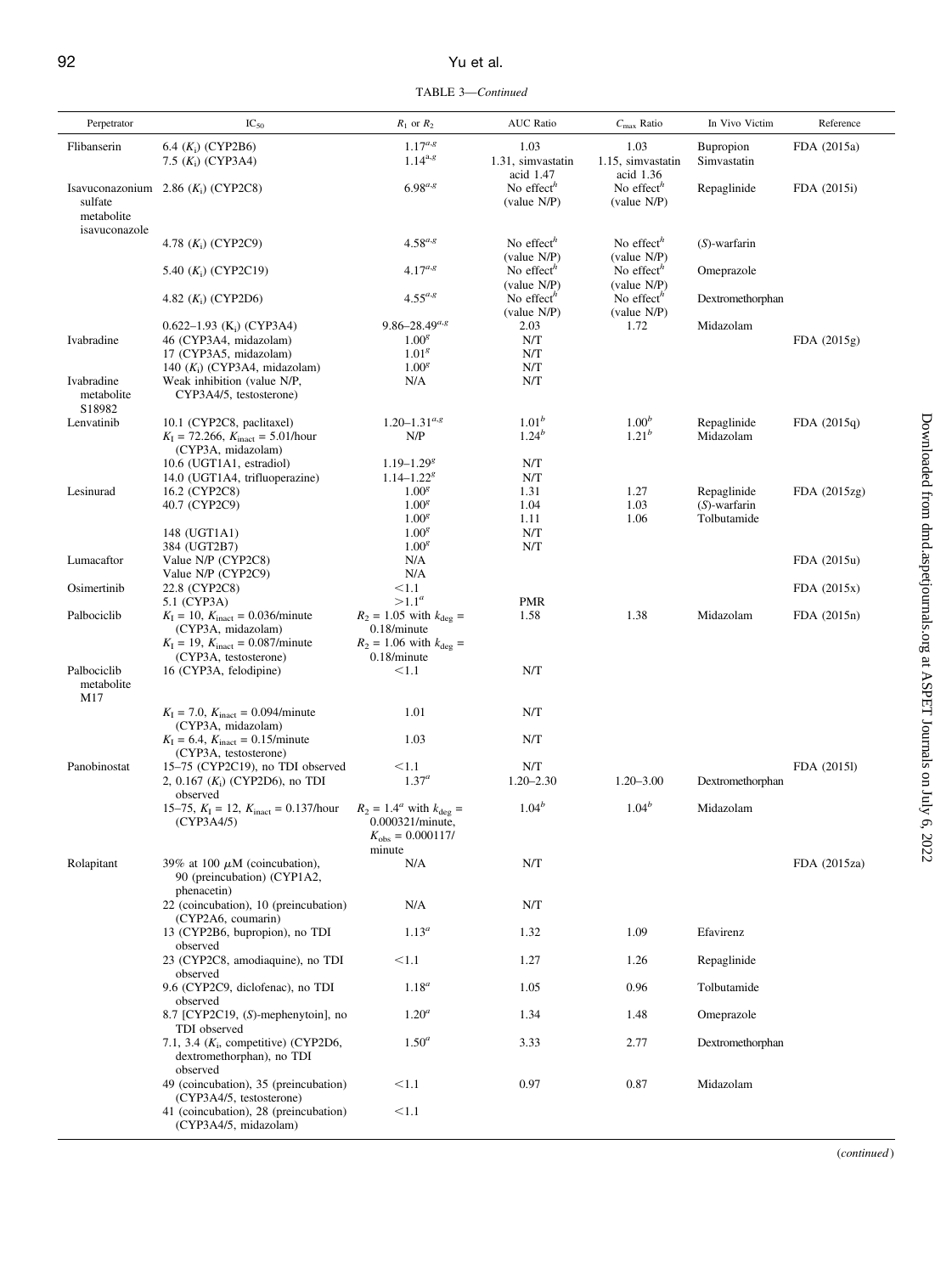|  |  | TABLE 3-Continued |
|--|--|-------------------|
|--|--|-------------------|

| Perpetrator                                 | $IC_{50}$                                                                | $R_1$ or $R_2$    | <b>AUC</b> Ratio         | $C_{\text{max}}$ Ratio   | In Vivo Victim  | Reference    |
|---------------------------------------------|--------------------------------------------------------------------------|-------------------|--------------------------|--------------------------|-----------------|--------------|
| Rolapitant<br>metabolite<br>M19             | 8.65 (CYP2B6, bupropion)                                                 | N/A               |                          |                          |                 |              |
|                                             | 21.1% at 10 $\mu$ M (CYP2C9,<br>diclofenac)                              | N/A               |                          |                          |                 |              |
|                                             | 44.8% at 10 $\mu$ M [CYP2C19,<br>$(S)$ -mephenytoin]                     | N/A               |                          |                          |                 |              |
|                                             | 31.4% at 10 $\mu$ M (CYP2D6,<br>dextromethorphan)                        | N/A               |                          |                          |                 |              |
| Sacubitril <sup>i</sup>                     | 15 (CYP2C8)                                                              | N/A               | N/T                      |                          |                 | FDA (2015k)  |
|                                             | 20 (CYP2C19)                                                             | N/A               | No effect<br>(value N/P) | No effect<br>(value N/P) | Omeprazole      |              |
| Sacubitril<br>metabolite<br>LBO657          | 40 (CYP2C9)                                                              | N/A               | No effect<br>(value N/P) | No effect<br>(value N/P) | $(S)$ -warfarin |              |
|                                             |                                                                          |                   | No effect<br>(value N/P) | No effect<br>(value N/P) | Carvedilol      |              |
| Selexipag                                   | 3.6 (CYP2C8), no TDI observed                                            | 1.02 <sup>g</sup> | N/T                      |                          |                 | FDA (2015z)  |
|                                             | 8.3 (CYP2C9), no TDI observed                                            | 1.00 <sup>g</sup> | 1.00                     | 1.00                     | $(S)$ -warfarin |              |
| Selexipag<br>metabolite<br>ACT-333679       | 15 (CYP2C8), no TDI observed                                             | N/A               |                          |                          |                 |              |
|                                             | 32 (CYP2C9), no TDI observed                                             | N/A               |                          |                          |                 |              |
| Sonidegib                                   | $0.045$ ( $K_i$ , inhibition type N/P)<br>(CYP2B6),                      | 34 <sup>a</sup>   | $N/T^{j}$                |                          |                 | FDA (2015t)  |
|                                             | 1.7 $(K_i)$ , inhibition type N/P)<br>(CYP2C9), no TDI observed          | $1.8^a$           | N/T'                     |                          |                 |              |
| Tenofovir<br>alafenamide<br>fumarate        | 7.4 (CYP3A, testosterone), 7.6<br>(CYP3A, midazolam), no TDI<br>observed | 1.00 <sup>g</sup> | N/T                      |                          |                 | FDA (2015m)  |
| Uridine triacetate                          | 6600 (CYP2C19)                                                           | 1.00 <sup>g</sup> | N/T                      |                          |                 | FDA (2015ze) |
|                                             | 8300 (CYP3A)                                                             | 1.00 <sup>g</sup> | N/T                      |                          |                 |              |
| Uridine triacetate<br>metabolite<br>uridine | 5100 (CYP2C19)                                                           | N/A               |                          |                          |                 |              |
|                                             | 2000 (CYP3A)                                                             | N/A               |                          |                          |                 |              |

N/A, not applicable; N/P, not provided; N/T, not tested; TDI, time-dependent inhibition.

a Values exceed the FDA cut-off value of 1.1.

<sup>b</sup>Results are obtained from PBPK modeling and simulations.

c The ratio is the dextromethorphan/dextrorphan urinary ratio with or without brexpiprazole.

 $dR_2 = 1.5$  assuming  $k_{\text{deg}}$  of 0.0005/minute.

 ${}^eR_2$  = 4.4 assuming  $k_{\text{deg}}$  of 0.0005/minute.

 $\frac{f_{\text{The}}}{f_{\text{The}}}$  in vitro evaluation of inhibition potential of cariprazine toward CYP2C8 as well as DCAR and DDCAR toward CYP2B6, 2C8, and 2C19 has been requested as a PMR

<sup>g</sup>The R<sub>1</sub> value was calculated by the University of Washington Drug Interaction Database editorial team using  $K_i$  or assuming  $K_i = IC_{50}/2$ .

 $h$ Prodrug isavuconazonium sulfate was administered in the clinical studies.

i Perpetrator was administered as the combination drug.

j Clinical studies are undergoing.

some inhibition of CYP2C8 in vitro (Fig. 1B). Three drugs (alectinib, lenvatinib, and isavuconazole) had  $R_1$  values  $> 1.1$ ; however, when evaluated clinically or using PBPK modeling, none of them were expected to be significant clinical inhibitors of CYP2C8. In contrast, two drugs with  $R_1 < 1.1$  (namely, lesinurad and rolapitant) significantly increased the exposure of coadministered repaglinide, a CYP2C8 probe substrate, by approximately 30%. The remaining drugs with  $R_1$  values less than the cut-off value were not evaluated clinically; however, based on the in vitro study results, concomitant use of the combination drug lumacaftor (also an in vitro inducer of CYP2C8) and ivacaftor with CYP2C8 substrates may alter the exposure of these substrates (FDA, 2015u). For CYP2C9, six NMEs and six active metabolites (including two from prodrugs) inhibited CYP2C9 in vitro (Fig. 1B); however, no clinical inhibition was observed when these drugs were coadministered with CYP2C9 substrates, regardless of the  $R_1$  values. Similarly, for CYP2C19, among all of the NMEs with positive in vitro inhibition results (six drugs and five metabolites, including two from prodrugs; see Fig. 1B), only rolapitant was found to weakly inhibit CYP2C19 in vivo, although the interaction was not considered clinically meaningful. Finally, with regard to CYP2D6, three NMEs and one active metabolite from a prodrug had  $R_1$  values  $> 1.1$  and were evaluated clinically (Table 3), two of which (panobinostat and rolapitant) were found to be weak-to-moderate inhibitors of CYP2D6. On the basis of these study results, concurrent use of rolapitant with CYP2D6 substrates with a NTI is contraindicated (e.g., thioridazine) or should be avoided (e.g., pimozide). Similarly, concomitant use of panobinostat with sensitive CYP2D6 substrates or CYP2D6 substrates with a NTI should be avoided. In both cases, if concomitant use of CYP2D6 substrates is unavoidable, it is recommended to monitor patients for adverse reactions (FDA, 2015u,za).

In terms of enzyme induction potential, 27 (82%) NMEs were assessed using human hepatocytes, and 12 drugs were found to induce DME expression or activity, or activate pregnane X receptor (PXR) to some extent (Table 4): alectinib (CYP2B6 and CYP3A4), cangrelor (CYP2C9 and CYP3A4/5), cobimetinib (CYP3A4), daclatasvir (CYP2B6 and CYP3A4), deoxycholic acid (CYP1A2), lenvatinib (CYP3A4), lesinurad (CYP2B6, CYP2C8, CYP2C9, CYP2C19, and CYP3A4/5), lumacaftor (CYP2B6, CYP2C8, CYP2C9, CYP2C19, and CYP3A4/5), osimertinib (CYP1A2, CYP3A4/5, and PXR), rolapitant (CYP1A2, CYP2C8, CYP2C9, CYP2C19, and CYP3A4/5), selexipag (CYP3A4), and tenofovir alafenamide fumarate (PXR). Isavuconazole also showed some induction of CYP1A2, CYP2B6, CYP2C8, and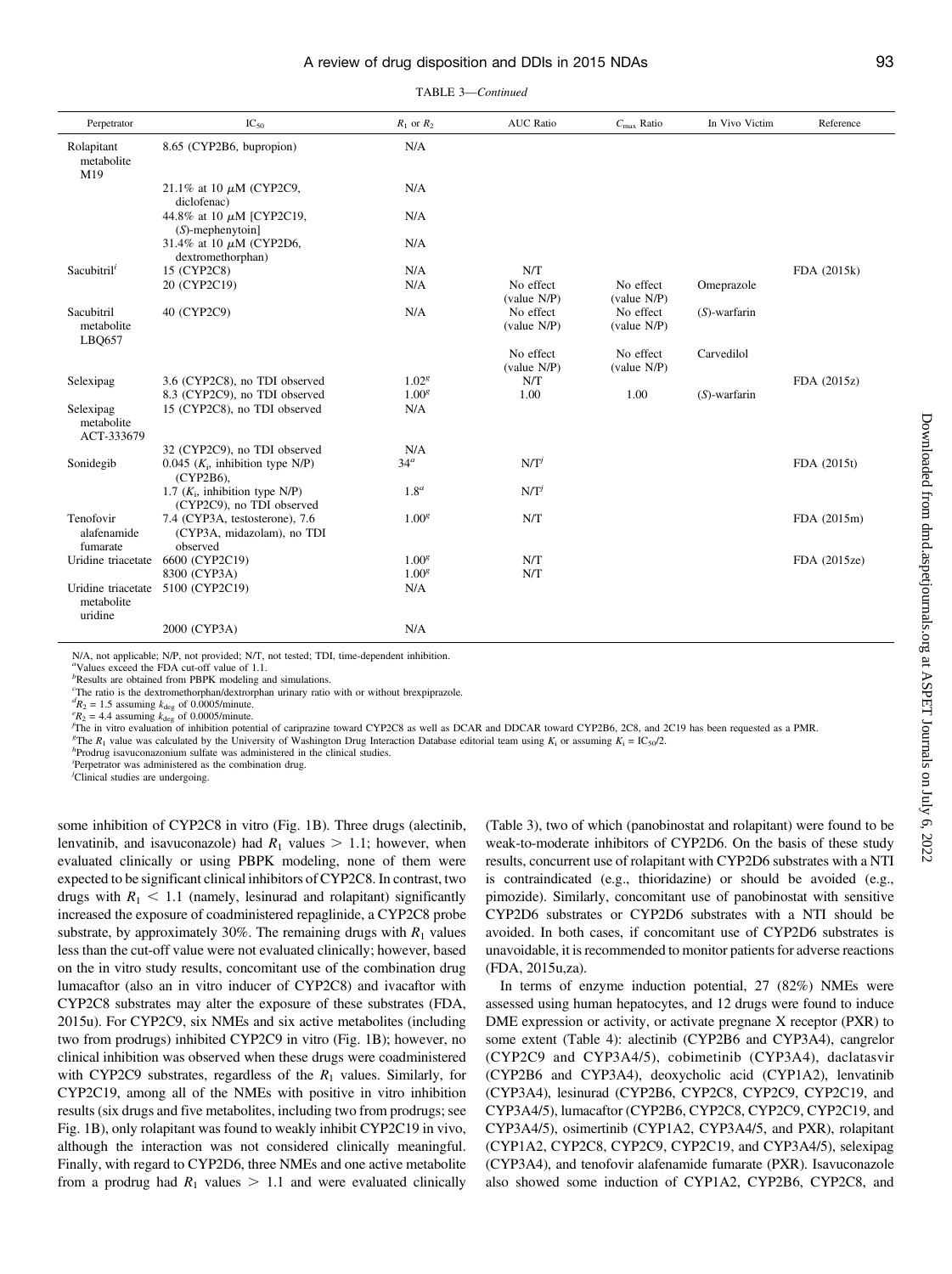|                        | î     |
|------------------------|-------|
|                        | Ĩ.    |
|                        | Ś     |
| Į                      | utro: |
| $T$ ARI $\overline{r}$ |       |
|                        |       |
|                        |       |
|                        |       |

The B<sub>3</sub> values were not provided for any of the compounds listed. Induction experiments were conducted using human hepatocytes; either CYP3A or CYP3A4 was used depending on how the enzyme was presented in the NDA reviews. The R<sub>3</sub> values were not provided for any of the compounds listed. Induction experiments were conducted using human hepatocytes; either CYP3A or CYP3A4 was used depending on how the enzyme was presented in the NDA reviews. Enzyme induction interactions, in vitro to in vivo translation

| Perpetrator                       | Induction Effect                                                                                                                                            | $C_{\rm max}$ | AUC Ratio                                                               | $C_{\text{max}}$ Ratio                                                  | In Vivo Victim                                   | Reference                             |
|-----------------------------------|-------------------------------------------------------------------------------------------------------------------------------------------------------------|---------------|-------------------------------------------------------------------------|-------------------------------------------------------------------------|--------------------------------------------------|---------------------------------------|
|                                   |                                                                                                                                                             | ĀМ            |                                                                         |                                                                         |                                                  |                                       |
| $\Lambda$ lectinib <sup>a</sup>   | 2.1-fold in mRNA at 1 $\mu$ M (CYP2B6)<br>2.1-fold in mRNA at 1 $\mu$ M (CYP3A4 <sup>b</sup> )                                                              | 1.38          |                                                                         |                                                                         |                                                  | FDA (2015b)                           |
| Cangrelor                         | Induction observed at 100 µM, value N/P (significantly                                                                                                      | 0.77          | $\frac{0.97}{N}$                                                        | 0.92                                                                    | Midazolam                                        | FDA (2015o)                           |
|                                   | Induction observed at 100 µM, value N/P (significantly<br>lower than positive control) (CYP3A4/5)<br>lower than positive control) (CYP2C9)                  |               |                                                                         |                                                                         |                                                  |                                       |
| Cangrelor metabolite<br>AR-C69712 | Induction observed at 100 $\mu$ M, value N/P (significantly lower than positive control) (CYP2C9)<br>Induction observed at 100 µM, value N/P (significantly |               |                                                                         |                                                                         |                                                  |                                       |
|                                   | lower than positive control) (CYP3A4)                                                                                                                       |               |                                                                         |                                                                         |                                                  |                                       |
| Cholic acid                       | $0.4$ -fold ( $P < 0.001$ ) in mRNA at 50 $\mu$ M (CYP3A4)                                                                                                  | 1.88          | 5H                                                                      |                                                                         |                                                  | FDA (2015f); Zhang<br>et al. $(2015)$ |
| Cobimetinib                       | 9.1-fold at 10 $\mu$ M in mRNA (but not activity, also no PXR activation up to 25 $\mu$ M) at 10 $\mu$ M (CYP3A4 <sup>b</sup> )                             | 0.51          | 1.02                                                                    | 1.06                                                                    | Midazolam                                        | FDA (2015h)                           |
| Daclatasvir                       | $0.458$ - to 1.36-fold with 0.5-fold observed in two lots at 9.6                                                                                            | 2.34          | <b>Z</b>                                                                |                                                                         |                                                  | FDA (2015j)                           |
|                                   | 8.76- to 27.3-fold in mRNA at 9.6 $\mu$ g/ml (CYP3A4 <sup>b</sup> )<br>$\mu$ g/ml (CYP2B6)<br>1.66- to 3.95-fold in mRNA at 9.6<br>$\mu$ g/ml (CYP1A2)      |               | <b>NSS</b><br>NSS                                                       | 0.94                                                                    | Midazolam                                        |                                       |
| Deoxycholic acid                  | 43% of positive control in activity at 10 $\mu$ M in one out three<br>lots (CYP1A2)                                                                         | 2.61          |                                                                         |                                                                         |                                                  | FDA (2015p)                           |
| Isavuconazonium sulfate           | 2.77-fold ( $\leq$ 10% of positive control) in activity                                                                                                     | 17.14         | No effect (value N/P)                                                   | No effect (value N/P)                                                   | Caffeine                                         | FDA (2015i)                           |
| metabolite isavuconazole          | 13.4-fold (84.3% of positive control) in activity<br>(concentrations N/P) (CYP1A2)<br>(concentrations N/P) (CYP2B6)                                         |               | 0.58                                                                    | 0.69                                                                    | Bupropion                                        |                                       |
|                                   | 2.63-fold (37.4% of positive control) in activity                                                                                                           |               | No effect (value N/P)                                                   | No effect (value N/P)                                                   | Repaglinide                                      |                                       |
|                                   | 3.43-fold (42.2% of positive control) in activity<br>(concentrations N/P) (CYP3A4/5 <sup>6</sup> )<br>(concentrations N/P) (CYP2C8 <sup>b</sup> )           |               | 0.69                                                                    | $\frac{1}{2}$                                                           | Ritonavir                                        |                                       |
|                                   |                                                                                                                                                             |               | 0.73                                                                    | $\frac{1}{2}$                                                           | Lopinavir                                        |                                       |
|                                   |                                                                                                                                                             |               | No effect (value N/P)<br>No effect (value N/P)<br>No effect (value N/P) | No effect (value N/P)<br>No effect (value N/P)<br>No effect (value N/P) | Ethinyl estradiol<br>Norethindrone<br>Prednisone |                                       |
| Lenvatinib                        | 1.65-fold in mRNA and 1.54-fold in activity up to 3 µM                                                                                                      | $1.01 - 1.55$ | 1.24 (NS, PBPK)                                                         | 1.21 (NS, PBPK)                                                         | Midazolam                                        | FDA (2015q)                           |
| Lesinurad                         | 3.04-fold in mRNA and 3.15-fold in activity at 30 µM<br>$(CYP3A4^b)$<br>(CYP2B6)                                                                            | 0.000015      | Ş                                                                       |                                                                         |                                                  | FDA (2015zg)                          |
|                                   | 2.38-fold in activity at<br>4.18-fold in mRNA at 30 $\mu$ M and<br>10 $\mu$ M (CYP2C8 <sup>b</sup> )                                                        |               | 1.10                                                                    | 0.99                                                                    | Repaglinide                                      |                                       |
|                                   | 1.04-fold in activity at<br>3.46-fold in mRNA at 30 $\mu$ M and 10 $\mu$ M (CYP2C9 <sup>b</sup> )                                                           |               | 1.04                                                                    | $1.03$                                                                  | (S)-warfarin                                     |                                       |
|                                   |                                                                                                                                                             |               | 1.06                                                                    | $\Xi$                                                                   | Tolbutamide                                      |                                       |
|                                   | 3.25-fold in activity at<br>1.36-fold in mRNA at 100 $\mu$ M and                                                                                            |               | $\Sigma$                                                                |                                                                         |                                                  |                                       |
|                                   | rifampin in activity<br>(mRNA not evaluated) at 10 µM (CYP3A4/5)<br>30 $\mu$ M (CYP2C19)<br>3-fold and 67% of positive control                              |               | 0.58                                                                    | 0.61                                                                    | Amlodipine                                       |                                       |
|                                   |                                                                                                                                                             |               | 0.66                                                                    | 66<br>0.82<br>0.82                                                      | Atorvastatin<br>Colchicine<br>Sildenafil         |                                       |
| Lumacaftor                        | Induction observed, value N/P (CYP2C8 <sup>b</sup> )<br>Induction observed, value N/P (CYP2C9 <sup>b</sup> )<br>Induction observed, value N/P (CYP2B6)      | 55.26         | ns<br>SSEEE                                                             |                                                                         |                                                  | FDA (2015u)                           |

 $\label{eq:constrained} (continued)$ (continued )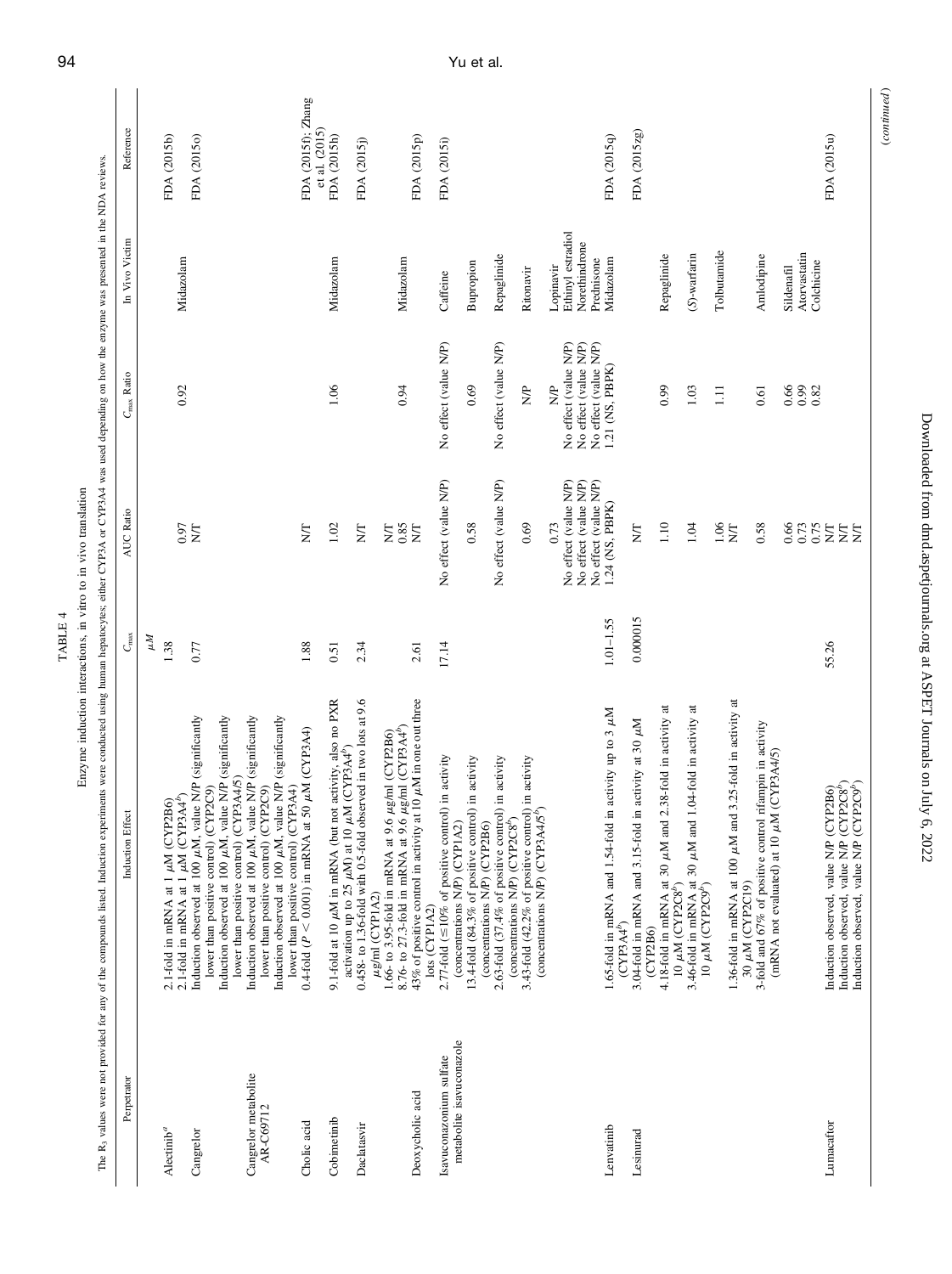| S  |
|----|
| f. |
|    |

| Perpetrator                                         | Induction Effect                                                                                             | $C_{\max}$ | AUC Ratio     | C <sub>max</sub> Ratio | In Vivo Victim             | Reference    |
|-----------------------------------------------------|--------------------------------------------------------------------------------------------------------------|------------|---------------|------------------------|----------------------------|--------------|
|                                                     | induction observed, value N/P (CYP3A4/5)<br>Induction observed, value N/P (CYP2C19)                          |            | 0.20<br>Š     | S)                     | Ivacaftor                  |              |
| Osimertinib                                         | .6% of positive control in activity at 3.3 $\mu$ M (CYP1A2)                                                  | 0.13       | $\Sigma$      |                        |                            | FDA (2015x)  |
|                                                     | 15% of positive control in activity at 3.3 $\mu$ M (CYP3A4/5 <sup>b</sup> )<br>Activation of PXR (value N/P) |            | <b>Z</b>      |                        |                            |              |
| Rolapitant                                          | 18.1-fold and 80% of positive control in activity at 10 µM<br>$\left(\text{CPIA2}^p\right)$                  | 1.93       | Ş             |                        |                            | FDA (2015za) |
|                                                     | 2.10-fold ( $P < 0.05$ ) in activity at 10 $\mu$ M (CYP2C8 <sup>b</sup> )                                    |            | Ľč.           | $\tilde{5}$            |                            |              |
|                                                     | .16-fold ( $P < 0.05$ ) in activity at 10 $\mu$ M (CYP2C9 <sup>b</sup> )                                     |            | $\frac{2}{3}$ | $\frac{8}{1}$          | Repaglinide<br>Tolbutamide |              |
|                                                     | .42-fold ( $P < 0.05$ ) in activity at 10 $\mu$ M (CYP2C19 <sup>b</sup> )                                    |            | 1.34          | 1.48                   | <b>Inteprazole</b>         |              |
|                                                     | 3.03-fold ( $P < 0.05$ ) and 68% of positive control in activity<br>at 10 µM (CYP3A4/5 <sup>°</sup> )        |            | 0.97          | 0.87                   | <i><b>fidazolam</b></i>    |              |
| Selexipag                                           | 38% of positive control rifampin in mRNA at 10 µM<br>(CYP3A4)                                                | 0.032      | Ş             |                        |                            | FDA (2015z)  |
| Selexipag metabolite ACT-<br>333679                 | 26% of positive control rifampin in mRNA at 10 µM<br>(CYP3A4)                                                |            |               |                        |                            |              |
| Tenofovir alafenamide fumarate                      | of positive control at<br>50 µM (although no induction of CYP3A)<br>3.89-fold activation of PXR and 31%      | 0.00033    |               |                        |                            | FDA (2015m)  |
| NID and annual NIC and distinguished NIC and touted |                                                                                                              |            |               |                        |                            |              |

N/F, not provided; NS, not significant; N/1, not tested.<br>Which is a provided to the same of the same was also been in the system of the posserved induction effect.<br>"Inhibition of the same enzymb was also observeds; therefo aMetabolite M4 was formed in human hepatocytes; therefore, it may also be responsible for the observed induction effect. N/P, not provided; NS, not significant; N/T, not tested.

<sup>b</sup>Inhibition of the same enzyme was also observed.

CYP3A4/5. However, for most of the drugs these interactions were considered unlikely to have any clinical relevance, and in vivo only three NMEs showed clinical induction of P450 enzymes: lumacaftor (dosing regimen unavailable) was found to strongly induce CYP3A, causing an 80% decrease in the AUC of the coadministered ivacaftor, a sensitive substrate of CYP3A; isavuconazole (200 mg orally once daily administered as the prodrug isavuconazonium sulfate) was a weak inducer of both CYP2B6 (bupropion AUC ratio = 0.58,  $C_{\text{max}}$  ratio = 0.69) and CYP3A (ritonavir AUC ratio = 0.69,  $C_{\text{max}}$  ratio unavailable; lopinavir AUC ratio = 0.73,  $C_{\text{max}}$  ratio unavailable); and lesinurad (400 mg orally once daily) weakly induced CYP3A (amlodipine AUC ratio = 0.58,  $C_{\text{max}}$  ratio = 0.61). On the basis of these results, it is not recommended to administer lumacaftor/ivacaftor (as the combination drug ORKAMBI) with sensitive CYP3A substrates or CYP3A substrates with a NTI because of the risk of induction (FDA, 2015u). Similarly, it is suggested to consider a dose increase of bupropion and use lopinavir/ritonavir with caution when coadministered with isavuconazonium sulfate, and to monitor patients for a potential reduction in efficacy of sensitive CYP3A substrates with coadministration of lesinurad (FDA, 2015i,zg). Interestingly, almost all of the in vitro inducers also showed inhibition of the same P450 enzyme (Table 3). For example, rolapitant was found to increase CYP2C8, CYP2C9, CYP2C19, and CYP3A4/5 activities up to 3.0-fold at 10  $\mu$ M in human hepatocytes and to also inhibit these enzymes in human liver microsomes with IC<sub>50</sub> values of 23, 9.6, 8.7, and 41  $\mu$ M, respectively; it was also a possible time-dependent inhibitor of CYP3A4/5. In vivo, overall inhibition of CYP2C8 and CYP2C19 was observed with a 30%– 50% increase in the exposure to the respective substrates repaglinide and omeprazole, whereas rolapitant coadministration had no significant effects on the PK of CYP2C9 and CYP3A probe substrates tolbutamide and midazolam. Similarly, daclatasvir induced CYP3A4 mRNA expression by 27.3-fold and also inhibited CYP3A4/5 ( $IC_{50} = 11.0$ and 31.8  $\mu$ M for substrates testosterone and midazolam, respectively). However, when tested in vivo with the probe substrate midazolam, daclatasvir had no significant effect on CYP3A. Another interesting example is isavuconazole, which was shown to induce CYP2C8 and CYP3A4/5 activities in vitro, and to inhibit these two enzymes as well. In vivo, coadministration of the prodrug isavuconazonium sulfate (dosing regimen unavailable) did not affect the PK of the coadministered CYP2C8 probe substrate repaglinide; however, significant increases in the exposure of known substrates of CYP3A were observed, including tacrolimus (AUC ratio = 2.25,  $C_{\text{max}}$  ratio = 1.42), midazolam (AUC ratio = 2.03,  $C_{\text{max}}$  ratio = 1.72), sirolimus (AUC ratio = 1.84,  $C_{\text{max}}$  ratio = 1.65), atorvastatin (AUC ratio = 1.40,  $C_{\text{max}}$  ratio unavailable), and cyclosporine (AUC ratio = 1.30,  $C_{\text{max}}$  ratio unavailable), whereas significant decreases in the exposure of ritonavir (AUC ratio =  $0.69$ ,  $C_{\text{max}}$  ratio unavailable) and lopinavir (AUC ratio = 0.79,  $C_{\text{max}}$  ratio unavailable), also metabolized by CYP3A, were observed. Finally, no effect was observed on oral contraceptives or prednisone, suggesting that the net effect (inhibition or induction) of isavuconazole on CYP3A was substrate dependent. Similar to the NDA approvals in previous years (Yu et al., 2014, 2016), nuclear receptors were not commonly investigated. Indeed, only five NMEs (cobimetinib, ivabradine, osimertinib, sonidegib, and tenofovir alafenamide fumarate) were evaluated for PXR activation and one (tenofovir alafenamide fumarate) for aryl hydrocarbon receptor activation together with P450 induction assessment (except ivabradine, which was only evaluated for PXR activation). As a result, osimertinib and tenofovir alafenamide fumarate showed PXR activation. However, in contrast to osimertinib, which was also found to induce CYP3A activity, no induction of CYP3A mRNA expression (activity not measured) was observed in human hepatocytes with tenofovir alafenamide fumarate at concentrations up to 100  $\mu$ M.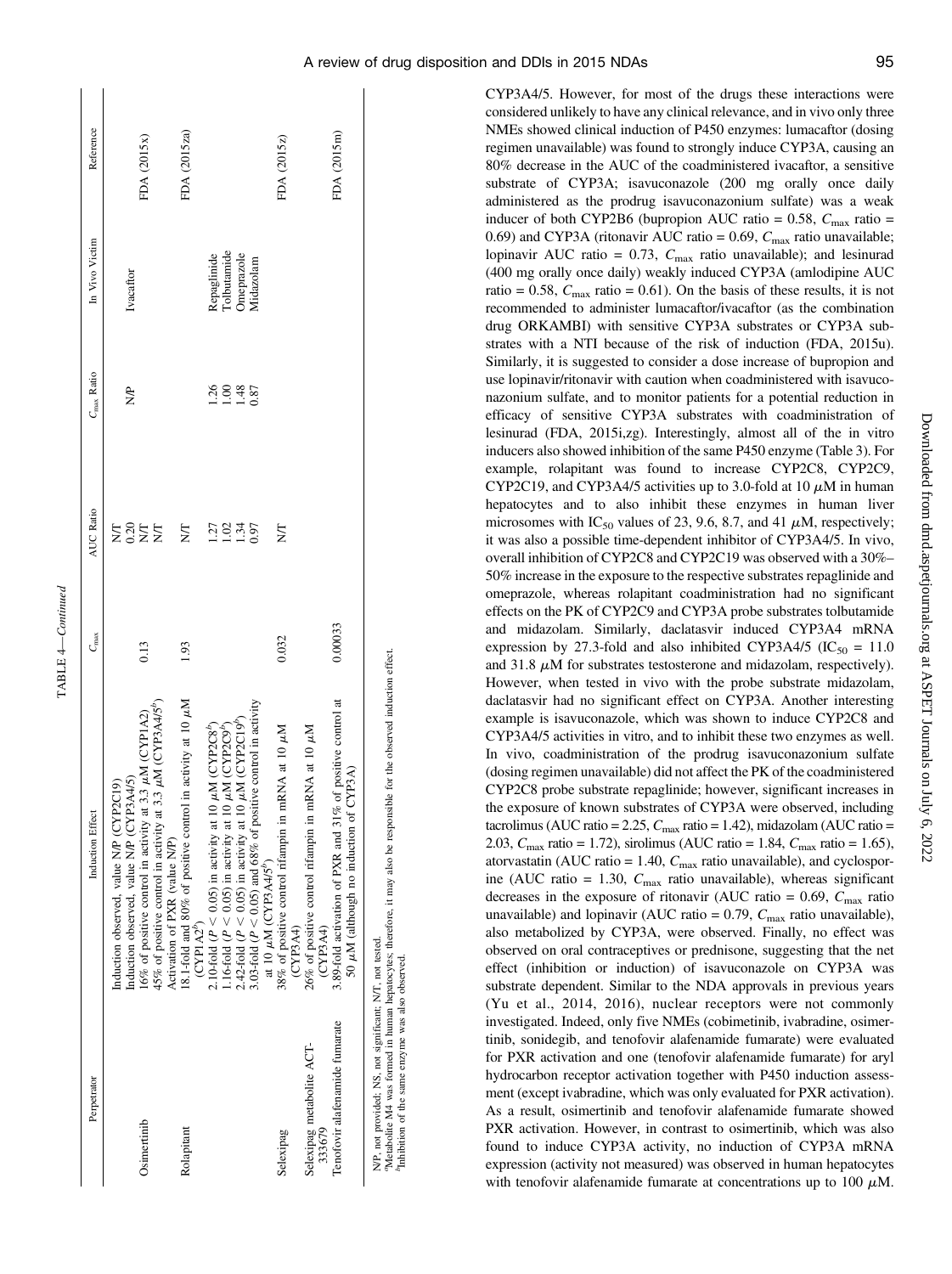Interestingly, among the three drugs without PXR activation, cobimetinib was found to induce CYP3A4 mRNA expression by 9.1-fold at 10  $\mu$ M, indicating induction of CYP3A4 independent of PXR regulation. In addition to P450, lenvatinib, panobinostat, and tenofovir alafenamide fumarate were investigated for their induction potential of UGT (including UGT1A1/4/9 and UGT2B7). Induction of transporters was also evaluated in two cases: panobinostat for the induction of P-gp and multidrug resistance-associated protein (MRP) 2 (MRP2), and tenofovir alafenamide fumarate for P-gp. However, no induction was observed in these preclinical studies.

In summary, when NMEs were evaluated as substrates of DMEs in vitro, the most represented enzyme was CYP3A, involved in the metabolism of 22 out of 33 NMEs (64%). However, only 12 of these NMEs (36%) were confirmed to be clinical substrates of CYP3A. As perpetrators, 21 drugs showed some inhibition and/or induction toward at least one enzyme in vitro, but only six were found to affect significantly the exposure of clinical probe substrates (AUC or  $C_{\text{max}}$ ratio  $\geq 1.25$  or  $\leq 0.8$ ).

#### Transport and Transporter-Mediated DDIs

Out of the 33 NDA approval packages released by the FDA in 2015, 25 (76%) contained in vitro transport data involving a total of 37 compounds (25 parent drugs plus 12 metabolites, including three metabolites of prodrugs). In the past 3 years, there has been a consistent increase in the number of NDA approval packages, which include in vitro transport data, reflective of the increased emphasis on in vitro transporter assays by the regulatory agencies (European Medicines Agency, 2012; FDA, 2012; Pharmaceuticals and Medical Devices Agency, 2014). Notably, in 2016, for one NDA (lesinurad), a treatment of hyperuricemia associated with gout, inhibition of a urate transporter (urate anion exchanger 1) is the mechanism of action (clinical trials of which are not included in the subsequent statistics). To follow up on the in vitro studies, seven NMEs were tested as in vivo substrates of P-gp, BCRP, organic anion-transporting polypeptides (OATPs) OATP1B1/3, organic cation transporter (OCT) 2 (OCT2), organic anion transporter (OAT) 3 (OAT3), or MRP2. More than 20 clinical trials were performed using the NME as the victims with clinical inhibitors or inducers, resulting in nine positive studies (AUC ratio  $\geq 1.25$  or  $\leq 0.8$ ). Similarly, more than 20 clinical studies were performed to investigate 10 NMEs as in vivo inhibitors of P-gp, BCRP, OATP1B1/3, OAT1/3, and OCT1 using the NME as the perpetrator, with 10 showing positive results.

Overall, the number of transporters tested in in vitro assays increased with respect to previous years (16 in 2013 and 19 in 2014), with 21 individual transporters tested: P-gp, BCRP, OATP1B1, OATP1B3, OATP2B1, OAT1, OAT2, OAT3, OAT4, OCT1, OCT2, OCT3, multidrug and toxin extrusion proteins MATE1 and MATE2-K, bile salt export pump, MRP2, MRP4, urate anion exchanger 1, sodiumtaurocholate cotransporting polypeptide, apical sodium-dependent bile acid transporter, and sodium-phosphate transporter NPT1. Similar to 2014, almost 400 transporter assays were described within the approval packages, with a majority of the assays performed using the NME as an inhibitor. More than one-third of the in vitro substrate assays were positive, while one-half of the in vitro inhibition assays were positive.

As was the case in 2013 and 2014, P-gp was the most tested transporter in vitro in terms of substrates (30 out of 37 NMEs, including parent drugs and metabolites), and had the most positive interactions— 19 NMEs, comprising 16 parent drugs and four metabolites (Fig. 2A). Of the 16 parent drugs identified as in vitro substrates (alectinib, cobimetinib, daclatasvir, edoxaban, eluxadoline, ixazomib, ivabradine, lenvatinib, osimertinib, palbociclib, panobinostat, sacubitril, selexipag, tenofovir alafenamide fumarate, trabectedin, and uridine triacetate), six

were tested as in vivo substrates; with all six showing positive interactions, four of which had victim AUC ratios  $\geq 2$ . The largest interaction identified was when ivabradine was coadministered with ketoconazole (200 mg orally once daily; ivabradine AUC ratio = 7.70,  $C_{\text{max}}$  ratio = 3.60), although this effect was likely due to CYP3A inhibition as well, as discussed in the metabolism section, ivabradine being also a substrate of CYP3A and ketoconazole being a strong CYP3A inhibitor. Likewise, the interaction between daclatasvir and simeprevir (150 mg orally once daily; daclatasvir AUC ratio = 2.20,  $C_{\text{max}}$  ratio = 1.60) could also be, at least partially, mediated by CYP3A (simeprevir has been shown to weakly inhibit intestinal CYP3A) (FDA, 2015g). Interestingly, cyclosporine, also a P-gp inhibitor, had no clinically relevant effect on daclatasvir PK. The next largest interactions were when prodrug tenofovir alafenamide fumarate was coadministered with cobicistat (150 mg orally once daily; tenofovir alafenamide fumarate AUC ratio = 2.65,  $C_{\text{max}}$  ratio = 2.80; active metabolite tenofovir AUC<sub>tau</sub> ratio = 3.31,  $C_{\text{max}}$  ratio = 3.34) and selexipag was coadministered with lopinavir/ritonavir (dosing regimen unavailable; selexipag AUC ratio = 2.00,  $C_{\text{max}}$  ratio = 2.00), although these interactions could be due to inhibition of other transporters in addition to P-gp (BCRP and OATP1B1/3, and OATP1B1/3, respectively). Edoxaban was evaluated with seven different P-gp inhibitors, including amiodarone (400 mg orally once daily), cyclosporine (500 mg orally single dose), dronedarone (400 mg orally twice daily), erythromycin (500 mg orally four times daily), ketoconazole (400 mg orally once daily), quinidine (300 mg orally three times daily) and verapamil (240 mg orally once daily), all of which increased edoxaban AUC and  $C_{\text{max}}$  by 40%–90%. Lenvatinib was evaluated in vivo with both ketoconazole and rifampin as the inhibitors; while ketoconazole had no effect, rifampin (600 mg orally single dose) had a small effect on lenvatinib exposure (AUC ratio = 1.30,  $C_{\text{max}}$  ratio = 1.32). Regarding in vivo induction of P-gp, two NMEs were evaluated, edoxaban and lenvatinib, using multiple doses of rifampin. For edoxaban, the AUC





Fig. 2. Quantitation of compounds acting as substrates (NMEs and metabolites) or inhibitors (NMEs and metabolites) of transporters in vitro. (A) Transporters involved in transport of NMEs (open bars) and metabolites (filled bars). (B) Transporters inhibited by NMEs (open bars) and metabolites (filled bars).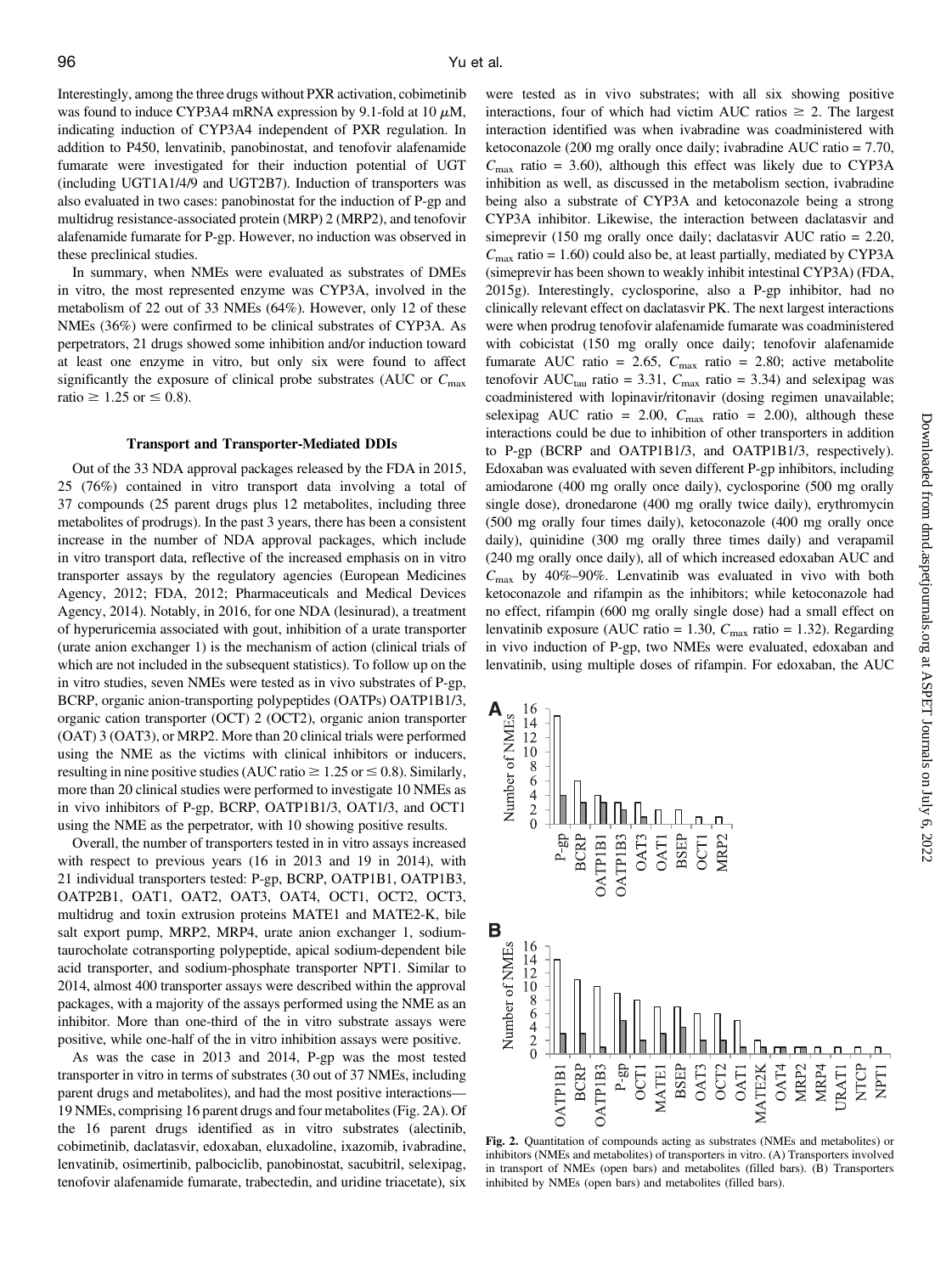ratio was 0.60, with no effect of rifampin on  $C_{\text{max}}$ ; whereas for lenvatinib, the AUC ratio was 0.83 and the  $C_{\text{max}}$  ratio was 0.98, and there was a 23% increase in lenvatinib clearance.

Roughly an equal number of NMEs were evaluated in vitro as substrates of OATP1B1, OATP1B3, and BCRP (16, 15, and 16, respectively), and approximately two-thirds were evaluated against OAT1/3, OCT1/2, and MRP2, with less than one-half of these interactions showing a positive result. As mentioned previously, in addition to P-gp, the interaction of tenofovir alafenamide fumarate with cobicistat may also be mediated by OATP1B1/3 as well BCRP, while the selexipag interaction with lopinavir/ritonavir may also be mediated by OATP1B1/3. In addition, the interaction between edoxaban and cyclosporine may be partially mediated by OATP1B1 since the main circulating metabolite of edoxaban, M4, is a substrate of OATP1B1, although the parent compound is not. However, the largest interaction mediated by OATP1B1 was observed when eluxadoline was coadministered with cyclosporine (600 mg single dose; eluxadoline AUC ratio = 4.20,  $C_{\text{max}}$  ratio = 6.80). Due to the large increase in eluxadoline exposure, it is recommended to reduce the dose of eluxadolin when coadministered with OATP1B1 inhibitors as well as to monitor for adverse events (FDA, 2015zc). A smaller interaction was observed when eluxadoline was coadministered with the OAT3/MRP2 inhibitor probenecid (500 mg single dose; eluxadoline AUC ratio = 1.28,  $C_{\text{max}}$  ratio = 1.19).

When the NMEs were evaluated as inhibitors, the seven transporters explicitly mentioned in the FDA (2012) guidance document (P-gp, BCRP, OATP1B1, OATP1B3, OAT1, OAT3, and OCT2) showed roughly equal representation, with the exception of P-gp, for which more NMEs were tested. The most NMEs were shown to be in vitro inhibitors of OATP1B1, followed by BCRP, and then OATP1B3 (Fig. 2B). Of the 11 NMEs and three metabolites that showed in vitro inhibition of either OATP1B1 or OATP1B3, one-half of the parent drugs and all of the metabolites had  $C_{\text{max}}/IC_{50}$  values less than the FDA cut-off value of 0.1 (Table 5). One NME, deoxycholic acid, had  $C_{\text{max}}/IC_{50}$  values slightly above the cut-off value (0.14 for OATP1B1 and 0.11 for OATP1B3). However, the subsequently calculated  $R$  value was less than the FDA cut-off value of 1.25; therefore, no clinical study was conducted. For panobinostat, no  $IC_{50}$  values were presented in the NDA approval package. However, the R value  $[R = 1 + (f_u \times I_{in,max} / IC_{50})]$  was equal to 1; therefore, no clinical study was triggered for this NDA either. For the remaining six drugs, the  $C_{\text{max}}/IC_{50}$  values exceeded the FDA cut-off value, and clinical studies were performed with either atorvastatin or rosuvastatin (both known OATP substrates), with the exception of lenvatinib, for which the clinical effect was not investigated. As a result, daclastasvir (60 mg orally once daily) and eluxadoline (100 mg single dose) were found to increase the AUC and  $C_{\text{max}}$  values of coadministered rosuvastatin by 40%–47% and 18%–84%, respectively; isavuconazonium sulfate and sacubitril (dosing regimen unavailable for both) increased the atorvastin AUC value by  $30\%$ -40% and  $C_{\text{max}}$  value by 5%–75%, whereas the coadministration of lesinurad had no effect on atorvastatin PK (atorvastatin AUC ratio = 1.01,  $C_{\text{max}}$  ratio = 1.17).

Eleven NMEs and three metabolites were shown to be in vitro inhibitors of BCRP, with three NMEs (cariprazine, lesinurad, and selexipag) not triggering clinical trials based on in vitro data ( $[I]_1/IC_{50}$  < 0.1 and/or  $[I]_2/I C_{50}$  < 10, where  $[I]_1$  is the total  $C_{\text{max}}$  value representing systemic exposure and  $[I]_2$  is the highest dose in mol/250 ml to represent intestinal exposure). For seven of the remaining eight parent compounds, both the  $[I]_1/IC_{50}$  and  $[I]_2/IC_{50}$  values were greater than the FDA cut-off values, and for osimertinib only the  $[I]_2/I C_{50}$  value was greater (Table 6). Clinical studies were undertaken for brexpiprazole, daclatasvir, isavuconazonium sulfate, and rolapitant. No effect was observed with brexpiprazole (rosuvastatin as the victim drug) or isavuconazonium

TABLE 5 Hepatic OATP inhibition interactions, in vitro to in vivo translation

N/A, not applicable; N/P, not provided; N/T, not tested.

a Ratio was calculated by the University of Washington Drug Interaction Database editorial team.

b Values exceed the FDA cut-off value of 0.1.

| Perpetrator                      | OATP            | In Vitro Substrate                 | $IC_{50}$            | $C_{\rm max}/IC_{50}$ | AUC Ratio $C_{\text{max}}$ Ratio |      | In Vivo Victim  | Reference    |
|----------------------------------|-----------------|------------------------------------|----------------------|-----------------------|----------------------------------|------|-----------------|--------------|
|                                  |                 |                                    | $\mu$ <i>M</i>       |                       |                                  |      |                 |              |
| Brexpiprazole                    | 1B1             | Estradiol 17- $\beta$ -glucuronide | 8.39                 | 0.05                  |                                  |      | N/T             | FDA(2015v)   |
| Brexpiprazole metabolite DM-3411 | 1B1             | Estradiol 17- $\beta$ -glucuronide | 9.13                 | 0.01                  |                                  |      | N/T             |              |
| Cobimetinib                      | 1B1             | Estrone-3-sulfate                  | 118                  | < 0.1                 |                                  |      | N/T             | FDA (2015h)  |
|                                  | 1B3             | $Fluo-3$                           | 85                   | < 0.1                 |                                  |      | N/T             |              |
| Daclatasvir                      | 1B1             | BMS-791553                         | 2.3                  | $1.02^{a,b}$          | 1.47                             | 1.84 | Rosuvastatin    | FDA (2015)   |
|                                  | 1B <sub>3</sub> | Cholecystokinin octapeptide        | 5.7                  | $0.41^{a,b}$          |                                  |      |                 |              |
| Deoxycholic acid                 | 1B1             | N/P                                | N/P                  | $0.14^{b}$            |                                  |      | N/T, $R < 1.25$ | FDA(2015p)   |
|                                  | 1B <sub>3</sub> | N/P                                | N/P                  | $0.11^{b}$            |                                  |      | N/T, $R < 1.25$ |              |
| Edoxaban                         | 1B1             | N/P                                | 62.7                 | 0.01 <sup>a</sup>     |                                  |      | N/T             | FDA(2015w)   |
|                                  | 1B3             | N/P                                | 50.8                 | 0.01 <sup>a</sup>     |                                  |      | N/T             |              |
| Eluxadoline                      | 1B1             | Estradiol $17-\beta$ -glucuronide  | 32.6% at 400 ng/ml   | N/A                   | 1.41                             | 1.18 | Rosuvastatin    | FDA (2015zc) |
| Isavuconazonium sulfate          | 1B1             | N/P                                | 11.2                 | $1.53^{a,b}$          | 1.40                             | 1.05 | Atorvastatin    | FDA (2015i)  |
| Lenvatinib                       | 1B1             | Estradiol 17- $\beta$ -glucuronide | 7.29                 | $0.21^{a,b}$          |                                  |      | N/T             | FDA(2015q)   |
| Lesinurad                        | 1B1             | N/P                                | 9.3                  | 1.8 <sup>b</sup>      | 1.01                             | 1.17 | Atorvastatin    | FDA(2015zg)  |
|                                  | 1B <sub>3</sub> | N/P                                | 43.1                 | 0.4 <sup>b</sup>      |                                  |      |                 |              |
| Osimertinib                      | 1B1             | N/P                                | 22                   | 0.05                  |                                  |      | N/T             | FDA(2015x)   |
|                                  | 1B3             | N/P                                | 52.5                 | 0.02                  |                                  |      | N/T             |              |
| Panobinostat                     | 1B1             | N/P                                | N/P                  |                       |                                  |      | $N/T$ , $R = 1$ | FDA (20151)  |
| Sacubitril                       | 1B1             | N/P                                | 1.9                  | $3.11^{b}$            | 1.30                             | 1.75 | Atorvastatin    | FDA (2015k)  |
|                                  | 1B <sub>3</sub> | N/P                                | 3.8                  | $1.55^{a,b}$          |                                  |      |                 |              |
| Sacubitril metabolite LBQ657     | 1B1             | N/P                                | 126                  | N/A                   |                                  |      |                 |              |
| Selexipag                        | 1B1             | Atorvastatin                       | 2.4                  | 0.01 <sup>a</sup>     |                                  |      | N/T             | FDA (2015z)  |
|                                  | 1B <sub>3</sub> | Taurocholic acid                   | 1.7                  | $0.02^a$              |                                  |      | N/T             |              |
| Selexipag metabolite ACT-333679  | 1B1             | Atorvastatin                       | 3.5                  | N/A                   |                                  |      | N/T             |              |
|                                  | 1B <sub>3</sub> | Taurocholic acid                   | 4.1                  | N/A                   |                                  |      | N/T             |              |
| Tenofovir alafenamide fumarate   | 1B1             | $Fluo-3$                           | 29.8% at 100 $\mu$ M | N/A                   |                                  |      |                 | FDA (2015m)  |
|                                  | 1B3             | Fluo-3                             | 25.5% at 100 $\mu$ M | N/A                   |                                  |      |                 |              |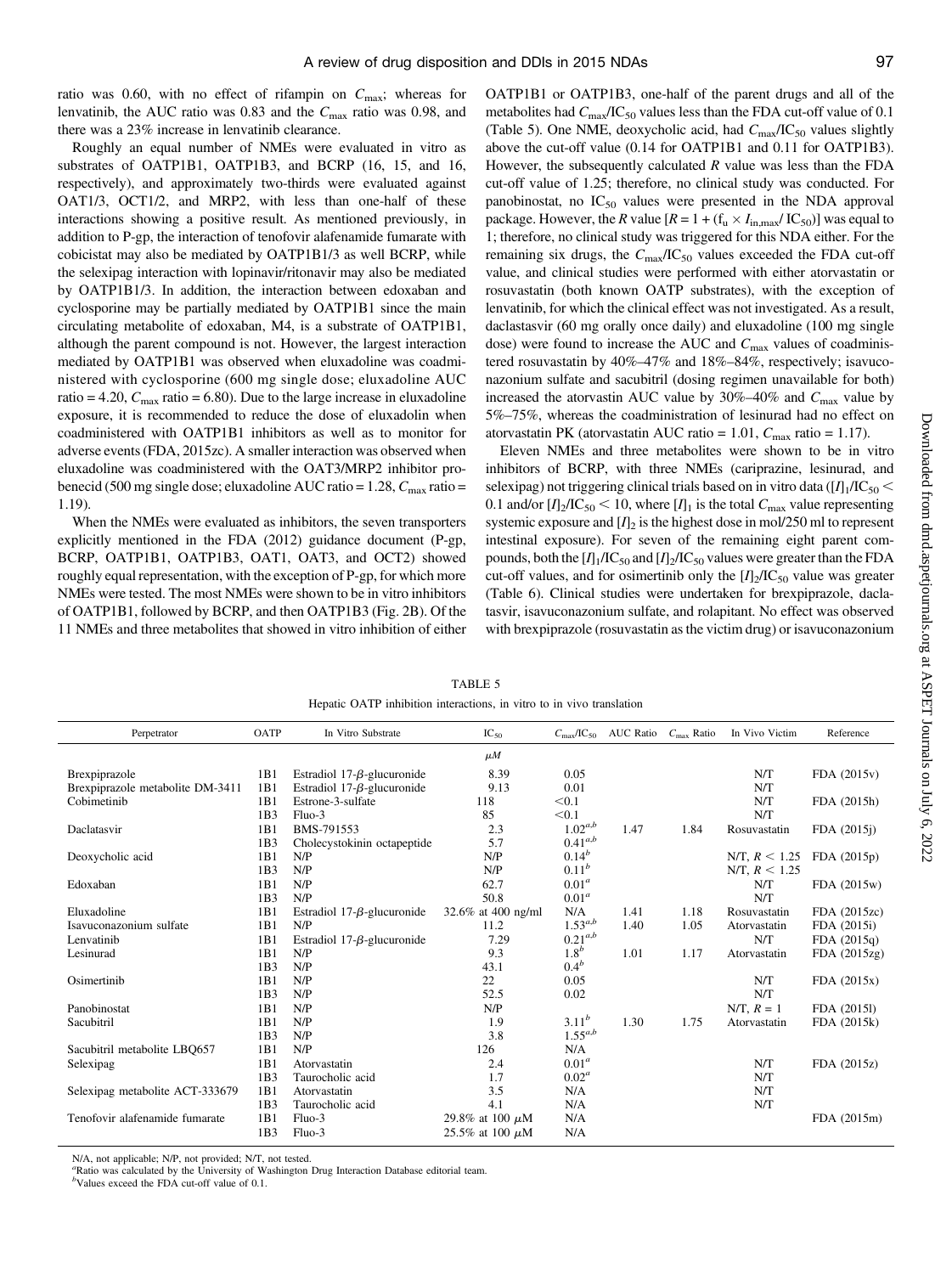#### 98 Yu et al.

#### TABLE 6

BCRP inhibition interactions, in vitro to in vivo translation

PMR indicates the study was requested as a PMR.

| Perpetrator                      | In Vitro Substrate | $IC_{50}$            | $[I]_1/IC_{50}$ | $[I]_2/I C_{50}$ | <b>AUC Ratio</b>      | $C_{\text{max}}$ Ratio | In Vivo Victim   | Reference    |
|----------------------------------|--------------------|----------------------|-----------------|------------------|-----------------------|------------------------|------------------|--------------|
|                                  |                    | $\mu$ <i>M</i>       |                 |                  |                       |                        |                  |              |
| Alectinib                        | N/P                | 0.1                  | $13^{a,b}$      | $49729^{a,b}$    |                       |                        | N/T <sup>c</sup> | FDA (2015b)  |
| Alectinib metabolite M4          | N/P                | 2.6                  | 0.2             | N/A              |                       |                        |                  |              |
| Brexpiprazole                    | Prazosin           | 1.16                 | $0.40^{a,b}$    | $32^{a,b}$       | 1.12                  |                        | Rosuvastatin     | FDA(2015v)   |
| Brexpiprazole metabolite DM-3411 | Prazosin           | 3.04                 | 0.047           | N/A              |                       |                        |                  |              |
| Cariprazine                      | N/P                | Weak (value N/P)     |                 |                  |                       |                        | N/T              | FDA (2015zd) |
| Cobimetinib                      | Estrone-3-sulfate  | 3.3                  | $0.16^a$        | $137^{a,b}$      |                       |                        | N/T              | FDA (2015h)  |
| Daclatasvir                      | Genistein          | 10.9                 | $0.21^{a,b}$    | $30^{a,b}$       | 1.47                  | 1.84                   | Rosuvastatin     | FDA (2015)   |
| Isavuconazonium sulfate          | N/P                | 92                   | $0.19^{a,b}$    | $20^{a,b}$       | No effect (value N/P) |                        | Methotrexate     | FDA (2015i)  |
| Lesinurad                        | Methotrexate       | 62.7% at 100 $\mu$ M | < 0.01          |                  |                       |                        | N/T              | FDA(2015zg)  |
| Osimertinib                      | N/P                | 2                    | $0.063^a$       | $320^b$          |                       |                        | N/T. PMR         | FDA(2015x)   |
| Rolapitant                       | Cladribine         | 0.172                | 10 <sup>b</sup> | $8364^{a,b}$     | 2.18                  | 2.38                   | Sulfasalazine    | FDA (2015za) |
| Selexipag                        | Methotrexate       | 1.9                  | $0.017^a$       | $0.42^a$         |                       |                        | N/T              | FDA(2015z)   |
| Selexipag metabolite ACT-333679  | Methotrexate       | 5.6                  | N/A             | N/A              |                       |                        |                  |              |
| Sonidegib                        | N/P                | 1.5                  | $0.98^{a,b}$    | $783^{a,b}$      |                       |                        | N/T              | FDA (2015t)  |

N/P, not provided; N/T, not tested.

<sup>a</sup>The ratio was calculated by the University of Washington Drug Interaction Database editorial team.

<sup>b</sup>Values exceed the FDA cut-off value of 0.1 ([ $I$ ]<sub>1</sub>/ IC<sub>50</sub>) or 10 ([ $I$ ]<sub>2</sub>/IC<sub>50</sub>).

<sup>c</sup>A clinical study was recommended in the comments by the FDA reviewers.

sulfate (methotrexate as the victim drug). Both daclatasvir and rolapitant caused changes in the victim PK, with the larger effect by rolapitant (200 mg single dose) when coadministered with sulfasalazine (sulfasalazine AUC ratio = 2.18,  $C_{\text{max}}$  ratio = 2.38). Therefore, increased plasma concentration of BCRP substrates with a NTI may result in potential adverse reactions with concurrent use of rolapitant, and patients should be monitored for adverse reactions related to the concomitant drug (FDA, 2015za). The effect of daclatasvir (60 mg orally once daily) on rosuvastatin exposure was also considered clinically significant (rosuvastatin AUC ratio = 1.47,  $C_{\text{max}}$  ratio = 1.84). As mentioned previously, note that inhibition of OATP1B1/3 may also be involved in the interaction of daclatasvir and rosuvastatin. For the remaining four NMEs, the in vitro data suggested possible in vivo inhibition of BCRP; however, no clinical studies were undertaken. A clinical study was requested for osimertinib as a PMR to evaluate the effect of repeated doses of osimertinib on the PK of a probe substrate of BCRP. Similarly, it was recommended to conduct such studies for alectinib in comments from the FDA reviewers. It is worth noting that while four clinical trials were undertaken to study inhibition of BCRP, three different victim drugs were used (methotrexate, rosuvastatin, and sulfasalazine), highlighting the need for the identification of an appropriate BCRP probe substrate (Lee et al., 2015).

Concerning inhibition of P-gp, a total of 14 NMEs were shown to be in vitro inhibitors, comprising nine parent drugs and five metabolites. For two NMEs (cariprazine and lesinurad) no clinical studies were triggered based on the in vitro inhibition data (Table 7). Interestingly, four NMEs (brexpiprazole, edoxaban, ivabradine, and sacubitril) either did not inhibit P-gp in vitro or inhibition was deemed not clinically relevant ( $[I]_1/IC_{50}$  < 0.1 and  $[I]_2/IC_{50}$  < 10); however, the sponsor still performed in vivo clinical studies with a P-gp probe substrate. Indeed, brexpiprazole had no effect on fexofenadine PK, and edoxaban and sacubitril had no effect on digoxin PK. In the case of ivabradine, while the parent compound did not inhibit P-gp in vitro, the metabolite S18982 showed minor inhibition of P-gp, with an  $IC_{50}$  of 5.3  $\mu$ M. However, this is at least two orders of magnitude greater than the total plasma concentration; therefore, it is unlikely to cause systemic inhibition, which was confirmed in an in vivo clinical trial, where ivabradine had no effect on digoxin PK. In vitro data for the remaining six NMEs (daclatasvir, flibanserin, isavuconazonium sulfate, rolapitant, alectinib, and uridine triacetate) showed that at least one of the  $[I]/IC_{50}$  values was greater than the FDA cut-off value. When evaluated clinically with the P-gp probe substrate digoxin, daclatasvir (60 mg orally once daily), flibanserin (100 mg orally once daily), isavuconazonium sulfate (200 mg orally once daily), and rolapitant (180 mg orally single dose) all showed significant increases in the exposure to digoxin, with AUC ratios of 1.27, 1.93, 1.25, and 1.27, respectively, and C<sub>max</sub> ratios of 1.65, 1.46, 1.33, and 1.67, respectively. These results were all reflected in the labels (FDA, 2015a,i,j,za). Interestingly, the largest effect was observed with flibanserin (digoxin AUC ratio = 1.93,  $C_{\text{max}}$  ratio = 1.46), although inhibition of P-gp in vitro was quite weak, reducing the efflux ratio of digoxin from 8.15 to only 3.44 at the highest concentration tested. For the remaining two NMEs (alectinib and uridine triacetate), although one or both of the  $[I]/IC_{50}$  values exceeded the FDA cut-off value, no clinical studies were performed. In the case of prodrug uridine triacetate, which is rapidly converted to uridine (no inhibition of P-gp in vitro) due to the high gut concentrations of uridine triacetate (approximately 37 mM), the sponsor acknowledged that an interaction at the gut level cannot be ruled out; however, no in vivo P-gp inhibition study was conducted.

Finally, two clinical trials were performed to assess whether lesinurad was an in vivo inhibitor of OAT1/3 or OCT1 since in vitro lesinurad inhibited all three transporters with IC<sub>50</sub> values  $<$  5  $\mu$ M. To investigate the inhibition potential of OAT1/3, lesinurad (400 mg single dose) was coadministered with furosemide. Although a decrease in furosemide plasma exposure (AUC ratio = 0.69,  $C_{\text{max}}$  ratio = 0.49) and a 45% increase in its clearance was observed, the renal clearance was not decreased in the presence of lesinurad. Additionally, there was no effect on the diuretic effects of furosemide; therefore, the sponsor concluded that lesinurad was not an in vivo inhibitor of OAT1/3 (FDA, 2015zg). To investigate OCT1 inhibition, lesinurad was coadministered with metformin and no effect was observed (metformin AUC ratio =  $1.03$ ,  $C_{\text{max}}$ )  $ratio = 1.06$ ).

In summary, 18 NMEs were shown to be substrates of one or more transporter in vitro and seven were tested in vivo. All seven NMEs showed at least one positive interaction, with two interactions likely also due to CYP3A inhibition, and three likely due to more than one transporter. Regarding inhibition, 19 NMEs were in vitro inhibitors of at least one transporter, 10 of which were studied in vivo. Six NMEs showed positive interactions in seven studies, with all of the exposure changes being less than 2-fold, except for rolapitant and sulfasalazine (mediated by BCRP), for which the AUC and  $C_{\text{max}}$  ratios of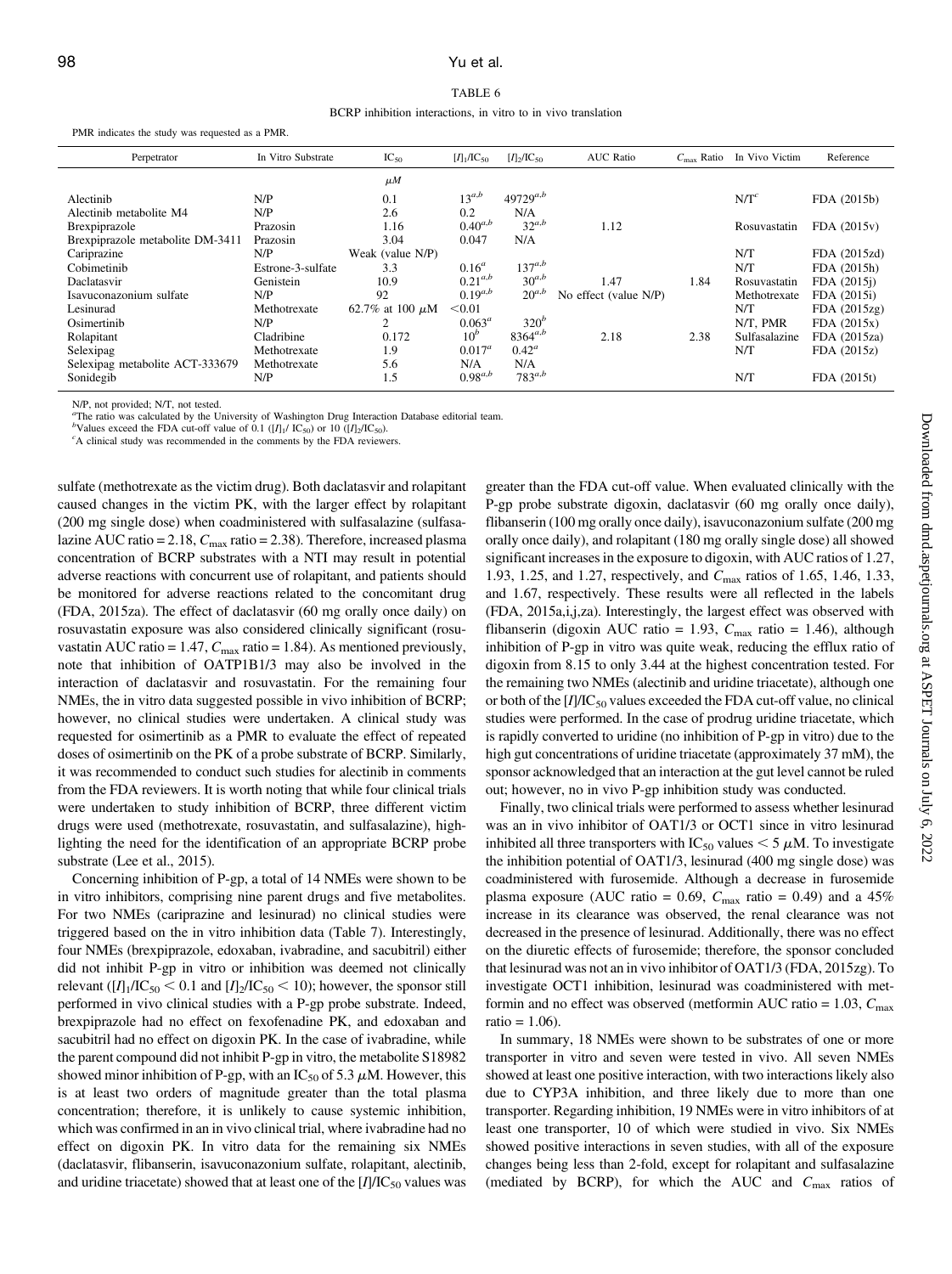P-gp inhibition interactions, in vitro to in vivo translation

| Perpetrator                      | In Vitro Substrate | $IC_{50}$        | $[I]_1/\text{IC}_{50}$ | $[I]_2/I C_{50}$  | <b>AUC Ratio</b>      | $C_{\text{max}}$ Ratio | In Vivo Victim   | Reference    |
|----------------------------------|--------------------|------------------|------------------------|-------------------|-----------------------|------------------------|------------------|--------------|
|                                  |                    | $\mu$ <i>M</i>   |                        |                   |                       |                        |                  |              |
| Alectinib                        | N/P                | 1.1              | $1.2^{a,b}$            | $4521^{a,b}$      |                       |                        | N/T <sup>c</sup> | FDA (2015b)  |
| Alectinib metabolite M4          | N/P                | 4.7              | 0.1                    | N/A               |                       |                        |                  |              |
| Brexpiprazole                    | Digoxin            | 6.31             | $0.07^a$               | $5.85^a$          | 1.04                  |                        | Fexofenadine     | FDA (2015v)  |
| Brexpiprazole metabolite DM-3411 | Digoxin            | 7.84             | 0.018                  | N/A               |                       |                        |                  |              |
| Cariprazine                      | N/P                | Weak (value N/P) | N/A                    |                   |                       |                        | N/T              | FDA (2015zd) |
| Cariprazine metabolite DCAR      | N/P                | Weak (value N/P) | N/A                    |                   |                       |                        |                  |              |
| Cariprazine metabolite DDCAR     | N/P                | Weak (value N/P) | N/A                    |                   |                       |                        |                  |              |
| Daclatasvir                      | Digoxin            | 4.4              | $0.53^{a,b}$           | $74^{a,b}$        | 1.27                  | 1.65                   | Digoxin          | FDA (2015)   |
| Edoxaban                         | N/P                | No inhibition    | N/A                    |                   | No effect (value N/P) |                        | Digoxin          | FDA (2015w)  |
| Flibanserin                      | Digoxin            | Weak (value N/P) | N/A                    |                   | 1.93                  | 1.46                   | Digoxin          | FDA (2015a)  |
| Isavuconazonium sulfate          | N/P                | 25.7             | $0.67^{a,b}$           | $71^{a,b}$        | 1.25                  | 1.33                   | Digoxin          | FDA (2015i)  |
| Ivabradine                       | N/P                | No inhibition    |                        |                   | No effect (value N/P) |                        | Digoxin          | FDA(2015g)   |
| Ivabradine metabolite S18982     | N/P                | 5.3              | $\leq 0.1$             | N/A               |                       |                        |                  |              |
| Lesinurad                        | N/P                | 1000             | 0.02                   | 1.98 <sup>a</sup> |                       |                        | N/T              | FDA(2015zg)  |
| Rolapitant                       | Digoxin            | 7.36             | $0.23^{a,b}$           | $196^{a,b}$       | 1.27                  | 1.67                   | Digoxin          | FDA (2015za) |
| Sacubitril                       | Rhodamine 123      | No inhibition    |                        |                   | No effect (value N/P) |                        | Digoxin          | FDA (2015k)  |
| Uridine triacetate               | Digoxin            | 344              | $N/A^d$                | $108^{a,b}$       |                       |                        | N/T              | FDA (2015ze) |

N/A, not applicable; N/P, not provided; N/T, not tested.

<sup>a</sup>The ratio was calculated by the University of Washington Drug Interaction Database editorial team.

b Values exceed the FDA cut-off value of 0.1  $([I]_1/IC_{50})$  or 10  $([I]_2/IC_{50})$ .

A clinical study was recommended in the comments by the FDA reviewers.

d Uridine triacetate is rapidly converted to uridine, and therefore has a low systemic circulation; uridine did not inhibit P-gp in vitro.

sulfasalazine were both  $\geq$  2. As in the previous 2 years, while a majority of the NMEs tested were shown to be either substrates or inhibitors of one or more transporter in vitro, this often failed to translate into positive in vivo interactions, indicative of the need for more research into transporter in vitro to in vivo extrapolation.

#### PGx Studies

For eight NMEs (brexpiprazole, cariprazine, edoxaban, eluxadoline, flibanserin, lenvatinib, lesinurad, and panobinostat), the effects of genetic variants of the primary enzymes (including CYP1A2, CYP2A6, CYP2C9, CYP2C19, CYP2D6, and CYP3A5) and transporter (OATP1B1) on the PK of each drug were evaluated. This is a significant increase compared with four NMEs in 2014 and two NMEs in 2013 (Yu et al., 2014, 2016). Three NMEs, brexpiprazole, flibanserin, and lesinurad, had PGx study results highlighted in the labeling. Brexpiprazole, which is metabolized by both CYP3A4 (47%) and CYP2D6 (43%), displayed a significant effect of CYP2D6 polymorphism on its disposition. Indeed, the brexpiprazole AUC was about 2-fold higher in CYP2D6 poor metabolizers (PMs) compared with EMs and intermediate metabolizers. In addition, concurrent administration of the strong CYP3A inhibitor ketoconazole (200 mg orally twice daily) and the strong CYP2D6 inhibitor quinidine (324 mg orally once daily) increased brexpiprazole exposure to a similar level in CYP2D6 EMs and intermediate metabolizers (ketoconazole AUC ratio =  $2.17$ ,  $C_{\text{max}}$  ratio = 1.18; quinidine AUC ratio = 2.03,  $C_{\text{max}}$  ratio = 1.12.). The worst case scenario (maximum exposure) was estimated based on a population PK analysis, which predicted approximately a 5-fold increase in brexpiprazole AUC when CYP2D6 EMs were administered with both strong CYP2D6 and CYP3A inhibitors, or when CYP2D6 PM subjects were administered with strong CYP3A inhibitors. On the basis of these results, it is recommended to reduce the dose of brexpiprazole by onehalf or one-quarter accordingly (FDA, 2015v). A PGx study with flibanserin, a drug primarily metabolized by CYP3A4 and to a lesser extent by CYP2C19, showed 34% and 47% increases in flibanserin AUC and  $C_{\text{max}}$ , respectively, in CYP2C19 PM subjects compared with CYP2C19 EM subjects, confirming that flibanserin is partially metabolized by CYP2C19. It is mentioned in the labeling that increases in

flibanserin exposure in CYP2C19 PMs may increase risk of hypotension, syncope, and central nervous system depression (FDA, 2015a). This is consistent with the results of an interaction study, where coadministration of flibanserin with fluconazole (200 mg orally once daily), a strong CYP2C19 inhibitor and a moderate CYP3A inhibitor, resulted in a larger change in flibanserin exposure (AUC ratio = 6.41,  $C_{\text{max}}$  ratio = 2.11), compared with coadministration of ketoconazole (400 mg orally once daily; AUC ratio = 4.61,  $C_{\text{max}}$  ratio = 1.84), a strong CYP3A inhibitor. Based on the interaction study results with fluconazole the label suggests to "discuss the use of a strong CYP2C19 inhibitor with the patients when prescribing flibanserin" (FDA, 2015a). In contrast, no significant changes in flibanserin PK were observed in CYP2C9 PM or CYP2D6 PM/intermediate metabolizer/ultrarapid metabolizer subjects compared with EMs, indicating minimal involvement of these enzymes in flibanserin metabolism. As for lesinurad, which is primarily metabolized by CYP2C9, a PGx study showed that subjects with a CYP2C9 PM status (i.e., CYP2C9\*3/\*3) who received lesinurad had an approximately 1.8-fold increase in lesinurad exposure relative to CYP2C9 EMs (i.e., CYP2C9\*1/\*1). It is recommended that lesinurad be used with caution in CYP2C9 PMs, and in patients taking moderate inhibitors of CYP2C9 (FDA, 2015zg).

#### PBPK Modeling and Simulations

The use of PBPK simulations for the prediction of DDIs has steadily increased in recent years (Sager et al., 2015). Consistent with this trend, among the drugs approved in 2015, PBPK modeling and simulation were used in at least one DDI prediction for seven NMEs, namely, alectinib, aripiprazole, cobimetinib, lenvatinib, osimertinib, panobinostat, and sonidegib. In place of dedicated clinical studies, the DDI modeling and simulation results for four of these drugs, cobimetinib, lenvatinib, panobinostat, and sonidegib, were used directly to inform dosing recommendations (FDA, 2015h,l,q,t). As a comparison, six NMEs in 2014 and five NMEs in 2013 contained PBPK modeling and simulation data in the NDAs (Yu et al., 2016).

Cobimetinib, panobinostat, and sonidegib are all extensively metabolized by CYP3A. For these three drugs, the effect of strong inhibition of CYP3A on their plasma exposure was investigated clinically with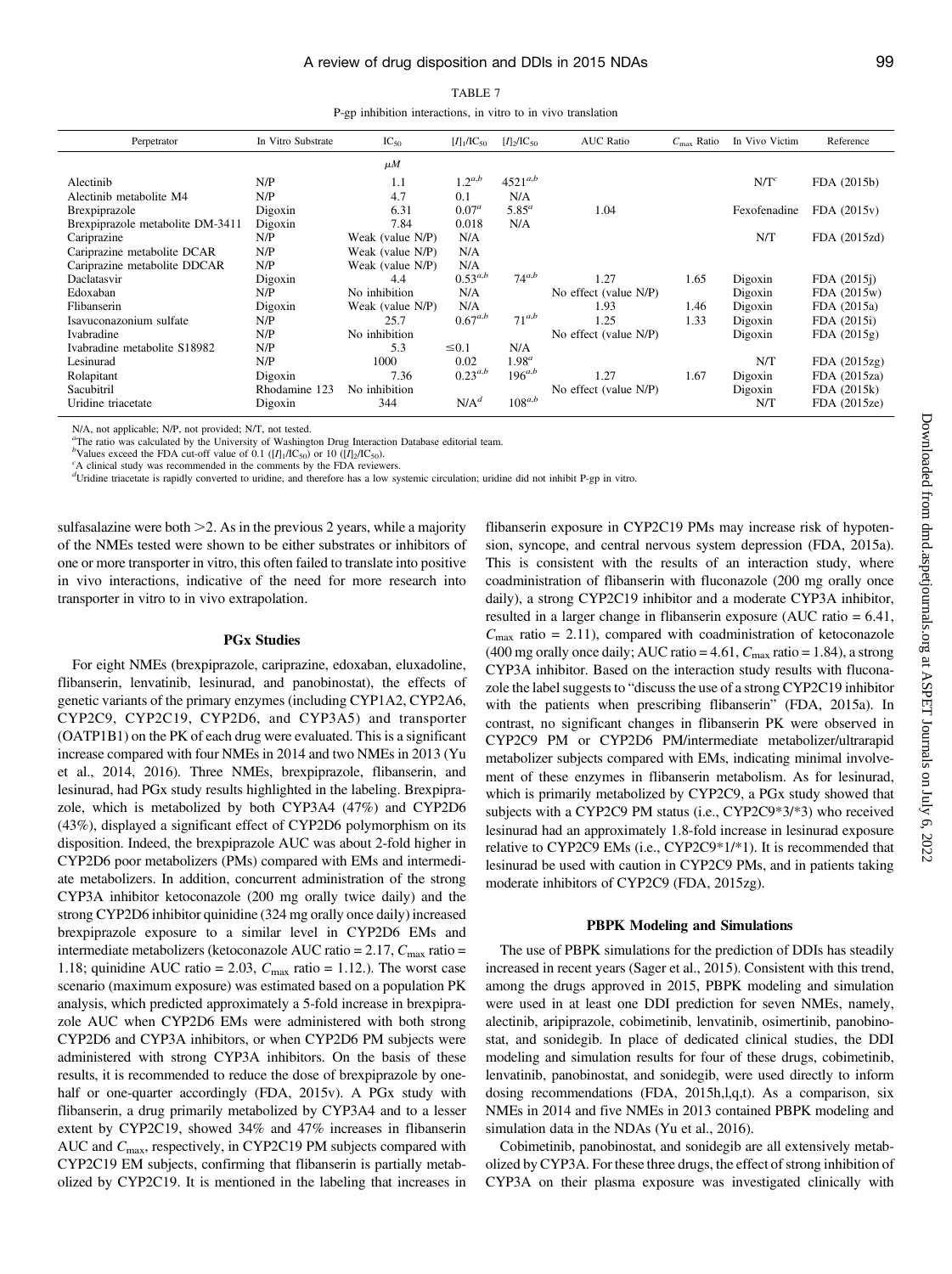| LIBA | or perpetra<br>š<br>.<br>TML:<br>i<br>Lihat |
|------|---------------------------------------------|
|------|---------------------------------------------|

|                    | Reference                            | FDA (2015g)                                                  | FDA (2015g)                                       | FDA (2015h)                                     | FDA (2015a)                                            | FDA (2015i)                                            | FDA (2015a)                                       | FDA (2015h)                                                | FDA (2015zc)                                                             | FDA (2015zd)                                                | FDA (2015za)                                                                                                           | FDA (2015h)                                      | FDA (2015j)                                    | FDA (2015g)                                       | FDA (2015I)                                                             | FDA (2015t)                                                   | FDA (2015e)<br>FDA (2015m)                                                                            | FDA (2015a)                                       | FDA (2015t)                                      | FDA (2015i)                                              | FDA (2015)                                                               |
|--------------------|--------------------------------------|--------------------------------------------------------------|---------------------------------------------------|-------------------------------------------------|--------------------------------------------------------|--------------------------------------------------------|---------------------------------------------------|------------------------------------------------------------|--------------------------------------------------------------------------|-------------------------------------------------------------|------------------------------------------------------------------------------------------------------------------------|--------------------------------------------------|------------------------------------------------|---------------------------------------------------|-------------------------------------------------------------------------|---------------------------------------------------------------|-------------------------------------------------------------------------------------------------------|---------------------------------------------------|--------------------------------------------------|----------------------------------------------------------|--------------------------------------------------------------------------|
|                    | Labeling Impact                      | Contraindication with strong<br>CYP3A4 inhibitors            | Contraindication with strong<br>CYP3A4 inhibitors | Avoid CYP3A strong<br>inhibitors                | Contraindication with<br>CYP3A4 moderate<br>inhibitors | Contraindication with strong<br>CYP3A4 inhibitors      | CYP3A4 strong inhibitors<br>Contraindication with | Avoid CYP3A moderate<br>inhibitors                         | Reduce dose with OATP1B1<br>inhibitors; monitor for<br>adverse reactions | Reduce dose with CYP3A<br>strong inhibitors                 | Monitor for adverse reactions<br>other CYP2D6 substrates<br>if concomitant use with<br>with a NTI cannot be<br>avoided | Avoid CYP3A moderate<br>inhibitors               | Reduce dose with CYP3A<br>strong inhibitors    | Contraindication with strong<br>CYP3A4 inhibitors | Avoid CYP2D6 sensitive<br>substrates or CYP2D6<br>substrates with a NTI | Avoid long-term use of<br>CYP3A moderate<br>inhibitors        | Combination drug<br>Adjust dose                                                                       | CYP3A4 strong inhibitors<br>Contraindication with | Avoid CYP3A strong<br>inhibitors                 | immunosuppressant's dose<br>Caution; adjust<br>as needed | Reduce dose when it is<br>coadministered with<br>simeprevir <sup>8</sup> |
|                    | Study Design/Population <sup>a</sup> | $\frac{1}{2}$                                                | $\frac{1}{2}$                                     | One-sequence/15 healthy subjects                | One-sequence/15 healthy females                        | S)                                                     | Random crossover/20 healthy<br>females            | PBPK modeling/simulations of<br>healthy subjects           | Random crossover/30 healthy<br>subjects                                  | N/P/16 patients                                             | (CYP2D6 EMs and IMs)<br>One-sequence/26 subjects                                                                       | PBPK modeling/simulations of<br>healthy subjects | One-sequence/13 healthy subjects               | S)                                                | One-sequence/14 patients<br>(CYP2D6 EMs)                                | PBPK modeling/simulations of<br>patients                      | One-sequence/12 healthy subjects<br>Parallel/2                                                        | Random crossover/12 healthy<br>subjects           | Parallel/15 healthy subjects                     | $\frac{1}{2}$                                            | Random crossover/15 healthy<br>nonsmokers                                |
| Ratio              | $C_{\max}$                           | 3.60                                                         | 3.60                                              | 3.17                                            | 2.11                                                   | 1.09                                                   | 1.84                                              | 3.76 (PBPK)                                                | 6.81                                                                     | 3.27                                                        | 2.77                                                                                                                   | 1.85 (PBPK)                                      | 1.57                                           | 2.50                                              | $3.00^e$                                                                | 2.40 (PBPK)                                                   | 2.83<br>Ş                                                                                             | 1.70                                              | 1.50                                             | 1.42                                                     | 1.60                                                                     |
|                    | AUC                                  | 7.70                                                         | 7.70                                              | 6.62                                            | 6.41                                                   | 5.22                                                   | 4.61                                              | 4.27 (PBPK)                                                | 4.20                                                                     | 3.78                                                        | 3.33                                                                                                                   | 3.26 (PBPK)                                      | 3.01                                           | 3.00                                              | 2.30 <sup>e</sup>                                                       | 2.80 (PBPK)                                                   | 2.70                                                                                                  | 2.58                                              | 2.26                                             | 2.25                                                     | 2.20                                                                     |
| Enzyme/Transporter | Possibly Involved                    | CYP3A4                                                       | CYP3A4, P-gp                                      | CYP3A4, P-gp                                    | CYP3A4, CYP2C19<br>(minor)                             | CYP3A                                                  | CYP3A4, CYP2C8/9<br>minimal)                      | CYP3A4, P-gp                                               | OATPIBI, MRP2<br>(minimal)                                               | CYP3A4                                                      | CYP2D6                                                                                                                 | CYP3A4, P-gp                                     | CYP3A, CYP2C8<br>(minor), P-gp                 | CYP3A4, P-gp                                      | CYP2D6                                                                  | <b>CYP3A</b>                                                  | by $P450s$<br><b>ATPIBI.</b><br>OATP1B3<br>Not by P450s<br>P-gp, BCRP,                                | CYP3A4, CYP2C8/9<br>(minimal)                     | CYP3A                                            | CYP3A4                                                   | CYP3A, P-gp                                                              |
|                    | Inhibitor                            | Josamycin                                                    | Ketoconazole (200 mg once<br>daily)               | Itraconazole (200 mg once daily<br>for 14 days) | Fluconazole (200 mg once daily<br>for 6 days)          | Ketoconazole (200 mg twice<br>daily for 24 days)       | Ketoconazole (400 mg once<br>daily for 5 days)    | Erythromycin (500 mg three<br>times daily for 35 days)     | Cyclosporine (600 mg SD)                                                 | Ketoconazole (400 mg)                                       | Rolapitant (200 mg SD) <sup>c</sup>                                                                                    | Diltiazem (1200 mg twice<br>daily)               | Ketoconazole (400 mg once<br>daily for 9 days) | Diltiazem (120 mg twice daily)                    | Panobinostat (20 mg once daily for 3 days) <sup>c</sup>                 | Erythromycin (500 mg once<br>daily for 120 days)              | Cobicistat (150 mg once daily<br>Sugammadex (4 mg/kg $SD)^{c,f}$<br>for 10 days)                      | Itraconazole (200 mg once daily<br>for 7 days)    | Ketoconazole (200 mg twice<br>daily for 14 days) | Isavuconazonium sulfate <sup>c</sup>                     | Simepravir (150 mg once daily<br>for 7 days)                             |
| Dose               | Victim Drug                          | 2 <sup>b</sup><br>DDIs with AUC ratio ≥<br>Ivabradine $\!c}$ | Ivabradine <sup>c</sup>                           | Cobimetinib (10 mg SD) <sup>c</sup>             | Flibanserin (100 mg SD) <sup>c</sup>                   | Isavuconazonium sulfate<br>$(200 \text{ mg SD})^{c,d}$ | Flibanserin (50 mg SD) <sup>c</sup>               | Cobimetinib (60 mg once<br>daily for 35 days) <sup>c</sup> | Eluxadoline (100 mg SD) <sup>c</sup>                                     | Cariprazine (0.5 mg once<br>daily for 14 days) <sup>c</sup> | Dextromethorphan (30 mg<br>SD)                                                                                         | Cobimetinib (60 mg SD) <sup>c</sup>              | Daclatasvir (10 mg SD) <sup>c</sup>            | Ivabradine <sup>c</sup>                           | Dextromethorphan (60 mg<br>$\widehat{\mathrm{SD}}$                      | Sonidegib (200 mg once<br>daily at steady state) <sup>c</sup> | fumarate (8 mg once daily<br>Tenofovir alafenamide<br>for 22 $\rm days)^c$<br>Rocuronium <sup>1</sup> | Flibanserin (50 mg SD) <sup>c</sup>               | Sonidegib (800 mg SD) <sup>c</sup>               | Tacrolimus (5 mg SD)                                     | Daclatasvir (60 mg once<br>daily for 7 days) <sup>c</sup>                |

100 Yu et al.

 $\left( continued\right)$ (continued )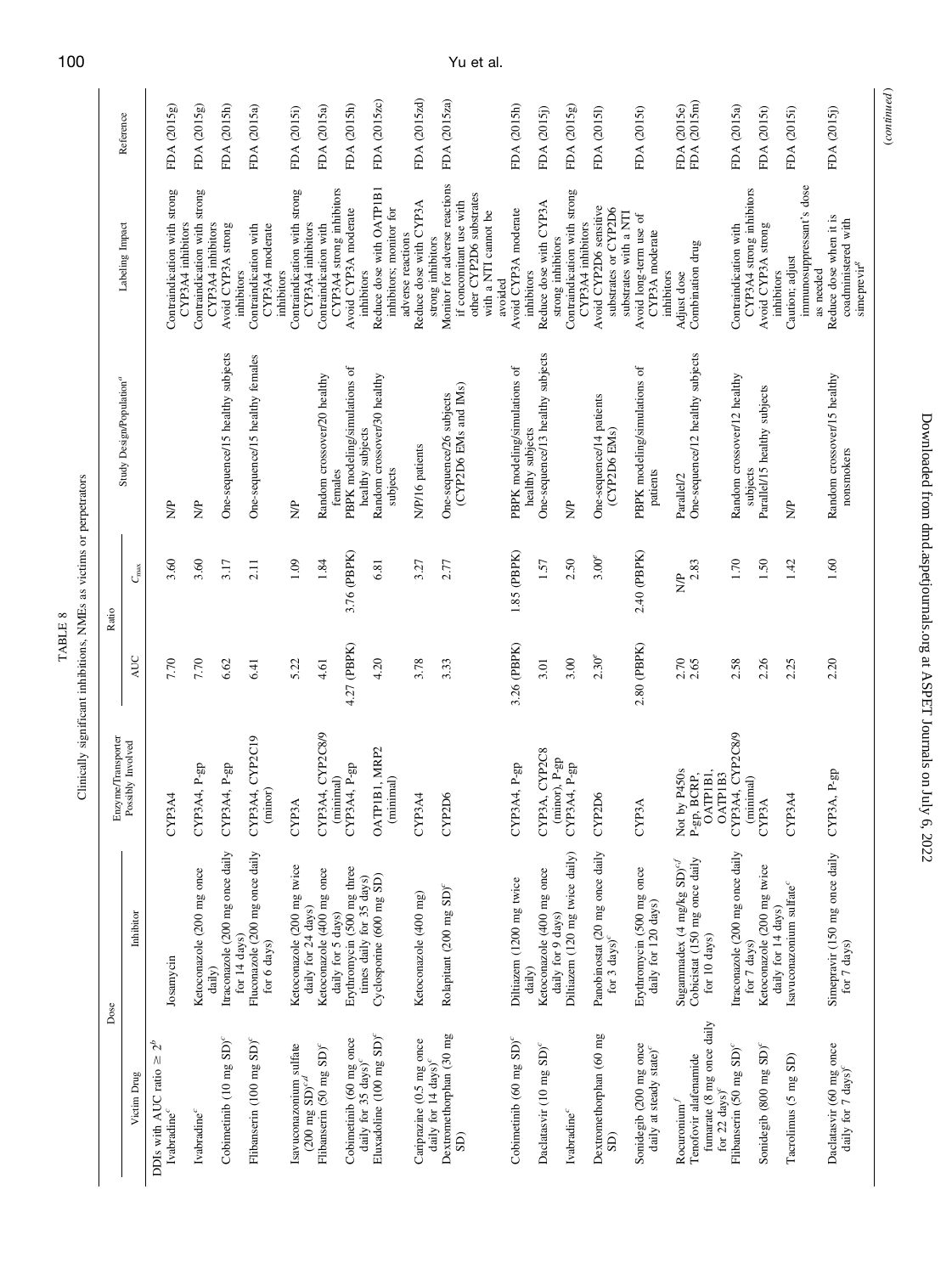| ¢<br>Ξ |  |
|--------|--|

| Reference                               |               | FDA (2015g)                                               | FDA (2015za)<br>FDA (2015v)                                                            | FDA (2015j)                                                                                     | FDA (2015v)<br>FDA (2015i)                                                          | FDA (2015g)                                                 | FDA (2015z)                                               | FDA (2015i)                                             | FDA (2015a)<br>toxicity by isavuconazole | FDA (2015w)                                      | FDA (2015w)                                               | FDA (2015n)                                                | FDA (2015w)                               | FDA (2015i)<br>immunosuppressant's dose        | FDA (2015w)                                      | FDA (2015w)                                   | FDA (2015zf)                                                            | FDA (2015n)                                                                              | FDA (2015zg)                                                                       |
|-----------------------------------------|---------------|-----------------------------------------------------------|----------------------------------------------------------------------------------------|-------------------------------------------------------------------------------------------------|-------------------------------------------------------------------------------------|-------------------------------------------------------------|-----------------------------------------------------------|---------------------------------------------------------|------------------------------------------|--------------------------------------------------|-----------------------------------------------------------|------------------------------------------------------------|-------------------------------------------|------------------------------------------------|--------------------------------------------------|-----------------------------------------------|-------------------------------------------------------------------------|------------------------------------------------------------------------------------------|------------------------------------------------------------------------------------|
| Labeling Impact                         |               | Avoid concomitant use of<br>moderate CYP3A4<br>inhibitors | Monitor for adverse events<br>Reduce dose with CYP3A<br>strong inhibitors              | Reduce dose with CYP3A<br>strong inhibitors                                                     | Reduce dose with CYP2D6<br>Caution; reduce dose<br>strong inhibitors                | Avoid concomitant use with<br>moderate CYP3A4<br>inhibitors | None                                                      | ritonavir, monitor for<br>Caution with lopinavir/       | Increase monitoring of                   | digoxin concentrations<br>Reduce dose with P-gp  | Reduce dose with P-gp<br>inhibitors                       | Avoid CYP3A strong<br>inhibitors<br>inhibitors             | Reduce dose with P-gp<br>inhibitors       | Caution; adjust                                | Reduce dose with P-gp<br>as needed<br>inhibitors | Reduce dose with P-gp<br>inhibitors           | Avoid strong CYP3A<br>inhibitors                                        | CYP3A substrates with a<br>Reduce dose with sensitive                                    | Caution with moderate<br>CYP2C9 inhibitors<br>Ę                                    |
| Study Design/Population <sup>"</sup>    |               | \$                                                        | One-sequence/12 healthy subjects<br>(CYP2D6 EMs and IMs)<br>One-sequence/20            | One-sequence/14 healthy subjects                                                                | One-sequence/11 healthy subjects<br>(CYP2D6 EMs and IMs)<br>S)                      | $\frac{P}{Z}$                                               | ₿,                                                        | $\frac{1}{2}$                                           | Random crossover/23 healthy              | N/P/healthy subjects<br>subjects                 | N/P/healthy subjects                                      | One-sequence/11 healthy subjects                           | N/P/healthy subjects                      | \$                                             | N/P / healthy subjects                           | N/P/healthy subjects                          | Random crossover/8 patients                                             | Random crossover/26 healthy<br>temales                                                   | One-sequence/12 healthy males                                                      |
| Ratio                                   | $C_{\rm max}$ | $1.60\,$                                                  | 2.38                                                                                   | 1.35                                                                                            | 1.12 (EMs)<br>1.72                                                                  | 1.90                                                        | 2.00                                                      | 1.74                                                    | 1.46                                     | 1.89                                             | 1.68                                                      | 1.35                                                       | 1.45                                      | 1.65                                           | 1.75                                             | 1.74 (metabolite<br>M4: 8.71)                 | 121                                                                     | 1.38                                                                                     | 1.34                                                                               |
|                                         | AUC           | 2.20                                                      | $2.18$<br>$2.17$                                                                       | 2.10                                                                                            | 2.03 (EMs)<br>2.03                                                                  | 2.00                                                        | 2.00                                                      | 1.96                                                    | 1.93                                     | 1.87                                             | 1.85                                                      | 1.85                                                       | 1.84                                      | 1.84                                           | 1.75                                             | 1.73 (metabolite<br>M4: 6.87)                 | 1.69                                                                    | 1.58                                                                                     | 1.54                                                                               |
| Enzyme/Transporter<br>Possibly Involved |               | CYP3A4                                                    | CYP3A4, CYP2D6<br><b>BCRP</b>                                                          | <b>CYP3A</b>                                                                                    | CYP3A4, CYP2D6<br>CYP3A4                                                            | CYP3A4, P-gp                                                | OATPIBI,<br>$P-gp$ , OA 1 r 1.<br>OATPIB3                 | <b>CYP3A</b>                                            | $\mathbf{P}\text{-}\mathbf{gp}$          | $\mathbf{P}\text{-}\mathbf{g}\mathbf{p}$         | $\ensuremath{\mathsf{P}}\ensuremath{\text{-}\mathrm{gp}}$ | <b>CYP3A</b>                                               | $\mathbf{P}\text{-}\mathbf{gp}$           | CYP3A4                                         | $\mathbf{P}\text{-}\mathbf{gp}$                  | (metabolite M4)<br><b>OATPIBI</b><br>$P$ -gp, | CYP3A4, P-gp                                                            | <b>CYP3A</b>                                                                             | CYP2C9                                                                             |
| Dose                                    | Inhibitor     | Grapefruit juice                                          | Ketoconazole (200 mg twice<br>Rolapitant (200 mg SD) <sup>c</sup><br>daily for 7 days) | Atazanavir/ritonavir (300/<br>100 mg once daily for<br>$10 \text{ days}$                        | Quinidine (324 mg once daily<br>Isavuconazonium sulfate <sup>c</sup><br>for 7 days) | Verapamil (120 mg twice daily)                              | Lopinavir and ritonavir                                   | lopinavir and ritonavir (400 mg/<br>100 mg twice daily) | Flibanserin (100 mg once daily           | Ketoconazole (400 mg once<br>for 8 $\rm days)^c$ | Erythromycin (500 mg four<br>daily for 7 days)            | Itraconazole (200 mg once daily<br>times daily for 8 days) | Dronedarone (400 mg twice<br>for 11 days) | Isavuconazonium sulfate <sup>c</sup><br>daily) | Quinidine (300 mg three times<br>daily)          | Cyclosporine (500 mg SD)                      | Ketoconazole $(200 \text{ mg twice}$ daily $\times$ 15 doses)           | Palbociclib (125 mg once daily<br>for 8 days) <sup><math>c</math></sup>                  | $dose + 200$ mg once daily for<br>Fluconazole (400 mg loading<br>$2 \;{\rm days})$ |
|                                         | Victim Drug   | Ivabradine <sup>c</sup>                                   | Sulfasalazine (500 mg SD)<br>Brexpiprazole (2 mg SD) <sup>c</sup>                      | daily for $4$ days $+ 20$ mg<br>once daily for 10 days) <sup>c</sup><br>Daclatasvir (60 mg once | Brexpiprazole (2 mg SD) <sup>c</sup><br>Midazolam (3 mg SD)                         | Ivabradine <sup>c</sup>                                     | DDIs with $1.25 \leq AUC$ ratio<br>Selexipag <sup>c</sup> | Isavuconazonium sulfate <sup>c,d</sup>                  | Digoxin (0.5 mg SD)                      | Edoxaban (60 mg SD) <sup>c</sup>                 | Edoxaban (60 mg SD) <sup>c</sup>                          | Palbociclib (125 mg SD) <sup>c</sup>                       | Edoxaban (60 mg SD) <sup>c</sup>          | Sirolimus (2 mg SD)                            | Edoxaban (60 mg SD) <sup>c</sup>                 | Edoxaban (60 mg SD) <sup>c</sup>              | Trabectedin $(1.3 \text{ mg/m2 SD})$<br>(alone); 0.58 mg/m <sup>2</sup> | $(\mathop{\mathrm{codministration}}\nolimits))^{{\mathfrak c} f}$<br>Midazolam (2 mg SD) | Lesinurad (400 mg SD) <sup>c</sup>                                                 |

 $\label{eq:constrained} (continued)$ (continued )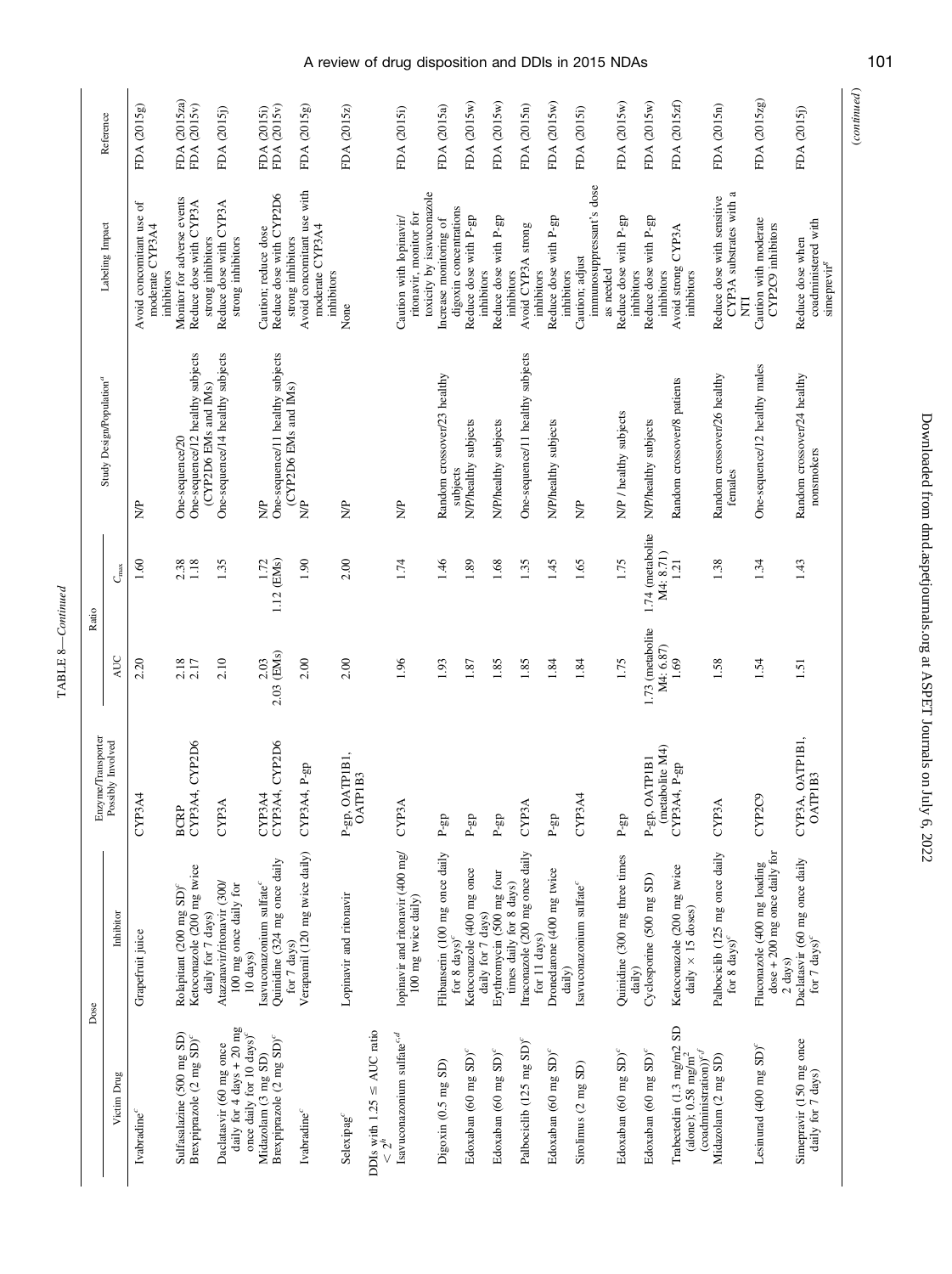| Reference          |                                      | FDA (2015)                                                | FDA (2015a)                                                                                                                             | FDA (20151)                                    | FDA (2015I)                                                                                | FDA (2015zc)                                                                                    | FDA (2015i)                               | FDA (2015w)                                  | FDA (2015i)                   | FDA (2015a)                                                                                            | FDA (2015i)                                                                     | FDA (2015w)                                            | FDA (2015j)                                                             | FDA (2015za)                                                                          | FDA (2015i)                                                                               |
|--------------------|--------------------------------------|-----------------------------------------------------------|-----------------------------------------------------------------------------------------------------------------------------------------|------------------------------------------------|--------------------------------------------------------------------------------------------|-------------------------------------------------------------------------------------------------|-------------------------------------------|----------------------------------------------|-------------------------------|--------------------------------------------------------------------------------------------------------|---------------------------------------------------------------------------------|--------------------------------------------------------|-------------------------------------------------------------------------|---------------------------------------------------------------------------------------|-------------------------------------------------------------------------------------------|
|                    | Labeling Impact                      | Monitor for adverse events                                | exposures and incidence of<br>Oral contraceptives and other<br>weak CYP3A4 inhibitors<br>may increases flibanserin<br>adverse reactions | Reduce dose with strong<br>CYP3A inhibitors    | Reduce dose with strong<br>CYP3A inhibitors                                                | Reduce dose of rosuvastatin;<br>caution for an increased<br>risk of myopathy/<br>rhabdomyolysis | Caution; monitor for adverse<br>reactions | Reduce dose with P-gp<br>inhibitors          | Caution; monitor for toxicity | CYP3A4 moderate<br>Contraindication with<br>inhibitors                                                 | concentrations and adjust<br>dose as needed<br>Caution; monitor<br>cyclosporine | Monitor for bleeding                                   | digoxin doses if necessary<br>concentrations; adjust<br>Monitor digoxin | Monitor for adverse reactions<br>P-gp substrates with a NTI<br>for concomitant use of | monitor serum digoxin<br>substrates with a NTI;<br>Adjust dose for P-gp<br>concentrations |
|                    | Study Design/Population <sup>a</sup> | One-sequence/21 healthy subjects                          | N/P/39 healthy female subjects and<br>patients                                                                                          | One-sequence/14 patients                       | One-sequence/7 patients                                                                    | Random crossover/27 healthy<br>subjects                                                         | $\frac{1}{2}$                             | $\frac{1}{2}$                                | $\frac{1}{2}$                 | One-sequence/26 healthy females                                                                        | $\frac{1}{2}$                                                                   | N/P/healthy volunteers                                 | One-sequence/15 healthy subjects                                        | One-sequence/16                                                                       | $\frac{1}{2}$                                                                             |
|                    | $C_{\rm max}$                        | 1.84                                                      | 1.12                                                                                                                                    | 1.62                                           | 1.50                                                                                       | 1.18                                                                                            | 1.05                                      | 1.60                                         | 0.89                          | 1.07                                                                                                   | 1.10                                                                            | 1.30                                                   | 1.65                                                                    | 1.67                                                                                  | 1.33                                                                                      |
| Ratio              | AUC                                  | 1.47                                                      | 1.42                                                                                                                                    | 1.66                                           | 1.42                                                                                       | 1.41                                                                                            | 1.40                                      | 1.40                                         | 1.35                          | 1.34                                                                                                   | 1.30                                                                            | 1.30                                                   | 1.27                                                                    | 1.27                                                                                  | 1.25                                                                                      |
| Enzyme/Transporter | Possibly Involved                    | CYP3A, BCRP,<br>OTATPIBI,<br>OATPIB3                      | CYP3A4, CYP2C19<br>(minor)                                                                                                              | CYP3A, P-gp                                    | <b>CYP3A</b>                                                                               | <b>OATPIB</b>                                                                                   | CYP3A4                                    | $P$ gp                                       | <b>UGTs</b>                   | CYP3A4                                                                                                 | CYP3A4                                                                          | Ŝ,                                                     | $P-gp$                                                                  | $P$ -gp                                                                               | $P-gp$                                                                                    |
|                    | Inhibitor                            | Daclatasvir (60 mg once daily<br>for 9 $\mathrm{days})^c$ | Oral contraceptives                                                                                                                     | Ketoconazole (400 mg once<br>daily for 5 days) | Bortezomib (1.3 mg/m <sup>2</sup> twice a<br>week for $2$ weeks) <sup><math>f</math></sup> | Eluxadoline (100 mg SD) <sup>c</sup>                                                            | Isavuconazonium sulfate <sup>c</sup>      | Amiodarone (400 mg once<br>daily for 4 days) | Isavuconazonium sulfate       | $(200 \text{ mg} \text{ once daily})^c$<br>Grapefruit juice $(240 \text{ ml regular})$<br>strength SD) | Isavuconazonium sulfate <sup>c</sup>                                            | Acetylsalicylic acid (325 mg<br>once daily for 5 days) | Daclatasvir (60 mg once daily<br>for 10 $\mathrm{days})^c$              | Rolapitant (180 mg SD) <sup>c</sup>                                                   | Isavuconazonium sulfate<br>$(200 \text{ mg once daily})^c$                                |
| Dose               | Victim Drug                          | Rosuvastatin (10 mg SD)                                   | Flibanserin (25-100 mg SD) <sup>c</sup>                                                                                                 | Panobinostat (20 mg SD) <sup>c</sup>           | Panobinostat (25 mg 3 times<br>a week for 3 weeks) <sup>c</sup>                            | Rosuvastatin (20 mg SD)                                                                         | Atorvastatin (20 mg SD)                   | Edoxaban (60 mg SD) <sup>c</sup>             | Mycophenylate mofetil (1 g    | Flibanserin (100 mg SD) <sup>c</sup>                                                                   | Cyclosporine (300 mg SD)                                                        | Edoxaban (60 mg once daily<br>for 5 $\rm days)^c$      | Digoxin (0.125 mg once<br>daily for 20 days)                            | Digoxin (0.5 mg SD)                                                                   | Digoxin (0.5 mg SD)                                                                       |

IM, internediate metabolizer; MP, not provided; SD, single dose.<br>"The number of subjects listed represents the number of subjects who completed both treatments, as described in the University of Washington Drug Interaction IM, intermediate metabolizer; N/P, not provided; SD, single dose.

aThe number of subjects listed represents the number of subjects who completed both treatments, as described in the University of Washington Drug Interaction Database.

bFor victim exposure.

cNMEs in 2015. dIsavuconazonazole was measured.

eLarge variabilities were observed; maximum values were obtained from the product label.

fDrug was given intravenously.

gLabeling recommendations were extracted from clinical pharmacology and biopharmaceutics reviews.

hFor victim exposure with dose recommendation.

TABLE 8—Continued

 ${\tt TABLE~8—Continued}$ 

Downloaded from dmd.aspetjournals.org at ASPET Journals on July 6, 2022 Downloaded from [dmd.aspetjournals.org](http://dmd.aspetjournals.org/) at ASPET Journals on July 6, 2022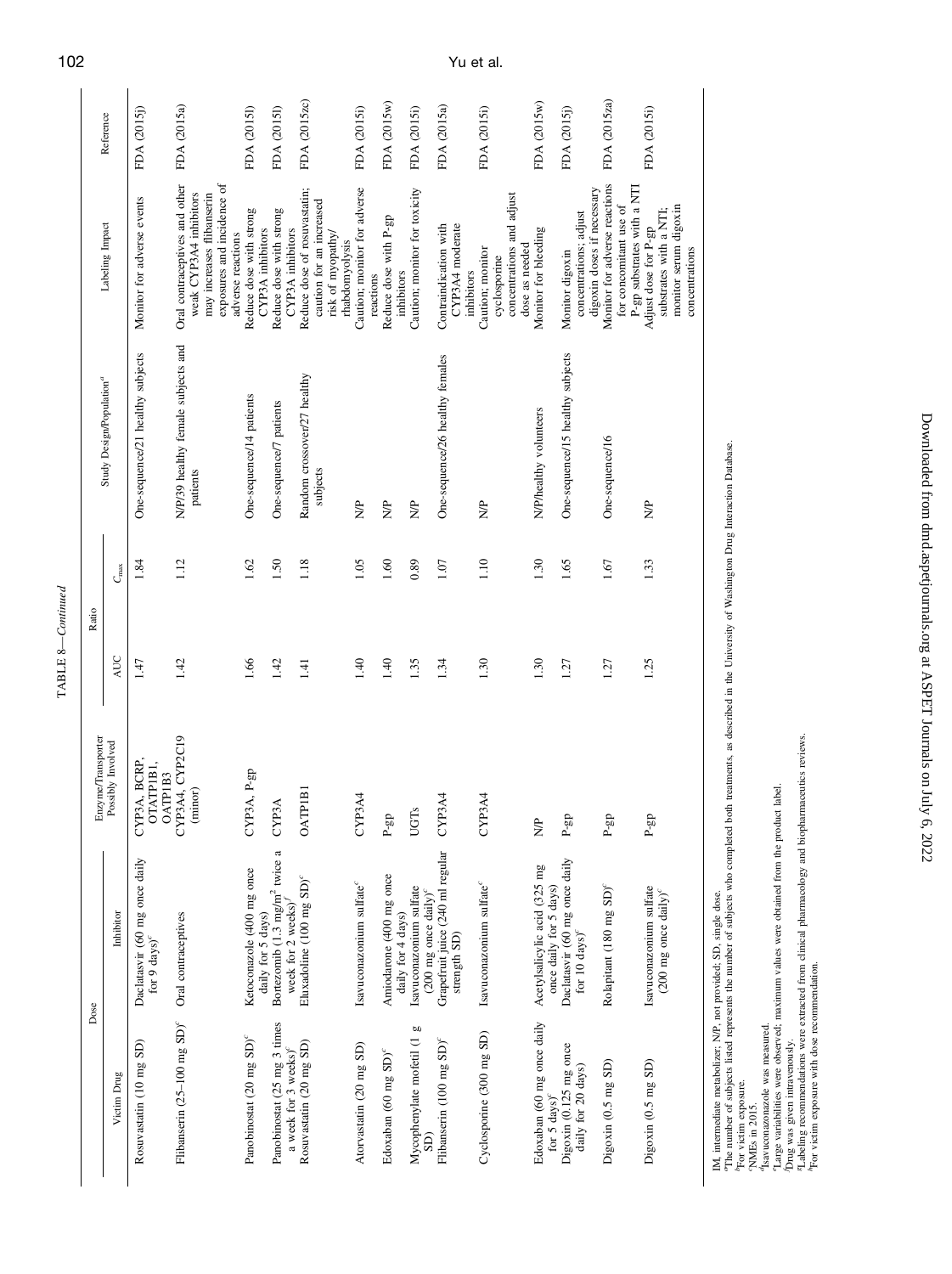|             | ā            |
|-------------|--------------|
| 日<br>i<br>F | ř,<br>⋍<br>5 |
|             |              |

|                                                                     | Dose                                                                                | Main Enzyme/Transporter                            | Ratio         |               |                                                                     |                                                                                                          |              |
|---------------------------------------------------------------------|-------------------------------------------------------------------------------------|----------------------------------------------------|---------------|---------------|---------------------------------------------------------------------|----------------------------------------------------------------------------------------------------------|--------------|
| Victim Drug                                                         | Inducer                                                                             | Possibly Involved                                  | AUC           | $C_{\rm max}$ | Study Design/Population <sup>a</sup>                                | Labeling Impact                                                                                          | Reference    |
| $\leq 0.5^b$<br>Isavuconazonium sulfate $^c$<br>DDIs with AUC ratio | Rifampin (600 mg once daily)                                                        | <b>CYP3A</b>                                       | 0.03          | 0.25          | \$                                                                  | Contraindication with strong                                                                             | FDA (2015i)  |
| Flibanserin (100 mg SD) <sup>c</sup>                                | Rifampin (600 mg once daily                                                         | CYP3A4, CYP2C19                                    | 0.04          | 0.10          | Random crossover/23 healthy                                         | CYP3A4 inducers not<br>CYP3A4 inducers                                                                   | FDA (2015a)  |
| Rolapitant (200 mg SD) <sup>c</sup>                                 | Rifampin (600 mg once daily<br>for 14 days)<br>for 9 days)                          | (minor)<br>CYP3A4                                  | 0.12          | 0.68          | One-sequence/20 healthy<br>subjects<br>females                      | Avoid CYP3A strong inducers<br>recommended                                                               | FDA (2015za) |
| Palbociclib (125 mg SD) <sup>c</sup>                                | Rifampin (600 mg once daily<br>for 12 days)                                         | <b>CYP3A</b>                                       | 0.15          | 0.28          | One-sequence/14 healthy                                             | Avoid moderate and strong<br>CYP3A inducers                                                              | FDA (2015n)  |
| Cobimetinib (60 mg $SD$ ) <sup>c</sup>                              | Rifampin (600 mg once daily)                                                        | CYP3A4, P-gp                                       | $0.17$ (PBPK) | 0.37 (PBPK)   | PBPK modeling/simulations of<br>healthy subjects<br>subjects        | Avoid CYP3A strong inducers                                                                              | FDA (2015h)  |
| Ivacaftor                                                           | Lumacaftor <sup>c</sup>                                                             | <b>CYP3A</b>                                       | 0.20          | $\frac{1}{2}$ | e<br>Z                                                              | Coadministration with strong<br>CYP3A inducers is not<br>recommended                                     | FDA (2015u)  |
| Daclatasvir (60 mg SD) <sup>c</sup>                                 | Rifampin (600 mg once daily<br>for 9 days)                                          | CYP3A, CYP2C8<br>(minor), P-gp                     | 0.21          | 0.44          | One-sequence/14 healthy Asian<br>Males                              | Contraindication with strong<br>CYP3A inducers                                                           | FDA (2015j)  |
| Brexpiprazole (4 mg SD) <sup>c</sup>                                | Rifampin (600 mg once daily<br>for 13 days)                                         | CYP3A4                                             | 0.24          | 0.69          | One-sequence/16 healthy<br>subjects                                 | Increase dose with CYP3A<br>strong inducers                                                              | FDA (2015v)  |
| Ixazomib citrate (4 mg SD) <sup>c</sup>                             | Rifampin (600 mg once daily<br>for 14 days)                                         | <b>CYP3A</b>                                       | 0.26          | 0.46          | Parallel/16 patients                                                | Avoid CYP3A strong inducers                                                                              | FDA (2015s)  |
| Cobimetinib (60 mg once<br>daily for 21 days) <sup>c</sup>          | Efavirenz (600 mg once daily<br>for 21 days)                                        | CYP3A4, P-gp                                       | $0.27$ (PBPK) | $0.29$ (PBPK) | PBPK modeling/simulations of<br>healthy subjects                    | Avoid CYP3A moderate<br>inducers                                                                         | FDA (2015h)  |
| Alectinib (600 mg SD) <sup>c</sup>                                  | Rifampin (600 mg once daily<br>for 13 days)                                         | <b>CYP3A</b>                                       | 0.27          | 0.49          | One-sequence/24 healthy<br>subjects                                 | None                                                                                                     | FDA (2015b)  |
| Sonidegib (800 mg SD) <sup>c</sup>                                  | Rifampin (600 mg once daily<br>for 14 days)                                         | <b>CYP3A</b>                                       | 0.28          | 0.46          | Parallel/16 healthy subjects                                        | Avoid CYP3A strong inducers                                                                              | FDA (2015t)  |
| Sonidegib (200 mg once<br>daily at steady state) <sup>c</sup>       | Efavirenz (600 mg once daily<br>for 120 days)                                       | CYP3A                                              | $0.31$ (PBPK) | $0.4$ (PBPK)  | PBPK modeling/simulations of<br>patients                            | Avoid CYP3A moderate<br>inducers                                                                         | FDA (2015t)  |
| Panobinostat (20 mg SD) <sup>c</sup>                                | Rifampin (600 mg once daily<br>for $14 \text{ days}$                                | CYP3A, P-gp                                        | $0.35$ (PBPK) | $0.43$ (PBPK) | PBPK modeling/simulations of<br>10 trials of 10 healthy<br>subjects | Avoid CYP3A strong inducers                                                                              | FDA (2015I)  |
| DDIs with $0.8 <$ AUC ratio $\leq 0.5^d$<br>Ivabradine <sup>c</sup> | St. John's Wort extract                                                             | CYP3A4, P-gp                                       | 0.40          | 0.50          | e<br>Z                                                              | Avoid concomitant use of<br>CYP3A4 inducers                                                              | FDA (2015g)  |
|                                                                     |                                                                                     |                                                    |               |               |                                                                     |                                                                                                          |              |
| Trabectedin (1.3 mg/m <sup>2</sup><br>$\mathrm{SD})^{c, e}$         | Rifampin (600 mg once daily<br>for 6 days)                                          | CYP3A4, P-gp                                       | 0.55          | 0.77          | Random crossover/8 patients                                         | Avoid CYP3A strong inducers                                                                              | FDA (2015zf) |
| Amlodipine (5 mg once daily<br>for 28 days)                         | Lesinurad (400 mg once daily<br>for 24 $\rm days)^c$                                | <b>CYP3A</b>                                       | 0.58          | 0.61          | One-sequence/13 healthy males                                       | sensitive CYP3A substrates<br>reduction in efficacy of<br>Monitor for a potential                        | FDA (2015zg) |
| Bupropion                                                           | Isavuconazonium sulfate<br>$(200 \text{ mg once daily})^c$                          | CYP2B6                                             | 0.58          | 0.69          | $\frac{P}{Z}$                                                       | Caution                                                                                                  | FDA (2015i)  |
| Edoxaban (60 mg SD) <sup>c</sup>                                    | Rifampin (600 mg once daily<br>for 7 days)                                          | $\ensuremath{\mathsf{P}}\ensuremath{\mathsf{-gp}}$ | 0.60          | 1.00          | $\frac{1}{2}$                                                       | Avoid                                                                                                    | FDA (2015w)  |
| Lesinurad (400 mg SD) <sup>c</sup>                                  | Rifampin (600 mg once daily<br>for 14 days)                                         | CYP2C9                                             | 0.62          | 0.76          | One-sequence/14 healthy males                                       | Monitor for potential reduction<br>moderate CYP2C9 inducer<br>concomitant use with<br>in efficacy during | FDA (2015zg) |
| Sildenafil (50 mg SD)                                               | (300 mg/200 mg once daily<br>Lesinurad and allopurinol<br>for 10 $\mathrm{days})^c$ | <b>CYP3A</b>                                       | 0.66          | 0.66          | Random crossover/12 healthy<br>males                                | sensitive CYP3A substrates<br>reduction in efficacy of<br>Monitor for a potential                        | FDA (2015zg) |

 $\label{eq:constrained} (continued)$ (continued )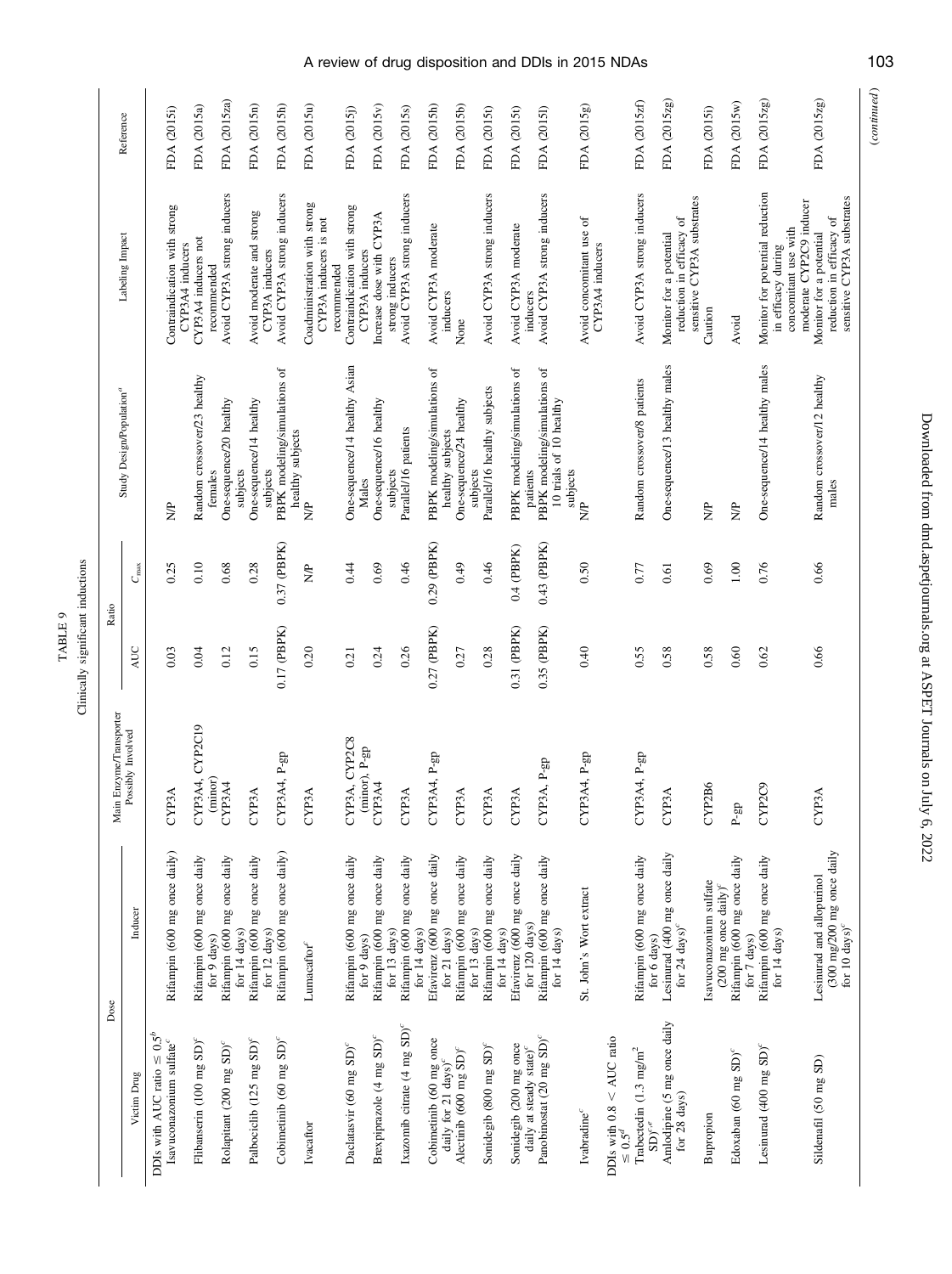| Dose                                           |                                                                                                                                                                         |      | Ratio               |                                      |                                               |             |
|------------------------------------------------|-------------------------------------------------------------------------------------------------------------------------------------------------------------------------|------|---------------------|--------------------------------------|-----------------------------------------------|-------------|
|                                                | Aain Enzyme/Transporter                                                                                                                                                 |      |                     | Study Design/Population <sup>a</sup> |                                               | Reference   |
| Inducer                                        | Possibly Involved                                                                                                                                                       | AUC  | $\mathbf{v}_{\max}$ |                                      | Labeling Impact                               |             |
| Efavirenz (600 mg once daily<br>for 14 days)   | CYP3A, P-gp                                                                                                                                                             | 0.68 | 0.83                | One-sequence/17 healthy<br>subjects  | Increase dose with CYP3A<br>moderate inducers | FDA (2015j) |
| Isavuconazonium sulfate <sup>c</sup>           | $\mathrm{CYP3A}$                                                                                                                                                        | 0.69 | Not provided        | $\frac{1}{2}$                        | Caution                                       | FDA (2015i) |
| Isavuconazonium sulfate <sup>c</sup>           | CYP3A                                                                                                                                                                   | 0.73 | Not provided        | $\frac{1}{2}$                        | Caution                                       | FDA (2015i) |
| Etravirine (200 mg twice daily<br>for 15 days) | CYP3A4                                                                                                                                                                  | 0.75 | 0.97                | One-sequence/24 healthy<br>females   | CYP3A4 inducers not<br>recommended            | FDA (2015a) |
|                                                | "The number of subjects listed represents the number of subjects who completed both treatments, as described in the University of Washington Drug Interaction Database. |      |                     |                                      |                                               |             |

cNMEs in 2015.

NMEs in 2015.

dFor victim exposure with dose recommendation.

For victim exposure with dose recommendation

eDrug was given intravenously.

Drug was given intravenously.

TABLE 9—Continued

TABLE 9-Continued

with moderate inhibitors was evaluated using PBPK simulations. Interestingly, the clinical evaluation of the effect of strong CYP3A inducers was only conducted for sonidegib (AUC ratio =  $0.28$ ,  $C_{\text{max}}$ ) ratio  $= 0.46$ , when coadministered with rifampin 600 mg orally once daily), whereas PBPK simulations were used to predict the effect of rifampin (600 mg orally once daily) coadministration on cobimetinib (predicted AUC ratio =  $0.17$ ,  $C_{\text{max}}$  ratio = 0.37) and panobinostat (predicted AUC ratio =  $0.35$ ,  $C_{\text{max}}$  ratio = 0.43). Additionally, the effects of the moderate CYP3A inducer efavirenz on cobimetinib and sonidegib exposure were also assessed using PBPK simulations. In all cases, PBPK modeling results were used to support dosing recommendations as an alternative for clinical studies. For example, for cobimetinib, it was predicted that coadministration with the strong inducer rifampin (600 mg orally once daily) or moderate inducer efavirenz (600 mg orally once daily) may decrease cobimetinib exposure by 83% and 73%, respectively. Due to the possibility of reduced efficacy of cobimetinib, the product label recommends avoiding concomitant administration with both strong and moderate inducers of CYP3A (FDA, 2015h). On the other hand, coadministration of cobimetinib with the moderate CYP3A inhibitors erythromycin (500 mg orally three times daily) or diltiazem (1200 mg orally twice daily) was predicted to cause a 3- to 4-fold increase in cobimetinib exposure, whereas coadministration of fluvoxamine, a weak inhibitor of CYP3A, was predicted to have no effect on cobimetinib plasma levels. Consequently, it is recommended to avoid concomitant use of cobimetinib with strong or moderate CYP3A inhibitors (FDA, 2015h). Finally, for panobinostat, PBPK modelbased simulations predicted a 65% decrease in panobinostat AUC when coadministered with the strong inducer rifampin (600 mg orally once daily). As a result, the label recommends avoiding coadministration of panobinostat with strong CYP3A inducers (FDA, 2015l).

coadministration of ketoconazole or itraconazole, whereas the DDI risk

PBPK simulations were also used to evaluate the DDIs with probe substrates of DMEs when NMEs were considered as perpetrators. For example, panobinostat was found to be a time-dependent inhibitor of CYP3A in vitro. However, PBPK model-based simulations predicted that coadministration of panobinostat with midazolam (a sensitive CYP3A substrate) would not alter the midazolam AUC, and therefore CYP3A activity, to any clinically significant extent (midazolam AUC  $increases < 10\%$ ). A clinical trial to investigate the DDI between panobinostat and midazolam has still been proposed by the sponsor (FDA, 2015l). Similarly, for lenvatinib, which was shown to be a timedependent inhibitor of CYP3A and a direct inhibitor of CYP2C8 in vitro, PBPK modeling predicted no effect of lenvatinib on the exposure of the CYP3A substrate midazolam or the CYP2C8 substrate repaglinide. In the case of lenvatinib, the predicted results were determined to be adequate to support lenvatinib labeling regarding the lack of CYP inhibition potential (FDA, 2015q). Finally, PBPK modeling and simulations were used to evaluate the effect of pH modifiers on the absorption of panobinostat, and it was predicted that coadministration with drugs that elevate gastric pH would not alter the absorption of panobinostat.

#### Clinically Significant DDIs

For the present analysis, all positive studies (AUC ratio  $\geq 1.25$  for inhibition and  $\leq 0.8$  for induction) were analyzed and DDIs yielding an AUC ratio of 2 (for inhibition) or 0.5 (for induction) were highlighted since a 2-fold change in drug exposure often triggers dosing recommendations. To also recognize drugs with a narrower therapeutic range, studies with drug exposure ratios less than 2-fold but triggering labeling recommendations were also identified. Overall, 95 positive in vivo DDI studies were observed and involved 21 of the 33 NMEs (64%), with the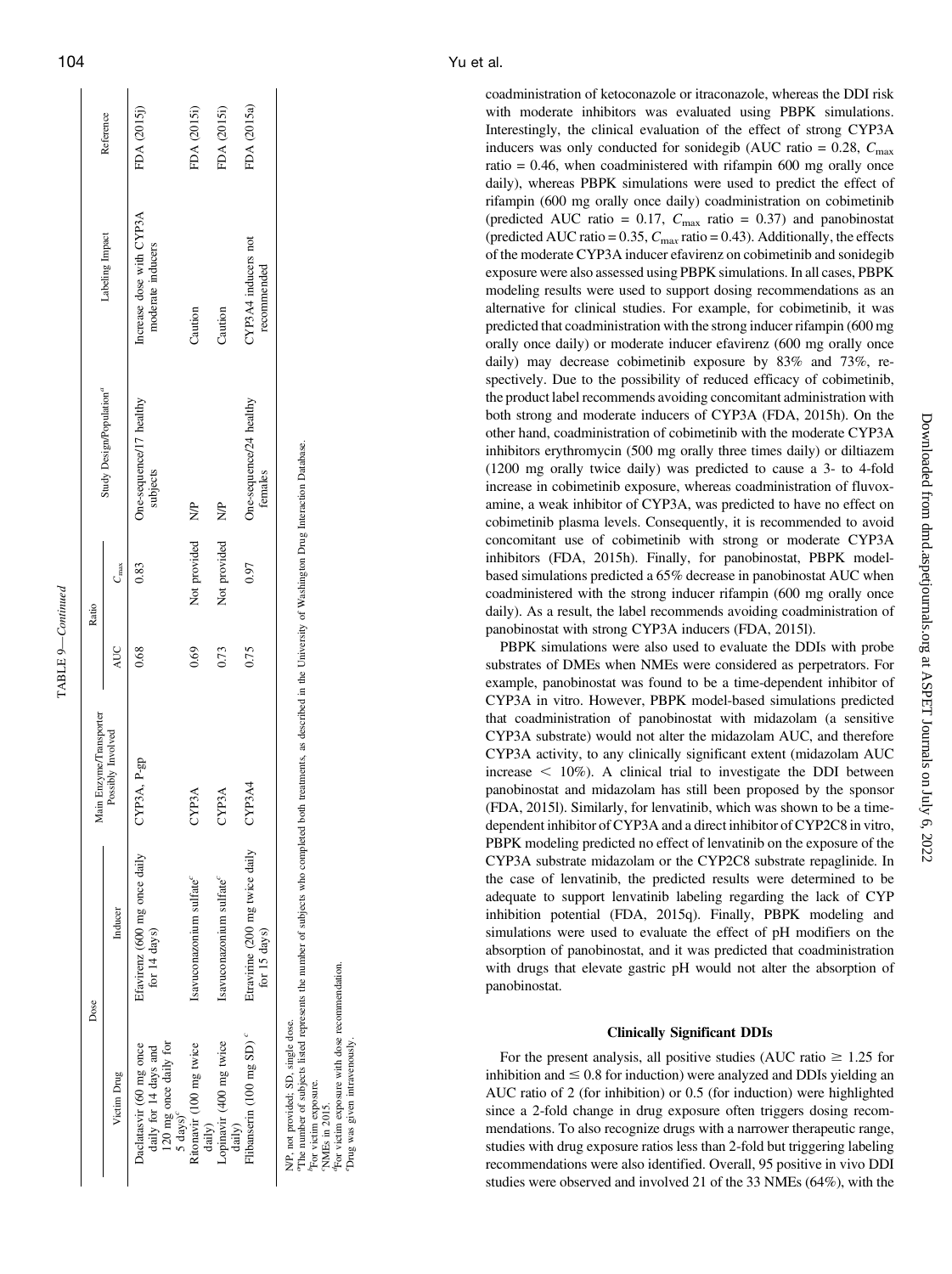#### TABLE 10

#### NMEs with HI-related labeling impact

The AUC and C<sub>max</sub> ratios presented were calculated by the University of Washington Drug Interaction Database editorial team using mean AUC and C<sub>max</sub> values available in the NDA review documents and may differ from those presented in the product label.

|                                    |                                              | Ratio                                      |                                                                  |               |
|------------------------------------|----------------------------------------------|--------------------------------------------|------------------------------------------------------------------|---------------|
| Drug Name                          | Maximal AUC                                  | $C_{\text{max}}^{\qquad a}$                | Labeling Impact                                                  | Reference     |
| AUC $\geq 1.25^b$                  |                                              |                                            |                                                                  |               |
| Eluxadoline                        | 13.74 (severe)                               | 14.25 (severe)                             | Reduce dose (mild and<br>moderate); contraindication<br>(severe) | FDA (2015zc)  |
| Flibanserin                        | $4.53$ (mild)                                | $0.91$ (mild)                              | Contraindication (any HI)                                        | FDA (2015a)   |
| Lenvatinib                         | $2.57$ (severe)                              | $0.54$ (severe)                            | Reduce dose (severe)                                             | FDA $(2015q)$ |
| Isavuconazonium sulfate            | Isavuconazole: 2.19<br>$(moderate)^c$        | Isavuconazole: 0.77<br>$(moderate)^c$      | Not recommended (severe)                                         | FDA (2015i)   |
| Panobinostat                       | 2.05 (moderate)                              | 1.83 (moderate)                            | Reduce dose (mild and<br>moderate); avoid use (severe)           | FDA (2015l)   |
| Selexipag                          | 4 (moderate); ACT-333679:<br>2 (moderate)    | N/P                                        | Avoid use (severe)                                               | FDA (2015z)   |
| Sacubitril                         | 3.45 (moderate); LBO657: 1.9<br>(moderate)   | N/P                                        | Reduce dose (moderate); not<br>recommended (severe)              | FDA (2015k)   |
| Lumacaftor                         | 1.50 (moderate)                              | 1.30 (moderate)                            | Reduce dose (moderate and<br>severe)                             | FDA (2015u)   |
| Brexpiprazole                      | 1.46 (moderate)                              | $0.76$ (moderate)                          | Reduce dose (moderate and<br>severe)                             | FDA (2015v)   |
| Lesinurad                          | 1.33 (moderate)                              | 1.08 (moderate)                            | Not recommended (severe)                                         | FDA (2015zg)  |
| Ixazomib citrate                   | Ixazomib: 1.27 (moderate)                    | Ixazomib: 1.21 (moderate)                  | Reduce dose (moderate, severe)                                   | FDA (2015s)   |
| Edoxaban                           | 0.95 (mild); metabolite M4:<br>$1.25$ (mild) | $0.9$ (mild); metabolite M4: 1.1<br>(mild) | Not recommended (moderate<br>and severe)                         | FDA (2015w)   |
| AUC ratio $\lt 1.25^b$             |                                              |                                            |                                                                  |               |
| Rolapitant                         | $1.04$ (moderate)                            | $0.77$ (moderate)                          | Avoid use (severe)                                               | FDA (2015za)  |
| Cariprazine                        | 1.15 (moderate)                              | 1.14 (moderate)                            | Not recommended (severe)                                         | FDA (2015zd)  |
| Tenofovir alafenamide fumarate     | $0.92$ (mild); tenofovir: $0.89$<br>(mild)   | N/P                                        | Not recommended (severe)                                         | FDA (2015m)   |
| No dedicated HI study <sup>b</sup> |                                              |                                            |                                                                  |               |
| <b>Ivabradine</b>                  | N/T                                          | N/T                                        | Contraindication (severe)                                        | FDA(2015g)    |
| <b>PMR</b> Requested               |                                              |                                            |                                                                  |               |
| Palbociclib                        | N/T                                          | N/T                                        |                                                                  | FDA (2015n)   |
| Trabectedin                        | N/T                                          | N/T                                        |                                                                  | FDA (2015zf)  |
| Cobimetinib                        | N/T                                          | N/T                                        |                                                                  | FDA (2015h)   |
| Osimertinib                        | N/T                                          | N/T                                        |                                                                  | FDA $(2015x)$ |
| Alectinib                          | N/T                                          | N/T                                        |                                                                  | FDA (2015b)   |

N/P, not provided; N/T, not tested.

<sup>a</sup>The  $C_{\text{max}}$  ratios presented are for the same patient population as the maximal AUC ratio.<br><sup>b</sup>With dosing recommendation.

c Drug was given intravenously.

NMEs being mainly victim drugs. Clinically significant inhibition and induction results (exposure ratio of 2 and/or labeling recommendations;  $n = 78$  studies) observed with NMEs as victims or perpetrators are presented in Table 8 (inhibition) and Table 9 (induction).

For inhibition studies, a total of 68 DDI evaluations (including three PBPK simulations) showed an exposure change of more than 25% of the substrate, with NMEs being victims or inhibitors. Among them, about 80% of the results were reflected in the labeling, one-half of which had AUC ratios  $\geq 2$ , and one-half with AUC ratios of 1.25–2. As expected, all of the DDI results that were not highlighted in the labeling were those with AUC ratios  $\leq$  2. A majority of the NMEs ( $n = 18$ ) were victims, whereas nine NMEs were perpetrators, with seven NMEs being both. Two-thirds of the clinical interactions were due to inhibition of CYP3A. Of note, one-half of the NMEs that were CYP3A substrates were also transported by P-gp and/or BCRP; therefore, inhibition of these transporters may also contribute to the overall observed interactions. Other P450 enzymes, such as CYP2C9, CYP2C19, and CYP2D6 were the next commonly involved enzymes in the clinical DDIs.

When NMEs were considered as victim drugs, the largest change in drug exposure among clinical inhibition interactions was observed with ivabradine. As discussed previously, ivabradine is extensively metabolized by CYP3A and a substrate of P-gp, and coadministration of the strong CYP3A/P-gp inhibitor ketoconazole (200 mg orally once daily) increased the ivabradine AUC and  $C_{\text{max}}$  by 7.7- and 3.6-fold, respectively. Similar results were observed with concomitant administration of josamycin (dosing regimen unavailable), also considered a strong CYP3A inhibitor. According to the ivabradine product label, concomitant use of strong CYP3A inhibitors with ivabradine is contraindicated (FDA, 2015g). On the other hand, when NMEs are considered as inhibitors, the most affected enzymes were CYP2D6, CYP3A, and UGTs. The largest clinical inhibition was observed with coadministration of rolapitant (200 mg orally single dose), which increased the exposure to dextromethorphan (a CYP2D6 probe substrate) by 2.6-fold, indicating that rolapitant is a moderate inhibitor of CYP2D6. Interestingly, two NMEs, isavuconazole and palbociclib, inhibited CYP3A with up to 2-fold increases in the exposure of coadministered CYP3A substrates, and were also sensitive substrates of CYP3A. Almost one-half of the observed clinical interactions were mediated primarily by inhibition of transporters, including P-gp, BCRP, and OATP1B1/3. Several NMEs were also found to inhibit both enzymes and transporters. For example, isavuconazole (administered as the prodrug isavuconazonium sulfate) inhibited CYP3A (midazolam AUC ratio = 2.03,  $C_{\text{max}}$  ratio = 1.72), UGTs (mycophenylate mofetil AUC ratio = 1.35,  $C_{\text{max}}$  ratio = 0.89), and P-gp (digoxin AUC ratio = 1.25,  $C_{\text{max}}$  ratio = 1.33).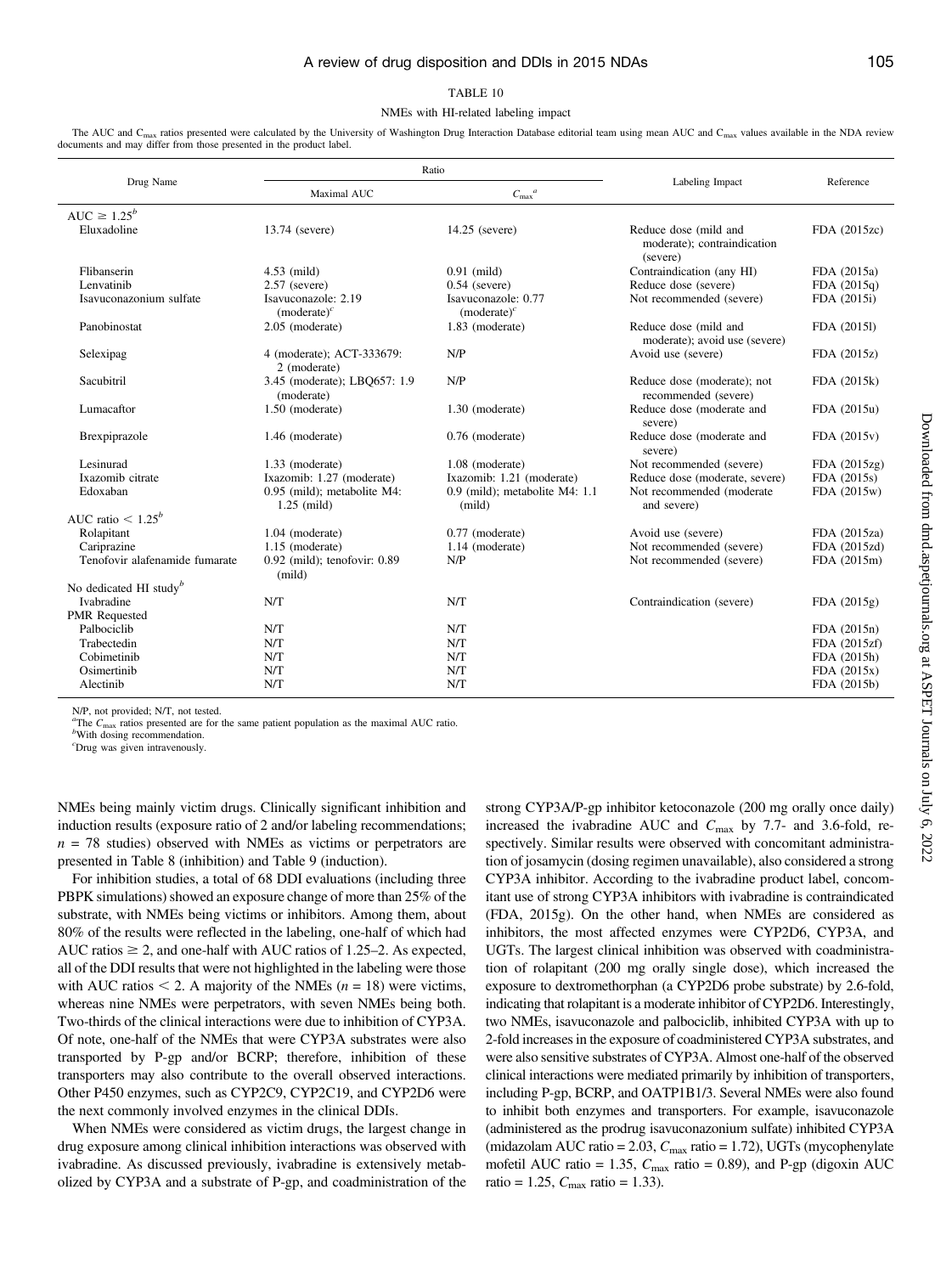#### TABLE 11

#### NMEs with RI-related labeling impact

AUC and C<sub>max</sub> ratios presented were calculated by the University of Washington Drug Interaction Database Editorial Team using mean AUC and C<sub>max</sub> values available in the NDA review documents and may differ from those presented in the product label.

|                                                            |                                                | Ratio                                          |                                                                                                 |              |
|------------------------------------------------------------|------------------------------------------------|------------------------------------------------|-------------------------------------------------------------------------------------------------|--------------|
| Drug Name                                                  | Maximal AUC                                    | ${C_{\max}}^a$                                 | Labeling Impact                                                                                 | Reference    |
| AUC $\geq 1.25^b$                                          |                                                |                                                |                                                                                                 |              |
| Avibactam                                                  | 19.55 (ESRD)                                   | 1.40 (ESRD)                                    | Reduce dose (moderate, severe<br>and ESRD)                                                      | FDA (2015d)  |
| Sugammadex                                                 | 17.24 (severe to ESRD)                         | Not Provided                                   | Not recommended (severe)                                                                        | FDA (2015e)  |
| Tenofovir alafenamide fumarate                             | $1.92$ (severe); tenofovir: $6.05$<br>(severe) | $1.83$ (severe); tenofovir: $2.78$<br>(severe) | Not recommended (severe)                                                                        | FDA (2015m)  |
| Edoxaban                                                   | 1.93 (ESRD); metabolite M4:<br>4.5 (ESRD)      | 0.93 (ESRD); metabolite M4:<br>$2.0$ (ESRD)    | Reduce dose (15–50 ml/min);<br>not recommended (CrCL <<br>$15$ ml/min)                          | FDA (2015w)  |
| Sacubitril                                                 | 1.30 (severe); LBQ657: 2.7<br>(severe)         | N/P                                            | Reduce dose (severe)                                                                            | FDA (2015k)  |
| Lesinurad                                                  | $2.13$ (severe)                                | $1.14$ (severe)                                | Contraindication (severe and<br>ESRD)                                                           | FDA (2015zg) |
| Brexpiprazole                                              | $1.85$ (severe)                                | $1.00$ (severe)                                | Reduce dose (moderate, severe<br>and ESRD)                                                      | FDA (2015v)  |
| Lenvatinib                                                 | $1.66$ (severe)                                | $0.95$ (severe)                                | Reduce dose (severe)                                                                            | FDA (2015q)  |
| Ixazomib citrate                                           | $1.41$ (severe)                                | $1.76$ (severe)                                | Reduce dose (severe and<br>ESRD)                                                                | FDA (2015s)  |
| AUC ratio $< 1.25^b$<br>No dedicated RI study <sup>b</sup> |                                                |                                                |                                                                                                 |              |
| Lumacaftor                                                 | N/T                                            | N/T                                            | Exercise caution (severe and<br>ESRD)                                                           | FDA (2015u)  |
| Cariprazine                                                | N/T                                            | N/T                                            | Not recommended (severe)                                                                        | FDA (2015zd) |
| Tipiracil                                                  | 1.65 (moderate; population PK)                 | N/T                                            | Adjust dose (moderate)                                                                          | FDA (2015r)  |
| Cholic $acid^c$                                            | N/T                                            | N/T                                            | The urinary excretion of<br>atypical bile acids maybe<br>reduced in renal impaired<br>patients. | FDA (2015f)  |
| <b>PMR</b> Requested                                       |                                                |                                                |                                                                                                 |              |
| Eluxadoline                                                | N/T                                            | N/T                                            |                                                                                                 | FDA (2015zc) |

CrCL, creatinine clearance; ESRD, end stage renal disease; N/P, not provided; N/T, not tested.

<sup>a</sup>The C<sub>max</sub> ratios presented are for the same patient population as the maximal AUC ratio.  $b_{\text{With}}$  dosing recommendation

With dosing recommendation.

c Labeling recommendations are extracted from clinical pharmacology and biopharmaceutics reviews.

Regarding induction data (Table 9), a total of 27 DDI evaluations (including four PBPK simulations) showed a substrate exposure decrease of more than 20%, with NMEs being victims or inducers, and nearly all of the results were highlighted in the respective drugs' labeling. The largest induction interaction effect was observed with isavuconazole as the victim drug. Coadministration of the strong inducer rifampin (600 mg orally once daily) almost completely abolished the exposure of isavuconazole (a 97% decrease in AUC). According to the product label, concomitant use of isavuconazonium sulfate with strong CYP3A inducers is contraindicated (FDA, 2015i). Significant inductions were almost all related to the NMEs as victim drugs, and consistent with the inhibition interaction results involved primarily induction of CYP3A by the known inducer rifampin, except for lesinurad and edoxaban, for which induction of CYP2C9 and P-gp, respectively, was the main mechanism. A total of 15 NMEs were affected by induction interactions as victims, whereas only three NMEs were found to be clinical inducers: isavuconazole (CYP2B6 and CYP3A4), lesinurad (CYP3A), and lumacaftor (CYP3A).

Finally, for transporter-based clinical interactions, there were 19 inhibition interactions with over a 1.25-fold increase in substrate exposure and one induction interaction with more than a 20% decrease in substrate exposure that could be explained predominantly by alteration of transport. Four NMEs (edoxaban, eluxadoline, selexipag, and tenofovir alefenamide fumarate) were victims of drug interactions in which transporters were the main contributor to the underlying mechanism. Edoxaban was found to be sensitive to both inhibition of P-gp and OATP1B1 by multiple inhibitors (30%–90% increase in exposure) and induction by rifampin (a 40% decrease in exposure), a known inducer of multiple enzymes and transporters, including P-gp. When NMEs were evaluated as perpetrators, about one-third of the clinical drug interactions were mediated by transporters. The highest exposure change was observed with coadministration of rolapitant (200 mg orally single dose), which increased sulfasalazine AUC by 2.2-fold and  $C_{\text{max}}$  by 2.4fold, indicating inhibition of intestinal BCRP. Four NMEs, namely, daclatasvir (60 mg orally once daily), flibanserin (100 mg orally once daily), isavuconazole (200 mg orally once daily), and rolapitant (180 mg single dose), were found to inhibit P-gp, with increases of 25%–93% in the exposure to digoxin (a P-gp substrate). Finally, eluxadoline was found to be both a victim (4.2-fold increase in AUC and 6.8-fold increase in  $C_{\text{max}}$ , when coadministered with cyclosporine 600 mg single dose) and an inhibitor (100 mg single dose; increase in rosuvastatin AUC by 41% and  $C_{\text{max}}$  by 18%) of OATP1B1.

Overall, all clinical interactions with AUC ratios over 2-fold triggered labeling recommendations, with the exception of two interactions involving selexipag (inhibition by lopinavir/ritonavir, AUC ratio = 2) and alectinib (induction by rifampin, AUC ratio  $= 0.27$ ). For both drugs, the exposure to the active moiety (selexipag metabolite ACT-333679 and alectinib and its metabolite M4 combined, respectively) was not significantly altered and no dose adjustment is needed.

In conclusion, approximately two-thirds of the drugs analyzed had clinically significant DDIs, with a majority of these NMEs being victim drugs. As expected, and similar to what was observed with NMEs approved in previous years, the underlying mechanism for a large number of these clinical interactions was inhibition or induction of CYP3A.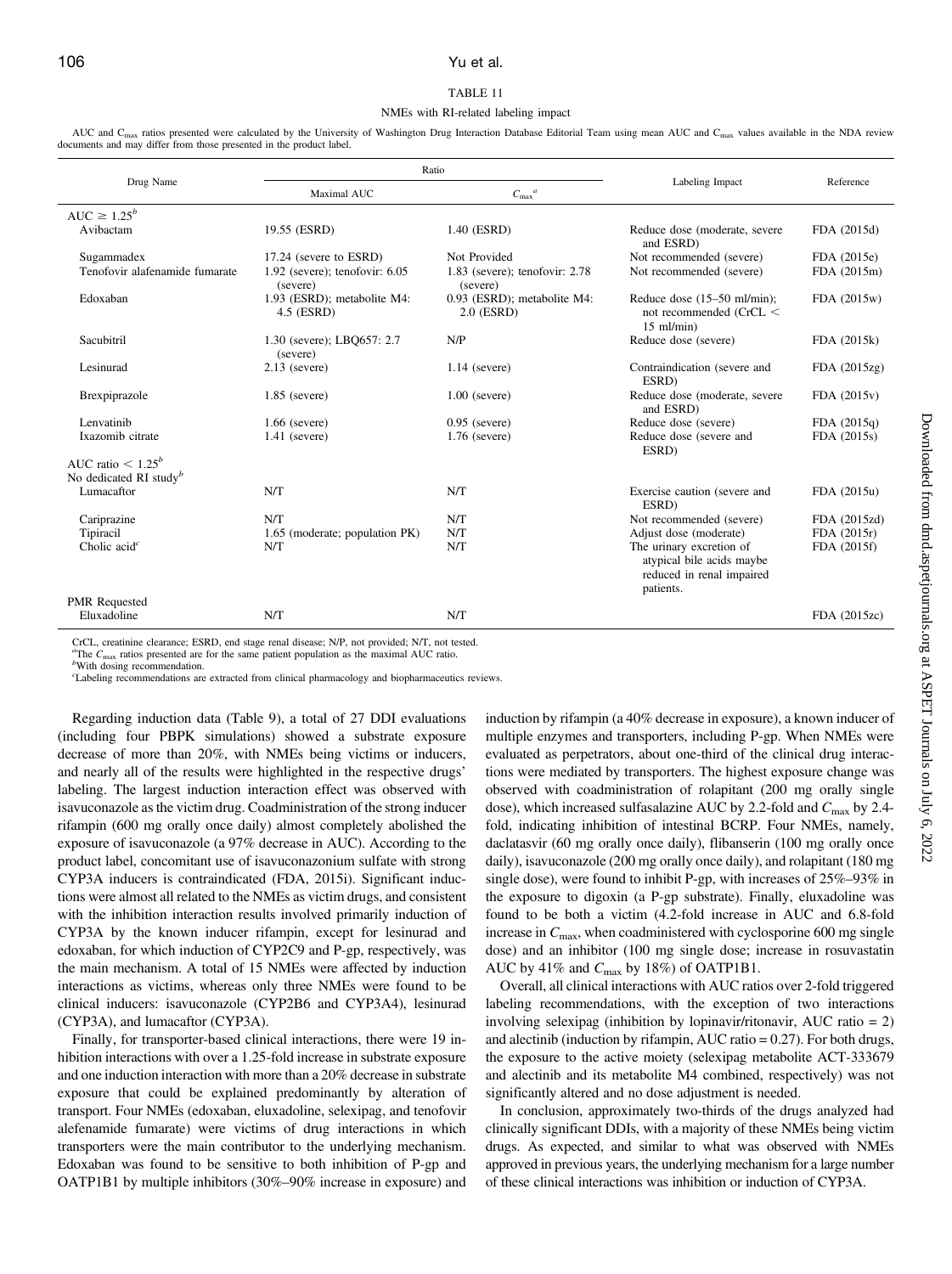#### Hepatic Impairment (HI) and Renal Impairment (RI) Studies

Overall, the impact of HI and/or RI on drug exposure was evaluated for 22 (67%) out of 33 NMEs, which was similar to what was observed in previous years (Yu et al., 2014, 2016). Among the 16 NMEs evaluated for HI studies, 12 had an AUC ratio (impaired/control)  $\geq 1.25$  in HI patients (mild, moderate, and severe, Child-Pugh classes A, B, and C, respectively) versus healthy controls, resulting in dosing recommendations, whereas four NMEs (cariprazine, parathyroid hormone, rolapitant, and tenofovir alafenamide fumarate) had AUC ratios  $\leq 1.25$ ; however, dosing recommendations were still advised in these populations according to the labeling (Table 10). In addition, although no dedicated HI study was conducted, ivabradine was contraindicated in patients with severe HI considering its extensive hepatic metabolism. For five NMEs (aletinib, cobimetinib, osimertinib, palbocilib, and trabectidin), a dedicated HI study has been requested as a PMR (Table 10). Among the 12 NMEs with systemic exposure increases  $\geq$  1.25-fold in HI patients, eight (brexpiprazole, flibanserin, isavuconazonium sulfate, ixazomib citrate, lenvatinib, lesinurad, panobinostat, and selexipag) are extensively metabolized by the liver, whereas the metabolism of eluxadoline is not clearly established. Among the other three NMEs, sacubitril and edoxaban are mainly eliminated via renal excretion, and lumacaftor is mainly eliminated unchanged by biliary excretion. The largest exposure increase (13.7-fold) was observed for eluxadoline in severe HI patients. Additionally, eluxadoline showed AUC ratios of 7.97 and 8.99 in mild and moderate HI patients, respectively. Based on these results, eluxadoline is contraindicated in patients with severe HI, and the dose should be reduced in patients with mild and moderate HI (FDA, 2015zc). Other changes in exposure ranged from a 1.25-fold change in the edoxaban metabolite M4 (active) AUC when administered in mild HI patients to a 4.5-fold increase in the AUC for flibanserin in patients with mild HI, yielding specific labeling recommendations in both cases.

With regard to RI studies, nine out of the 16 NMEs evaluated showed AUC ratios  $\geq$  1.25 in renally impaired patients versus healthy controls, resulting in specific dosing recommendations, whereas one NME (parathyroid hormone) had AUC ratios  $< 1.25$  still reported dosing recommendations (Table 11). For four NMEs, cariprazine, cholic acid, lumacaftor, and tipiracil, even though dedicated RI studies were not performed, dosing recommendations for patients with RI were provided. In addition, a PMR was requested to evaluate the effects of RI on the PK of eluxadaline. Among the nine NMEs with systemic exposure increased by  $\geq 1.25$ -fold, six (avibactam, edoxaban, ixazomib citrate, sacubitril, sugammadex, and tenofovir alafenamide fumarate) are mainly eliminated via renal excretion, whereas brexpiprazole and lenvatinib are mainly eliminated by biliary excretion, and lesinurad is eliminated by both renal and hepatic routes. Avibactam displayed the largest change in exposure in RI patients, with 3.8-, 7.1-, and 20-fold increases in the AUC in moderate, severe, and end-stage renal disease patients, respectively, with dose adjustment recommendations for all RI patients (FDA, 2015d). Other changes in exposure ranged from a 1.4-fold change in ixazomib AUC in patients with severe RI to a 17.2-fold increase in AUC for sugammadex when administered in patients with severe RI, causing specific labeling recommendations in both cases. Of note, all the results with AUC ratios  $\geq 1.25$  were reflected in the labeling, except for cangrelor, which showed 2.2- and 2.4-fold increases in AUC and  $C_{\text{max}}$ values, respectively, in RI patients (creatinine clearance 20–70 ml/min). However, further evaluations in phase III studies found no significant effect of renal function on cangrelor safety and efficacy; therefore, no dose adjustment was needed for the use in RI patients (FDA, 2015o).

#### **Conclusions**

The current mechanistic approach used during the drug development process of NMEs to assess the risk of PK-based DDIs provides a solid

framework for translating the observed results of preclinical and clinical evaluations into actionable recommendations. Similar to what was observed in previous years, the detailed evaluation of DDI data contained in the 2015 NDAs showed that most of these drugs were extensively evaluated and their drug interaction profiles were well characterized, with a continued effort in transporter-based DDIs and PBPK modeling and simulations. Overall, when considered as victims, three NMEs (cobimetinib, isavuconazole, and ivabradine) were identified as sensitive clinical substrates of CYP3A (with changes in exposure greater than 5-fold when coadministered with a strong inhibitor), whereas as perpetrators most clinical DDIs involved weak-tomoderate inhibition or induction, with only one NME (lumacaftor) considered as a strong CYP3A inducer.

#### Acknowledgments

The authors thank Dr. Sophie Argon, Dr. Jessica Tay-Sontheimer, Dr. Catherine K. Yeung, and Marjorie Imperial for contributions to the NDA data curation.

#### Authorship Contributions

Participated in research design: Yu, Zhou, Owens, Ritchie, Ragueneau-Majlessi.

Performed data analysis: Yu, Zhou, Owens, Ritchie, Ragueneau-Majlessi. Wrote or contributed to the writing of the manuscript: Yu, Zhou, Owens, Ritchie, Ragueneau-Majlessi.

#### References

- Blazquez AG, Briz O, Romero MR, Rosales R, Monte MJ, Vaquero J, Macias RI, Cassio D, and Marin JJ (2012) Characterization of the role of ABCG2 as a bile acid transporter in liver and placenta. Mol Pharmacol 81:273–283.
- Deo AK and Bandiera SM (2008) Identification of human hepatic cytochrome P450 enzymes involved in the biotransformation of cholic and chenodeoxycholic acid. Drug Metab Dispos 36: 1983–1991.
- European Medicines Agency (2012) Guideline on the investigation of drug interactions, CPMP/ EWP/560/95/Rev. 1 Corr. 2, European Medicines Agency, London.
- Fang ZZ, He RR, Cao YF, Tanaka N, Jiang C, Krausz KW, Qi Y, Dong PP, Ai CZ, Sun XY, et al. (2013) A model of in vitro UDP-glucuronosyltransferase inhibition by bile acids predicts possible metabolic disorders. J Lipid Res 54:3334–3344.
- Food and Drug Administration (2012) Draft Guidance for Industry: Drug Interaction Studies-Study Design, Data Analysis, and Implications for Dosing and Labeling Recommendations, Food and Drug Administration, Silver Spring, MD.
- Food and Drug Administration (2015a) Drug approval package: ADDYI (flibanserin). FDA applicationNDA 022526, Food and Drug Administration, Silver Spring, MD.
- Food and Drug Administration (2015b) Drug approval package: ALECENSA (alectinib). FDA application NDA 208434, Food and Drug Administration, Silver Spring, MD.
- Food and Drug Administration (2015c) Drug approval package: ARISTADA (aripiprazole lauroxi). FDA application NDA 207533, Food and Drug Administration, Silver Spring, MD.

Food and Drug Administration (2015d) Drug approval package: AVYCAZ (ceftazidimeavibactam). FDA application NDA 206494, Food and Drug Administration, Silver Spring, MD. Food and Drug Administration (2015e) Drug approval package: BRIDION (sugammadex). FDA

- application NDA 022225, Food and Drug Administration, Silver Spring, MD. Food and Drug Administration (2015f) Drug approval package: CHOLBAM (cholic acid). FDA
- application NDA 205750, Food and Drug Administration, Silver Spring, MD. Food and Drug Administration (2015g) Drug approval package: CORLANOR (ivabradine). FDA
- application NDA 206143, Food and Drug Administration, Silver Spring, MD. Food and Drug Administration (2015h) Drug approval package: COTELLIC (cobimetinib). FDA
- application NDA 206192, Food and Drug Administration, Silver Spring, MD. Food and Drug Administration (2015i) Drug approval package: CRESEMBA (isavuconazonium
- sulfate). FDA application NDA 207500, Food and Drug Administration, Silver Spring, MD. Food and Drug Administration (2015j) Drug approval package: DAKLINZA (daclatasvir). FDA application NDA 206843, Food and Drug Administration, Silver Spring, MD.
- Food and Drug Administration (2015k) Drug approval package: ENTRESTO (sacubitril and valsartan). FDA application NDA 207620, Food and Drug Administration, Silver Spring, MD.
- Food and Drug Administration (2015l) Drug approval package: FARYDAK (panobinostat). FDA application NDA 207103, Food and Drug Administration, Silver Spring, MD.
- Food and Drug Administration (2015m) Drug approval package: GENVOYA (elvitegravir, cobicistat,emtricitabine, and tenofovir alafenamide fumarate sulfate). FDA application NDA 207561, Food and Drug Administration, Silver Spring, MD.
- Food and Drug Administration (2015n) Drug approval package: IBRANCE (palbociclib). FDA application NDA 207103, Food and Drug Administration, Silver Spring, MD.
- Food and Drug Administration (2015o) Drug approval package: KENGREAL (cangrelor). FDA application NDA 204958, Food and Drug Administration, Silver Spring, MD.
- Food and Drug Administration (2015p) Drug approval package: KYBELLA (deoxycholic acid). FDA application NDA 206333, Food and Drug Administration, Silver Spring, MD.
- Food and Drug Administration (2015q) Drug approval package: LENVIMA (lenvatinib). FDA application NDA 207103, Food and Drug Administration, Silver Spring, MD.
- Food and Drug Administration (2015r) Drug approval package: LONSURF (trifluridine and tipiracil). FDA application NDA 207981, Food and Drug Administration, Silver Spring, MD.